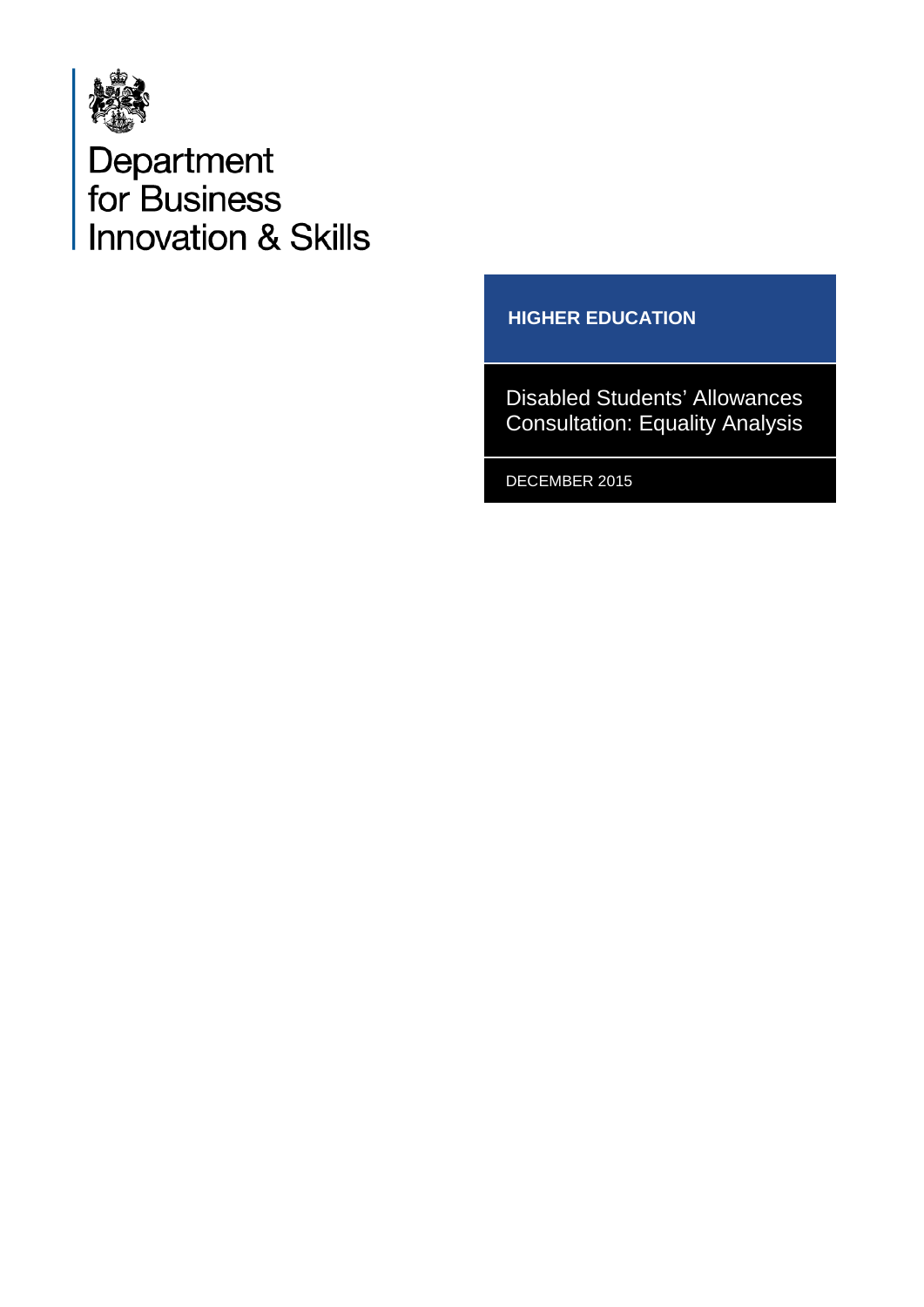## **Contents**

| Background: Supporting disabled students to access higher education (HE)  10           |  |
|----------------------------------------------------------------------------------------|--|
|                                                                                        |  |
|                                                                                        |  |
|                                                                                        |  |
|                                                                                        |  |
|                                                                                        |  |
|                                                                                        |  |
|                                                                                        |  |
|                                                                                        |  |
|                                                                                        |  |
|                                                                                        |  |
| Disabled students' income and expenditure and impact on the decision to participate in |  |
|                                                                                        |  |
|                                                                                        |  |
|                                                                                        |  |
|                                                                                        |  |
|                                                                                        |  |
|                                                                                        |  |
|                                                                                        |  |
|                                                                                        |  |
|                                                                                        |  |
|                                                                                        |  |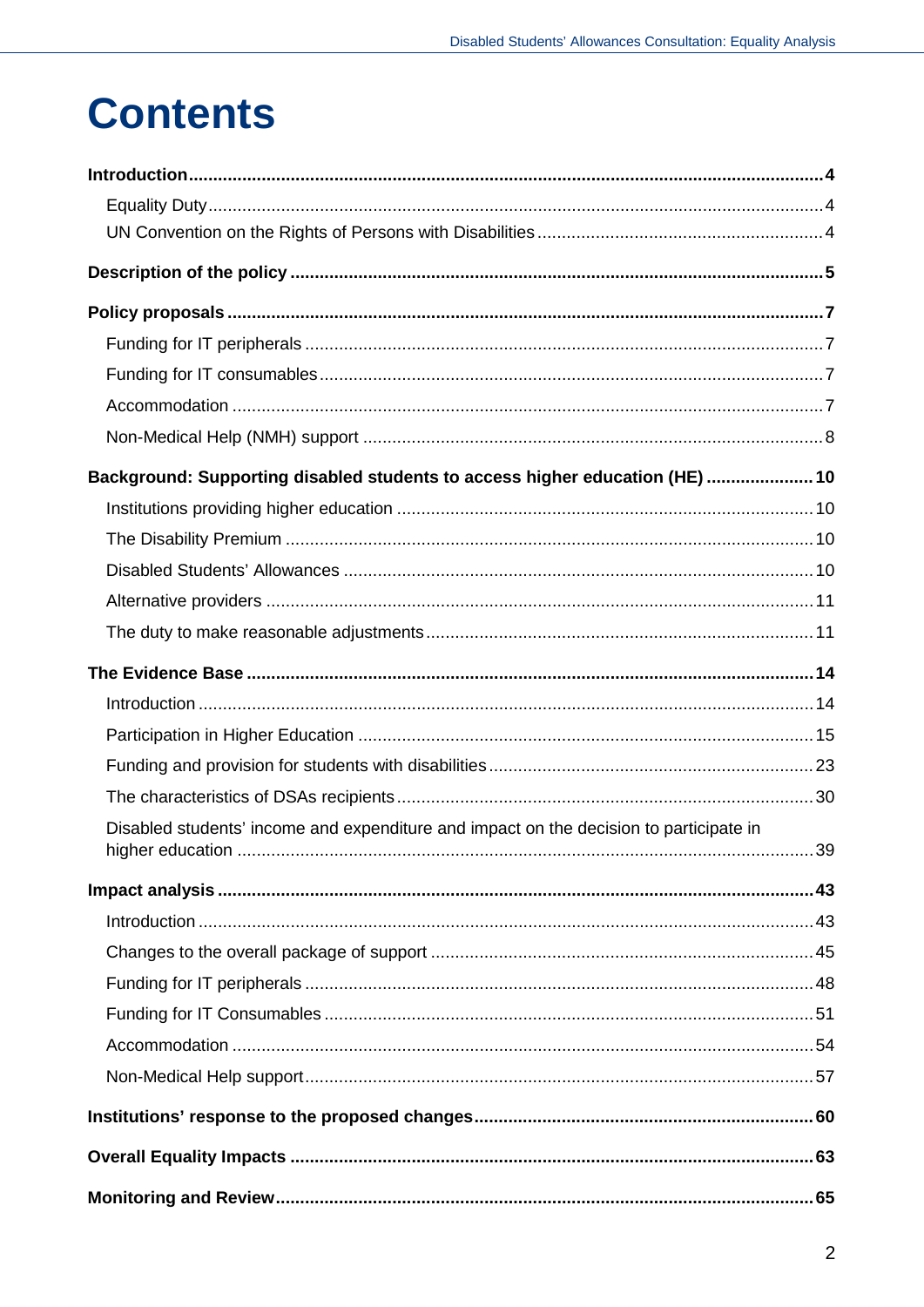| Annex 2 - Snapshot of disabled students' academic and employment characteristics 72   |  |
|---------------------------------------------------------------------------------------|--|
|                                                                                       |  |
| Annex 4 – Summary of stakeholder evidence provided as part of the BIS consultation on |  |
|                                                                                       |  |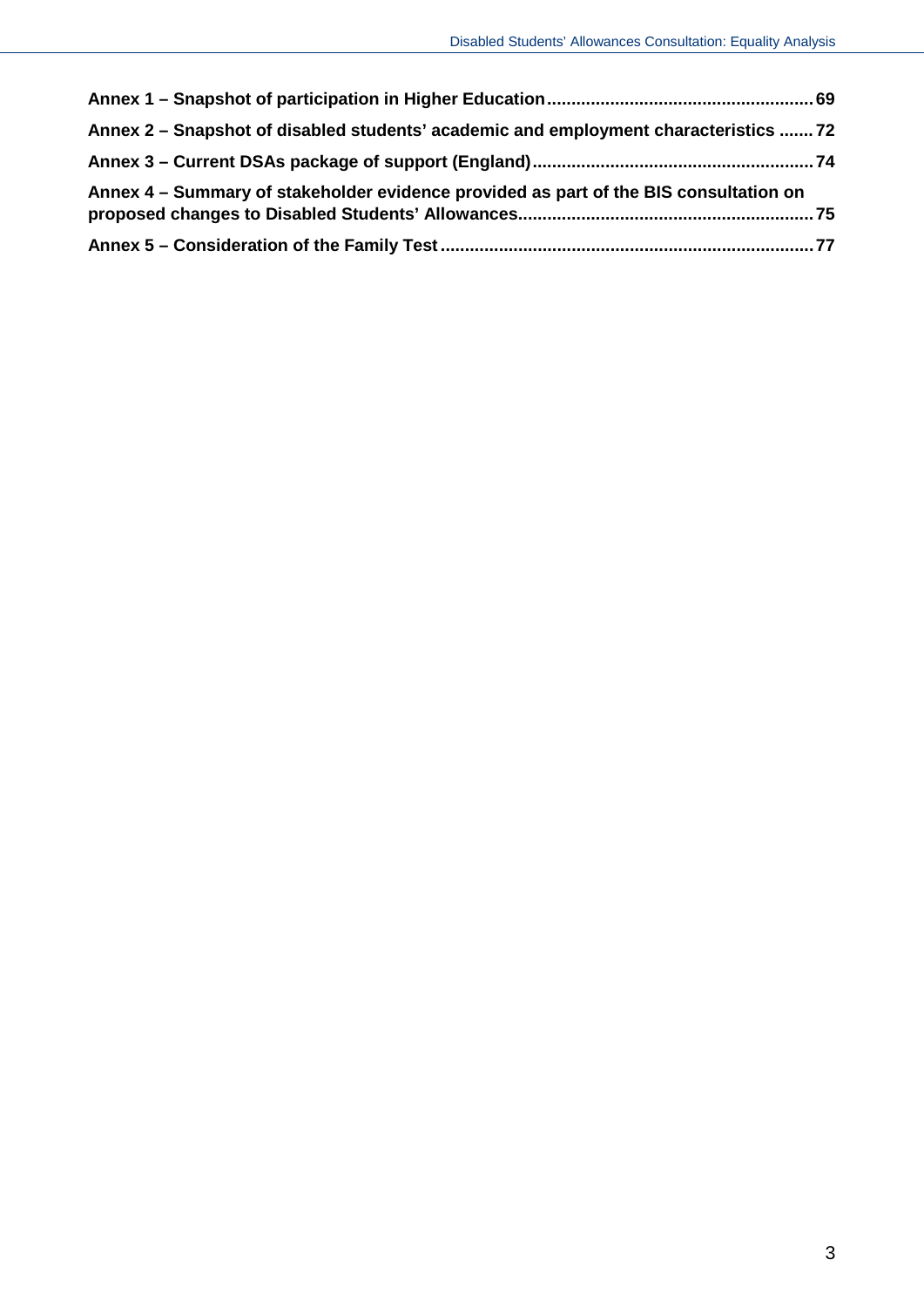## <span id="page-3-0"></span>**Introduction**

## <span id="page-3-1"></span>**Equality Duty**

- 1. Under the Equality Act 2010, the Department for Business, Innovation and Skills (BIS), as a public authority, is legally obliged to give due regard to equality issues when making policy decisions in order to comply with the Public Sector Equality Duty (PSED). Analysing the effects on equality of the decision to rebalance the funding available to students through the Disabled Students Allowances (DSAs) and institutional support, and in certain areas reduce the funding available through DSAs, through development of an equality impact assessment is one method of ensuring that thinking about equality issues is built into the policy process, and informs Ministers' decision making.
- 2. BIS, as a public sector authority, must, in the exercise of its functions, have due regard to the need to:
	- Eliminate unlawful discrimination, harassment and victimisation and other conduct prohibited by the Act;
	- Advance equality of opportunity between people who share a protected characteristic and those who do not; and
	- Foster good relations between people who share a protected characteristic and those who do not.
- 3. The PSED covers the following protected characteristics: age, disability, gender, gender reassignment, pregnancy and maternity, race, religion or beliefs, and sexual orientation. As disadvantage in higher education is still apparent in connection to family income and economic status, we will also look at the impact on individuals from lower income groups.
- 4. We will use the terms protected group and disadvantaged group, as well as low income backgrounds, and protected characteristics. 'Protected group' is a reference to people with protected characteristics, and 'disadvantaged group' refers to groups with low participation rates more widely.

## <span id="page-3-2"></span>**UN Convention on the Rights of Persons with Disabilities**

5. In undertaking this Equality Analysis, the Department has also taken into account the United Nations Convention on the Rights of Persons with Disabilities ("UNCRPD") and in particular article 24(5) which states that parties to the Convention should ensure that persons with disabilities are able to access general tertiary education without discrimination and on an equal basis with others, and should in particular ensure that reasonable accommodation is provided to persons with disabilities.

Any queries about this Equality Analysis should be addressed to:

Elaine Underwood, Department for Business, Innovation and Skills, 2 St Paul's Place, Sheffield, S1 2FJ [elaine.underwood@bis.gsi.gov.uk.](mailto:elaine.underwood@bis.gsi.gov.uk)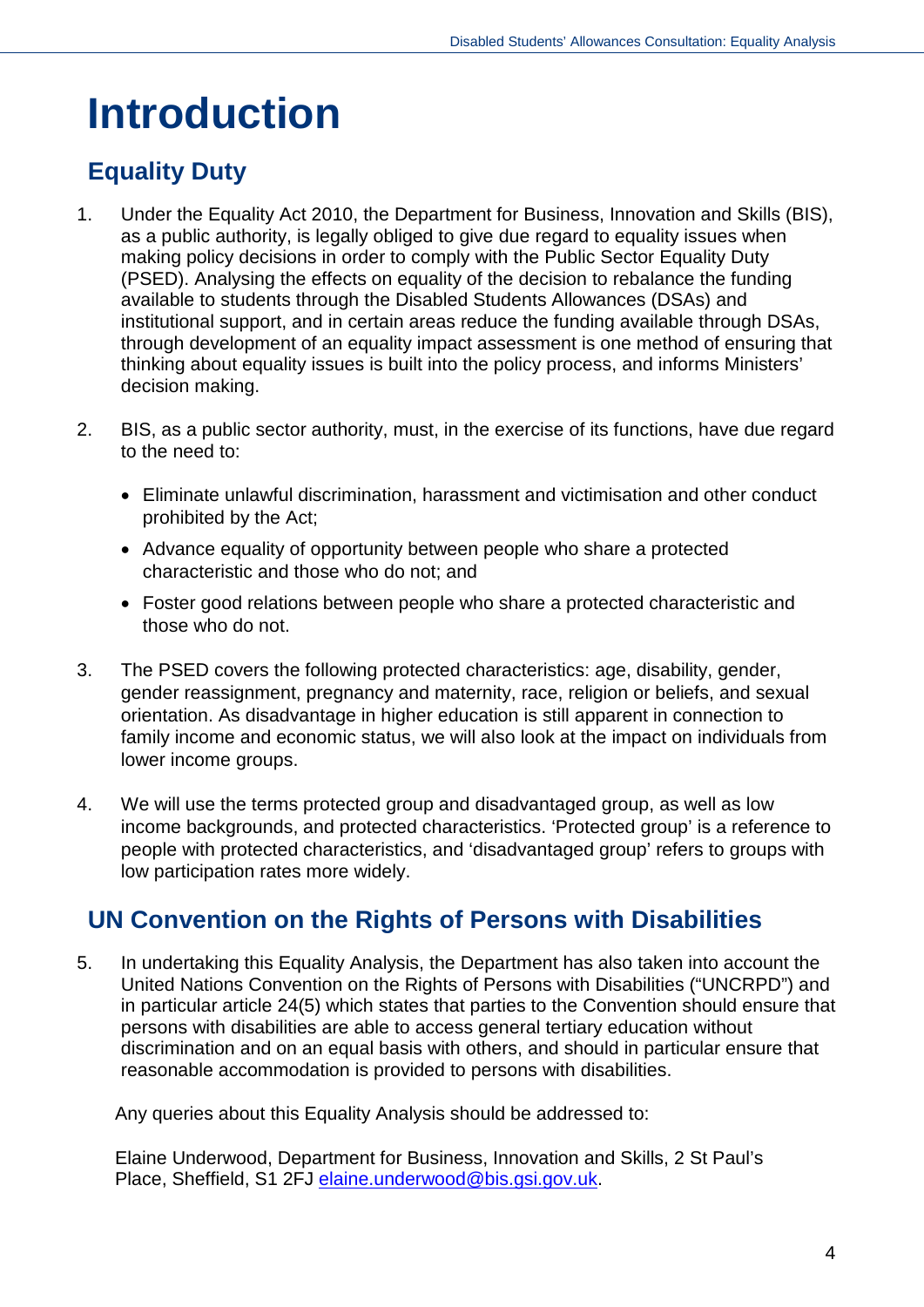# <span id="page-4-0"></span>**Description of the policy**

- 6. The Government provides student support to eligible students in higher education to meet tuition fee costs and to assist with living and other costs. The package of student support includes loans for tuition fees, maintenance loans and grants, and grants for students who are disabled (Disabled Students' Allowances) or who have dependants (Childcare Grant, Parents' Learning Allowance and Adult Dependants' Grant). The legislation dealing with the provision of student support to eligible students undertaking higher education courses is the Education (Student Support) Regulations 2011 (as amended).
- 7. The Disabled Students' Allowances (DSAs) are paid in respect of the 'additional expenditure' that a student is 'obliged to incur' to undertake a course of higher education because of a 'disability' to which they are subject. Disability in this context includes a long-term health condition, mental health condition or specific learning difficulty such as dyslexia. DSAs are paid in addition to the standard student support package. They are not means tested and do not have to be repaid.
- 8. DSAs are not intended to cover disability-related expenditure that the student would incur even if they were not attending a course of higher education, nor are they intended to cover study costs that any student might incur regardless of whether they are disabled.
- 9. Government spending on DSAs has increased annually. DSAs are being reviewed to ensure that support through DSAs is sustainable, is targeted effectively into the kinds of support that can make the most difference to students and value for money. Part of that review has been to take account of the rapid technological advances in recent years and the more common ownership of equipment such as computers, tablets and smart phones. The focus has been to determine what are now truly 'additional' costs incurred by disabled students whilst studying on a higher education course.
- 10. The role of government policy in providing support for disabled students has also been reviewed in light of the specific duties placed on higher education institutions by the Equality Act.<sup>[1](#page-4-1)</sup> There is a potential overlap between the specific duty placed on institutions to make reasonable adjustments under the Equality Act and the funding provided on an individual basis through DSAs. We are proposing changes to the DSAs support to reflect the fact that higher education institutions should now be in a position to meet more consistently their obligations to provide reasonable adjustments. This will lead to a more consistent DSAs offer, as students will no longer require increased DSAs support to address a lack of support from institutions. A consultation exercise on the Government's preferred approach to the provision of DSAs from 2016/17 was run from 01 July to 24 September 2015. The responses to that consultation have informed this equality analysis and to ensure that students' needs continue to be met.

<span id="page-4-1"></span><sup>1</sup> <http://www.legislation.gov.uk/all?title=equality%20act%202010>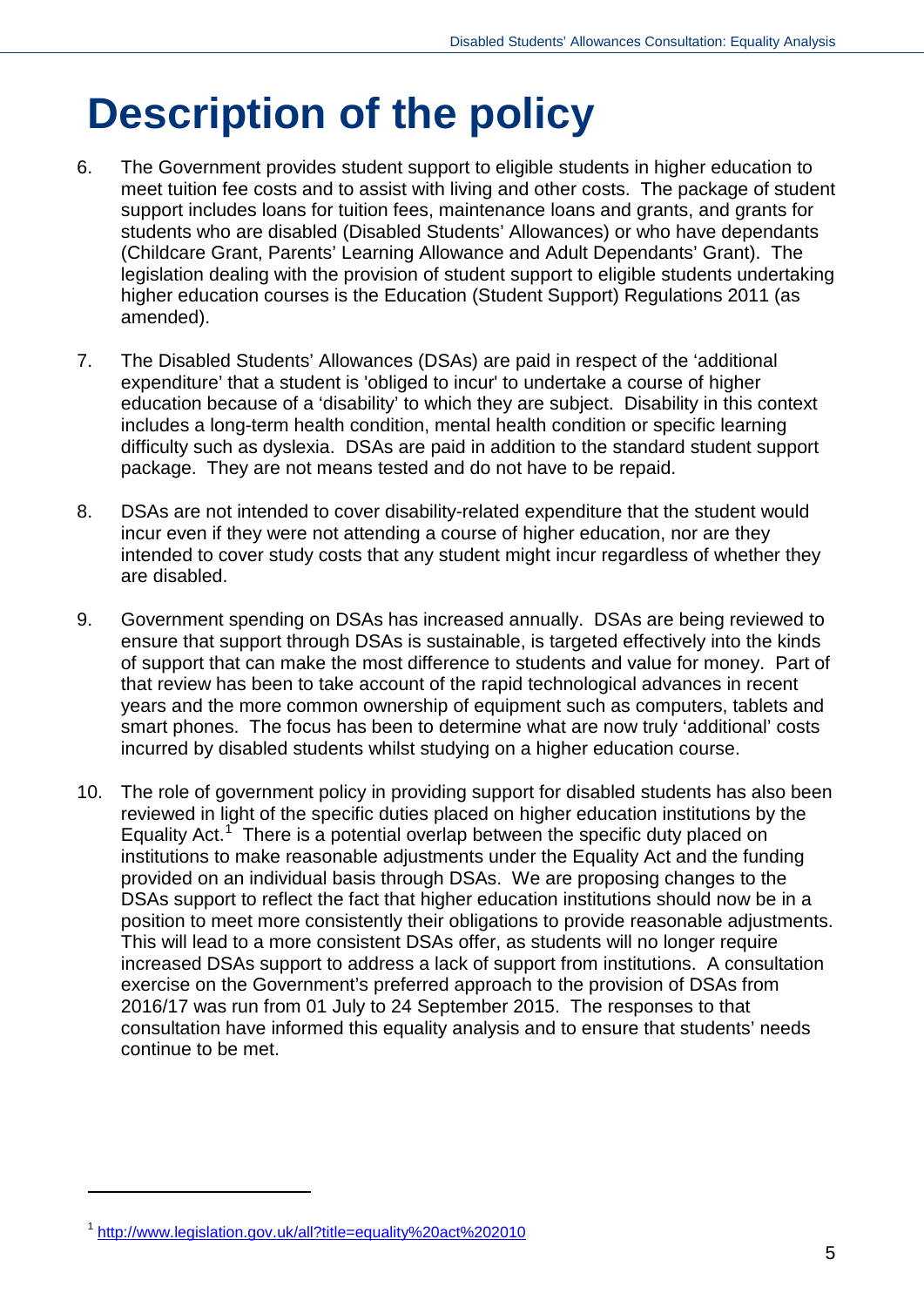- 11. This Equality Analysis considers the impact of the Government's preferred option for the provision of DSAs set out in the consultation document. The proposed changes related to:
	- Funding for peripheral IT equipment
	- Funding for IT consumables
	- Funding for the additional costs of specialist accommodation
	- Funding for Non-medical helper support
- 12. In developing the proposals we have considered what should now be the correct balance between Government funding and what should be provided by institutions under their duty to make reasonable adjustments under the Equality Act. The proposals look at elements of DSAs-funded support that we believe are primarily the responsibility of HE providers under their legal duties to provide reasonable adjustments. The continued provision of DSAs funding in these areas does not represent value for money. The Government's proposal will see the primary responsibility for certain aspects of support transferring to HE providers. However, no changes are currently proposed in relation to the travel allowance, funding for other equipment, assistive software or for certain non-medical help support roles. In addition, DSAs support will continue to provide funding towards equipment and support which we consider to be genuinely 'additional' and above and beyond what is a general cost for students or reasonable for a higher education institution to meet.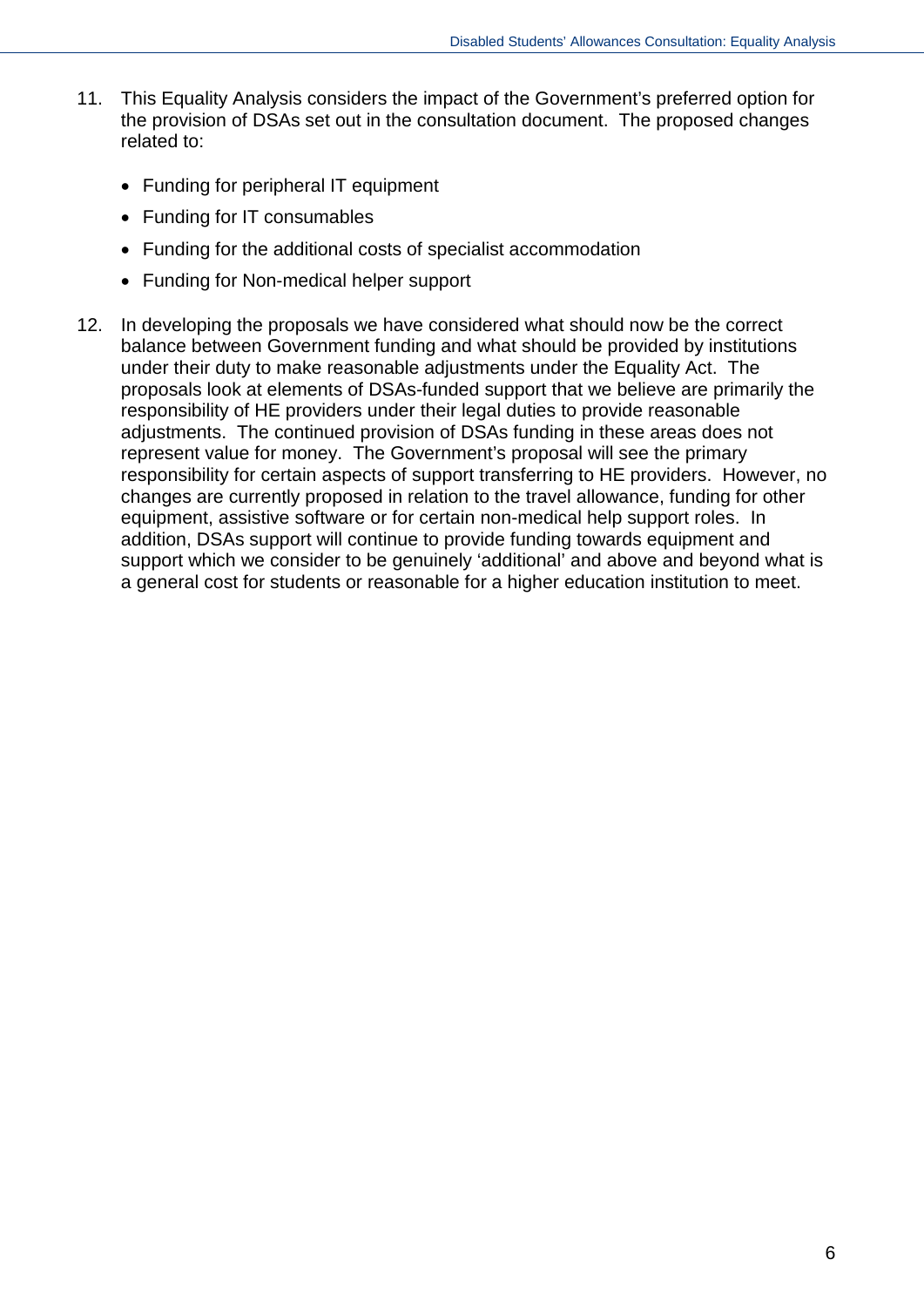# <span id="page-6-0"></span>**Policy proposals**

## <span id="page-6-1"></span>**Funding for IT peripherals**

- 13. There are a number of items of equipment that are currently routinely supplied to disabled students as a package that accompanies a computer (desktop or laptop). The equipment is supplied irrespective of the specific needs of the student and will, in a considerable number of cases, be unrelated to their specific disability or needs. For example all students that receive a computer via DSAs receive a standard bundle of non-specialist items, irrespective of needs, which includes amongst other things a carry case, riser stand, extension lead and USB hub. In addition 79% of DSA students receive a digital voice recorder to record lecture and seminars. Research undertaken by specialists in the sector found that only around two thirds of students receiving the voice recorder found it useful in their studies<sup>[2](#page-6-4)</sup>. This additional cost to Government represents questionable value for money and we have considered whether they should continue to be funded through DSAs as a matter of course. We propose that some items will still be funded through DSAs where a specific disabilityrelated need is fully evidenced and justified.
- 14. Further equipment is regularly provided to students where its use is linked to the provision of computer equipment e.g. printers and scanners. Currently 57% of DSA students receive a device which has both printing and scanning functions. Around 20% of students receive a standalone printer and most of these students also receive a standalone scanner. There are a variety of ways in which the need for individual hard copy or scanned materials can be reduced, including the provision by their HE provider of alternative format publications and long library loans. Institutions' printing services also have a role here. We propose that such equipment will no longer be routinely funded through DSAs, unless alternatives are not possible.

## <span id="page-6-2"></span>**Funding for IT consumables**

- 15. The consequential effect of the removal of funding for personal printers and hard copy materials will reduce the expectation of a personal allowance for printing costs. The expectation of improved library services extends to printing and scanning services where required by disabled students.
- 16. It is proposed that students will no longer be recommended funding for consumables as a matter of course and that alternative ways of meeting the need for printed documents is considered by the institution in the first instance.

## <span id="page-6-3"></span>**Accommodation**

-

17. DSAs funding is often requested to cover the additional costs of accommodation that arise due to the student's disability. Most commonly this relates to a student's request for en-suite accommodation.

<span id="page-6-4"></span><sup>2</sup> *Review of technology-based support to reduce the impact of note-taking difficulties on disabled students*. Abi James & EA Draffan, June 2014.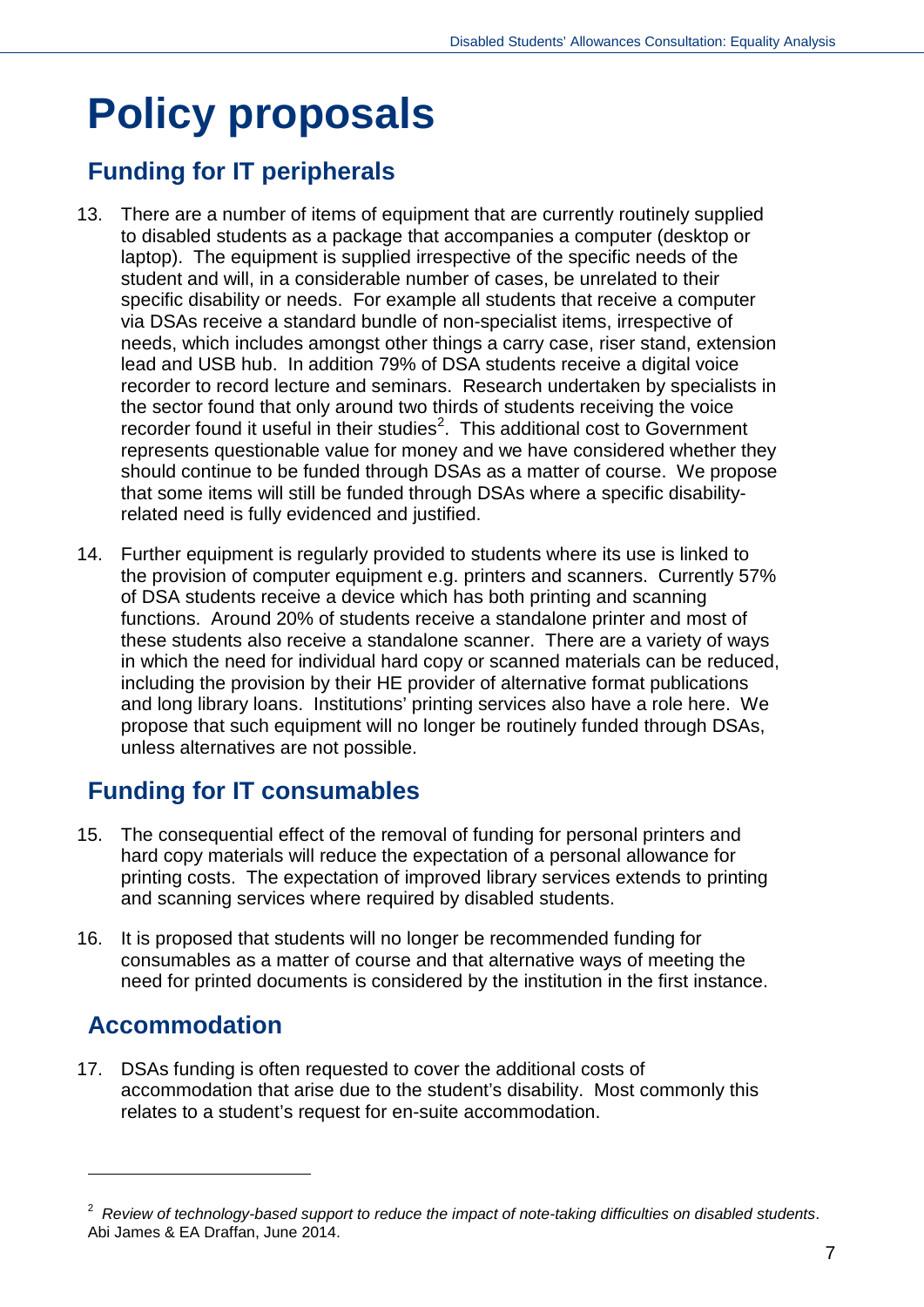- 18. We have considered the specific duty under the Equality Act that is placed on institutions who provide accommodation, and their agents. In particular we have considered whether the additional costs of accommodation for disabled students, including access to en-suite accommodation, are something which institutions should consider meeting as a reasonable adjustment.
- 19. Some modifications to accommodation will be part of the care package arranged by the student's local authority and fall outside the scope of this document, as the cost of such modifications remain with the local authority under their continuing duties under the Care Act 2014.
- 20. It is our view that the extra costs associated with the provision of appropriate accommodation for disabled students does engage the Equality Act, and having done so, any extra charge related to that accommodation cannot be passed on to the student. Some costs will be covered by the local authority as part of the student's personal care package, but some costs may fall outside of that, for example where the student does not have a personal care package in place, but nevertheless requires a particular type of accommodation.
- 21. Once the Equality Act is engaged, we are of the view that DSAs should not be provided in order to fund the additional cost and therefore propose that DSAs will no longer be provided in such cases. We intend that this should apply to accommodation provided by institutions or their agents.
- 22. DSAs funding will only be available to provide funding towards the additional costs of accommodation which is not provided by the student's institution or its agent, other than by exception.

## <span id="page-7-0"></span>**Non-Medical Help (NMH) support**

- 23. We have considered the financial accountability of the provision of non-medical help and the type of support that is funded through the Non-Medical Help allowance. It is estimated that around £81.9m was spent on providing Non-Medical Help support to full-time undergraduate students in  $2012/13<sup>3</sup>$  $2012/13<sup>3</sup>$  $2012/13<sup>3</sup>$ .
- 24. The term Non-Medical Help covers a wide range of functions, from taking notes on behalf of a student and helping students to access libraries and laboratories to providing more specialist support e.g. British Sign Language interpreters. DSAs funding currently covers the full range of services that can be classed as Non-Medical Help, up to the maximum amount that can be paid to an individual student. Non-Medical Help is also delivered in a variety of ways. Some institutions provide Non-Medical Help support through in-house teams of staff, others have entered into arrangements with single Non-Medical Help provider organisations and some leave the identification and selection of Non-Medical Help support staff to the DSAs study needs assessors.
- 25. The Equality Act imposes a duty on institutions to take reasonable steps to provide auxiliary aids or services where not doing so would put disabled students at a substantial disadvantage compared with students who are not disabled. We have considered what this duty might mean and how that duty might be viewed in relation to the provision of DSAs.

<span id="page-7-1"></span> $3$  The non-medical help allowance included expenditure on study needs assessments in 2012/13.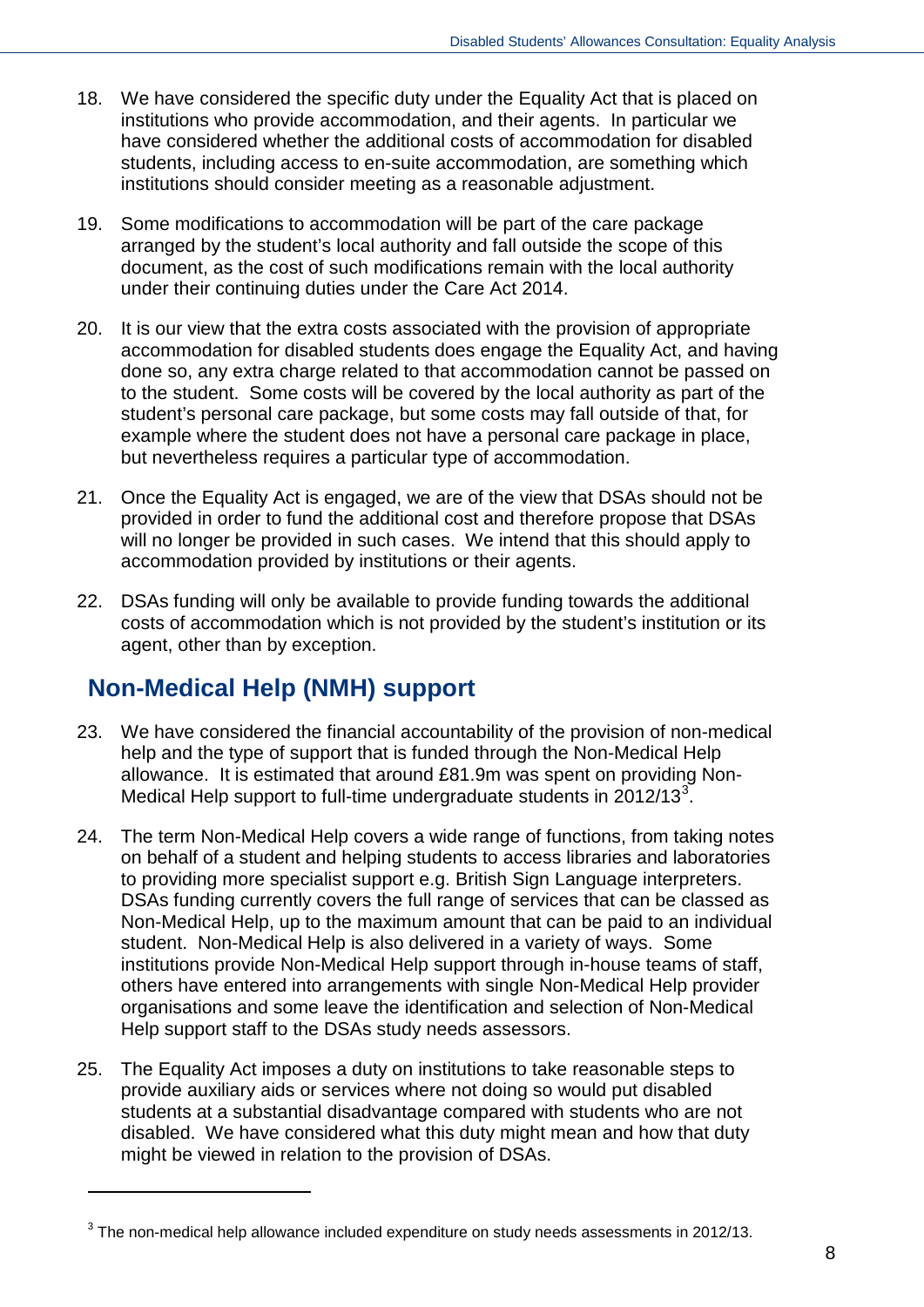- 26. We recognise that many students require very specialist help or a range of help, as they have a high level of support requirements, for example where they have more than one impairment. However, there are many students whose requirements might require a much lower level of response. Some students may be sufficiently assisted simply by changing the way in which course materials are delivered or improvements in the accessibility of resources, for example improved library services or the provision of electronic books could remove the need for students to scan or purchase their own hard copies of books. The provision of accessible computer rooms, including quiet rooms, could remove the need for students to work away from the institution. Some students may find that the provision of assistive technology could remove the need for human support and enable independent, autonomous learning, for example recording devices and lecture capture technologies could remove the need for an individual note-taker in some cases.
- 27. Institutions are best placed to determine how courses and information might be best delivered to ensure that the majority of students can access the course without the need for specialist, individual support. We expect institutions to work towards providing inclusive methods of providing information and support, so that all students can easily access their course. We also expect institutions to consider how it can provide more individual support needed by disabled students. To this end, we propose that DSAs funding support is targeted at those students with the need for more specialist support and have identified a number of types of support that will no longer be ordinarily funded through DSAs.
- 28. We propose that the following areas of support will no longer be ordinarily considered for DSAs funding from 2016/17, these are generic terms but will also cover support where other descriptive terms are used, but the support is essentially the same:
	- Practical Support Assistant
	- Library Support Assistant
	- Reader
	- Scribe
	- Workshop/Laboratory Assistant
	- Proof Reader
	- Study Assistant
	- Examination Support Worker
	- Manual Note-takers
	- Specialist Transcription Services
- 29. The majority to these changes of NMH affect support in Band 1 and Band 2. The SLC does not provide official statistics on spending by band, but a small sample of DSAs recipients provided to BIS indicates that expenditure on band 1 and 2 accounted for 8% of the total NMH spending in 2012/13 (see Table 6).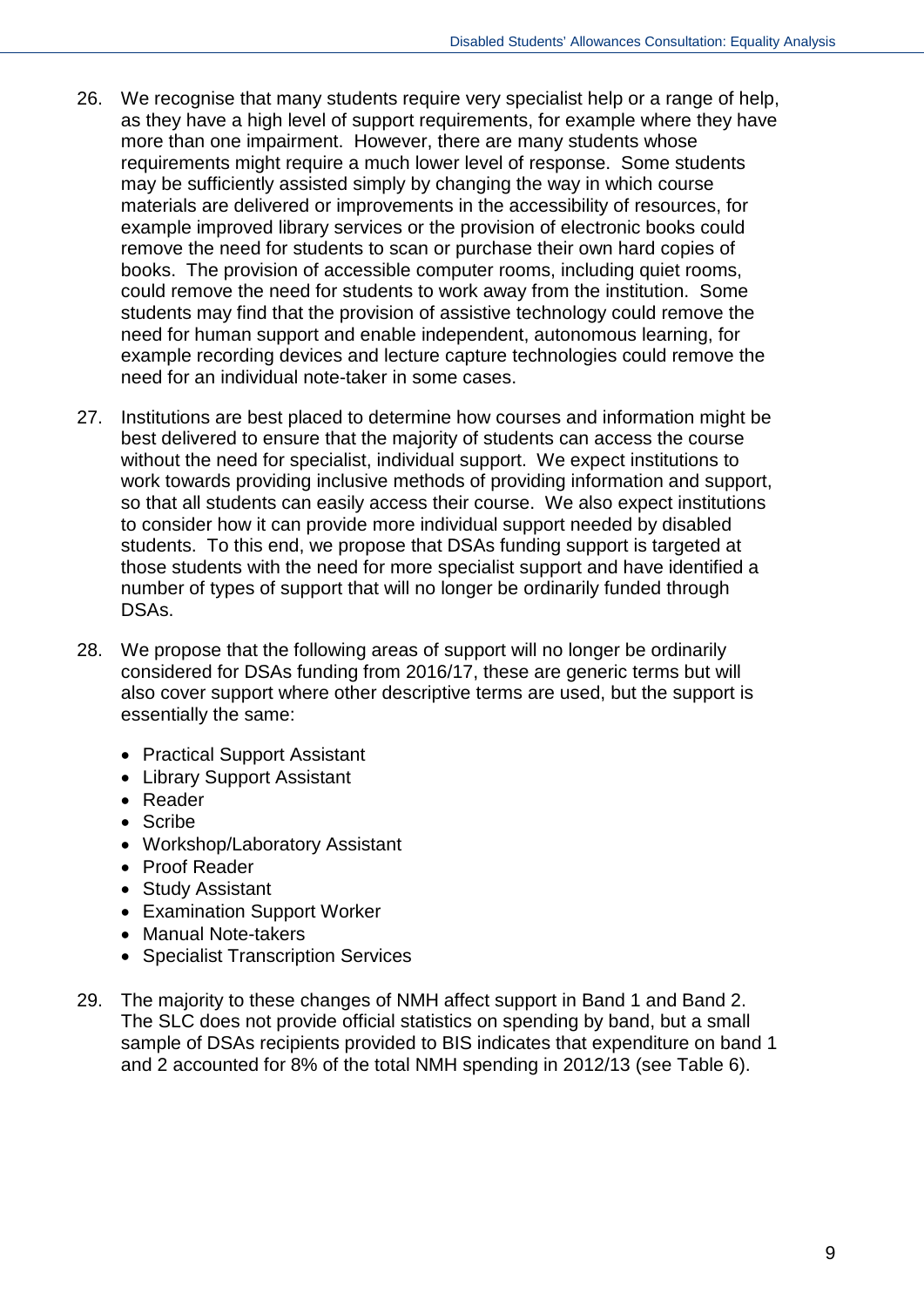# <span id="page-9-0"></span>**Background: Supporting disabled students to access higher education (HE)**

## <span id="page-9-1"></span>**Institutions providing higher education**

- 30. For the purpose of this document the term 'institution' covers any institution which provides higher education courses which are designated for higher education student support purposes, including further education colleges providing higher education and alternative providers, unless otherwise indicated. Institutions providing higher education are autonomous bodies, independent from Government. They have legal responsibilities under the Equality Act 2010 to support disabled students, when they are both applying to higher education, and studying. Decisions about how to provide such support are matters for individual institutions.
- 31. Publicly funded institutions wanting to charge more than the basic fee level (£6,000 a year for full-time courses and £4,500 for part-time courses) need to agree access agreements with the Director for Fair Access. In access agreements, institutions set out what they will do to attract and retain disadvantaged students, including students with disabilities. This includes their targets and milestones for success.
- 32. Institutions are expected to have arrangements in place that can proactively meet the needs of disabled students and which can also be adapted to individual circumstances. The detailed decisions of how an institution will comply with legislation and more broadly support disabled students will be determined by the institution itself within the requirements of the law.
- 33. Most institutions have dedicated disability advisors in place who are responsible for helping students access the support a student may need whilst studying, in order to get the most out of their time there. An ever increasing number of disabled people apply to study in higher education each year and the processes to support these students and make sure they have an excellent learning experience are well understood and recognised by institutions.

## <span id="page-9-2"></span>**The Disability Premium**

34. *The government currently provides annual funding to publicly funded institutions, through the Disability element of the Student Opportunity Funding of the HEFCE (Higher Education Funding Council for England) grant, to help them recruit and support disabled students. This funding rose to £20 million for 2015/16, an increase of £5 million on the previous year.*

## <span id="page-9-3"></span>**Disabled Students' Allowances**

35. Published figures show that in 2012/13 56,600 full-time undergraduate students received DSAs totalling £127.6m, 3,000 part-time undergraduates received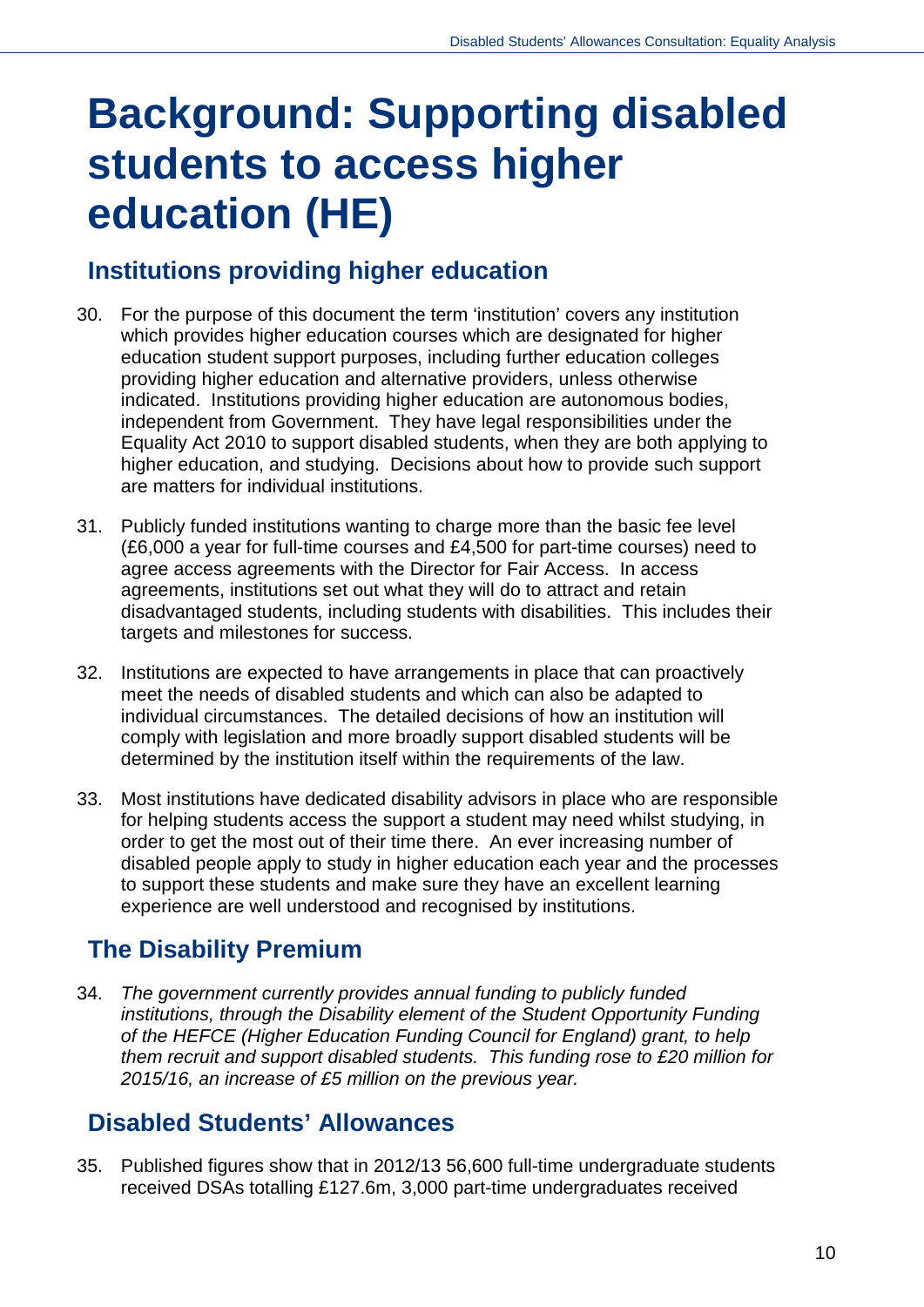£7.3m and 4,900 post-graduate students received £10.9m: a total DSAs spend of £1[4](#page-10-2)5.8m<sup>4</sup>. Expenditure on DSAs has increased year on year.

36. A table showing the different allowance rates is at Annex 3.

### <span id="page-10-0"></span>**Alternative providers**

37. Alternative providers of higher education courses do not receive a Disability Premium as they do not receive public funding for the provision of higher education courses. Nor are alternative providers of higher education subject to Part 6 of the Equality Act which specifically covers Universities funded under section 65 of the Further and Higher Education Act 1992, Higher Education Corporations and institutions designated under Part 2 of 1992 Act. They are however covered by Part 3 of the Equality Act as a service provider and therefore likewise have a duty to make reasonable adjustments in respect of disabled persons.

### <span id="page-10-1"></span>**The duty to make reasonable adjustments**

- 38. Many of the proposed changes are based on the principle that institutions have duties to make reasonable adjustments for disabled students. The duties are set out in legislation. In the case of England, Scotland and Wales the relevant legislation is the Equality Act 2010 ("the Equality Act"). For Northern Ireland the relevant legislation is the Disability Discrimination Act 1995 ("the 1995 Act") and the Special Education Needs and Disability (Northern Ireland) Order 2005 ("the 2005 Order").
- 39. The duty to make reasonable adjustments comprises three requirements:
	- where a provision, criterion or practices puts disabled persons at a substantial disadvantage compared with those who are not disabled, there is a requirement to take reasonable steps to avoid that disadvantage;
	- where a physical feature puts disabled persons at a substantial disadvantage compared with persons who are not disabled, there is a requirement to take reasonable steps to avoid that disadvantage; and
	- where not providing an auxiliary aid or service puts disabled students at a substantial disadvantage compared with students who are not disabled, there is a requirement to take reasonable steps to provide that auxiliary aid or service.<sup>[5](#page-10-3)</sup>
- 40. The duty to make reasonable adjustments applies to various types of persons and in particular:
	- responsible bodies for "Higher Education Institutions"<sup>[6](#page-10-4)</sup> in England, Scotland and Wales, and "Educational Institutions"<sup>[7](#page-10-5)</sup> in Northern Ireland (referred to collectively in this section as "HEIs");
	- service providers $8$ ; and

<span id="page-10-6"></span><u>.</u>

<span id="page-10-2"></span> $4$  Statistical first release – 27 November 2014

<span id="page-10-3"></span><sup>5</sup> Section 20 of the Equality Act.

<span id="page-10-4"></span> $6$  Part 6 of the Equality Act.

<span id="page-10-5"></span><sup>7</sup> Part 3 of the 2005 Order.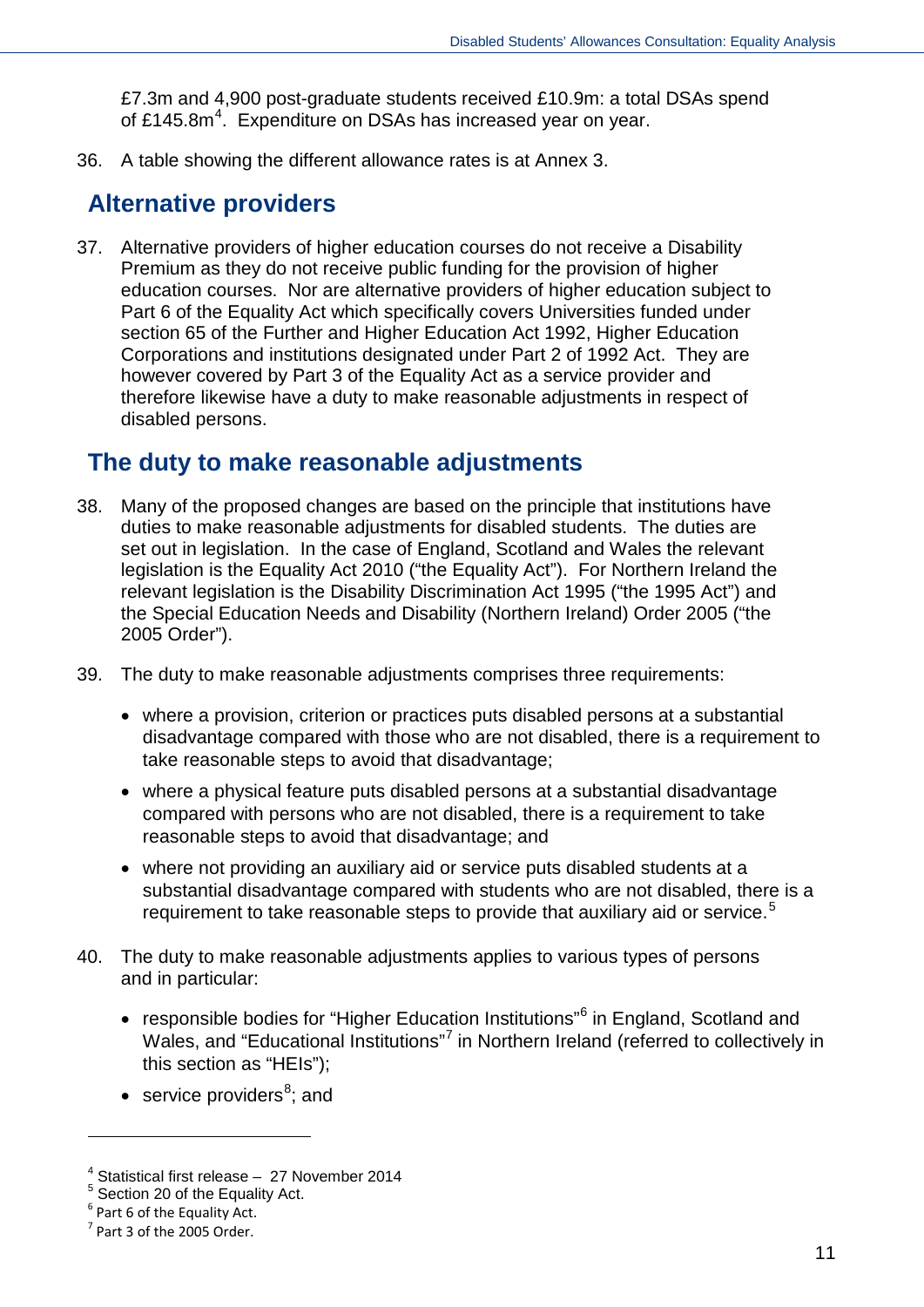- $\bullet$  persons letting, managing or disposing of premises<sup>[9](#page-11-0)</sup>.
- 41. The relevant parts of the legislation which apply to service providers would cover institutions providing higher education which are not HEIs. Providers of student accommodation might fall within the provisions dealing with HEIs, service providers or landlords depending on who the accommodation was being provided by and the circumstances in which it was being provided.
- 42. The nature and extent of the duty varies depending on the person to whom the duty applies. The main difference is that persons letting, managing or disposing of premises do not have a duty to make reasonable adjustments to physical features of their premises.[10](#page-11-1) By contrast, HEIs and service providers must comply with all three requirements.<sup>11</sup> In addition, the duty insofar as it applies to persons letting premises etc. only arises following a request made by a disabled person.<sup>[12](#page-11-3)</sup> In relation to HEIs and service providers the duty is anticipatory: they must proactively consider addressing any barriers which might impede disabled students from accessing the benefits, facilities and services which they offer.<sup>[13](#page-11-4)</sup>
- 43. The duty to make reasonable adjustments requires institutions to take reasonable steps to address barriers which put disabled students at a substantial disadvantage. Whether a particular step is reasonable will depend on the circumstances. A number of factors will be relevant including the effectiveness of the adjustment, the practicability of the adjustment, the impact on the student and others, the cost of the adjustment and the size and resources of the institution.
- 44. We expect that in most cases institutions will have a duty to meet the additional cost of accommodation, aids and services which are no longer being met by DSAs. We do though accept that there is a risk institutions may take a different view of what those duties might look like, or might simply fail to meet their duties. The impact of that risk is that disabled students may find themselves without the appropriate support from institutions and at the same time find DSAs are no longer available. The result of that might be that students fail to achieve the outcome they are capable of, withdraw from their course or decide not to enrol for study at all.
- 45. Whilst the risk of institutions failing to discharge their duties has been recognised, we are unable to quantify the extent of that risk. Engagement with institutions' sector representative bodies and individual institutions has not resulted in specific evidence that the duty to provide reasonable adjustments will not be met. However, a number of stakeholders have raised concerns that the timescale within which to implement the changes is challenging and that shifting too great a burden onto institutions might leave smaller and more specialist institutions unable to make full provision for the learning needs of their disabled students. Other institutions have provided examples of work they are

<sup>&</sup>lt;sup>8</sup> Part 3 of the Equality Act; Part 3 of the 1995 Act.

<span id="page-11-0"></span> $9$  Part 4 of the Equality Act; sections 22 to 24L of the 1995 Act.<br><sup>10</sup> Schedule 4 to the Equality Act; section 24E of the 1995 Act.

<span id="page-11-3"></span><span id="page-11-2"></span>

<span id="page-11-4"></span>

<span id="page-11-1"></span><sup>&</sup>lt;sup>11</sup> Parts 3 and 6 of the Equality Act; Part 3 of the 1995 Act and the 2005 Order.<br><sup>12</sup> Schedule 4 to the Equality Act; sections 24C and 24D of the 1995 Act.<br><sup>13</sup> Although note that in Northern Ireland, there is a limited been reasonably expected to know that the student was disabled, see article 29 of the 2005 Order.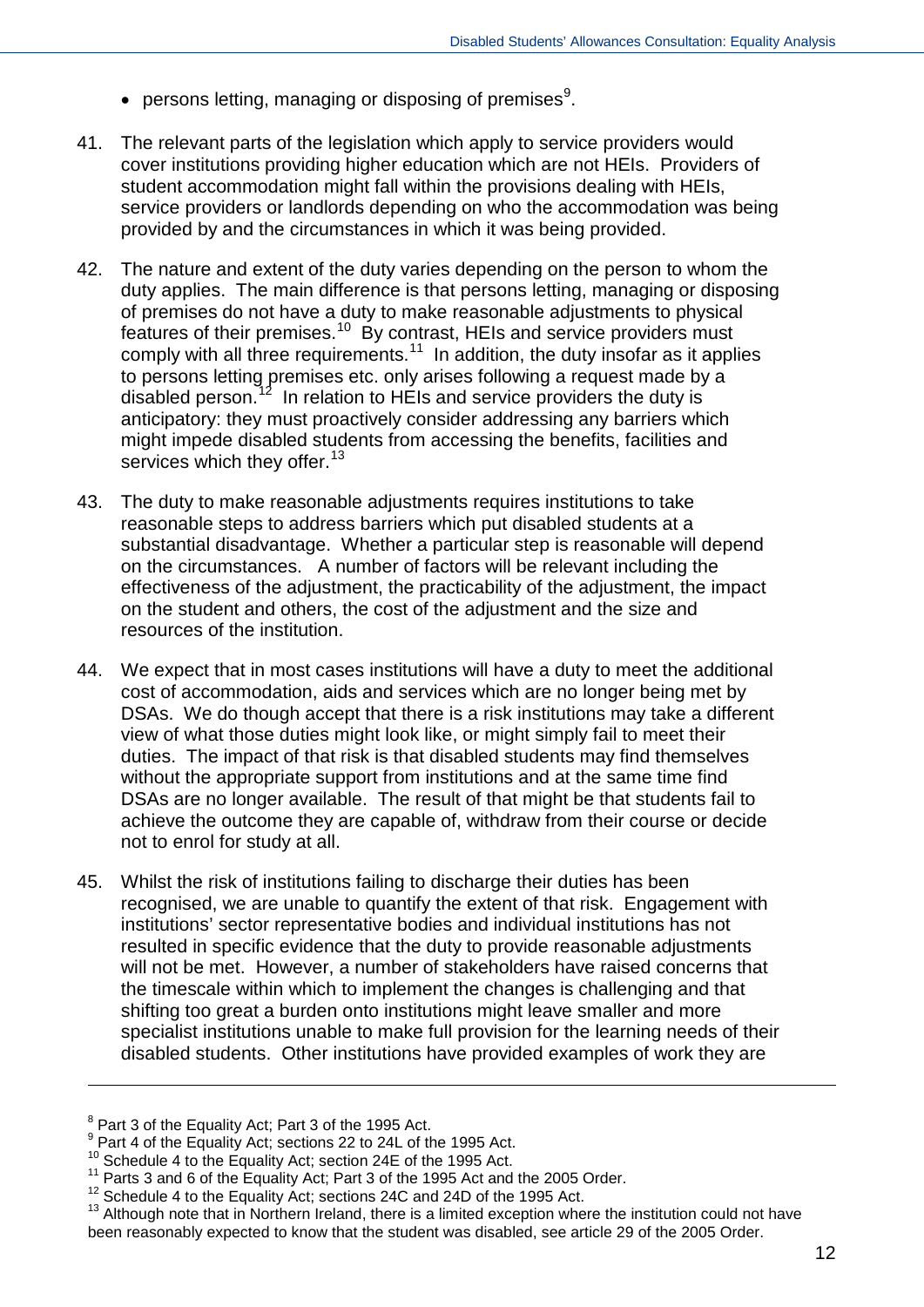undertaking to ensure they do discharge their duties effectively. Concerns have however been raised about the burden on those institutions with a large disabled student body and how funding streams might be altered to take account of that.

- 46. Whilst the removal of DSAs funding will be replaced by institutional support in some circumstances, either on a like for like basis or through alternative ways of delivering support, some institutions may determine that they are unable to provide the appropriate support. The student will have two avenues of redress. First, the student can appeal against the institution's decision that an adjustment is not reasonable. Ultimately that appeal can go to the Office of the Independent Adjudicator for higher education [www.oia.org.uk.](http://www.oia.org.uk/) The higher education sector is being asked to improve the process for students wishing to make such an appeal.
- 47. Second, the DSAs system will have an Exceptional Case Process in place. DSAs study needs assessors may request Student Finance England to consider awarding DSAs funding where it would not ordinarily be available, for example where there is an expectation of institutional support through a reasonable adjustment. However, it will not be the place of this process to replace reasonable adjustments in the longer term and discussions would be undertaken with the institution to determine what action will be taken to improve the support available through reasonable adjustments. The Exceptional Case Process cannot be used for support that is specifically prohibited under the regulations. The Office of the Independent Adjudicator may consider a case concerning a disabled student's request for an adjustment and conclude that the institution has acted appropriately. In such cases DSAs funding will be considered for the longer term to ensure the student receives the support they need for the duration of their course.
- 48. Monitoring the Exceptional Case Process will enable BIS to consider institutions' performance in relation to the provision of reasonable adjustments and indicate where BIS expectations are not being met, and whether this is due to different interpretation of the legal duty, resourcing issues or practical delivery issues.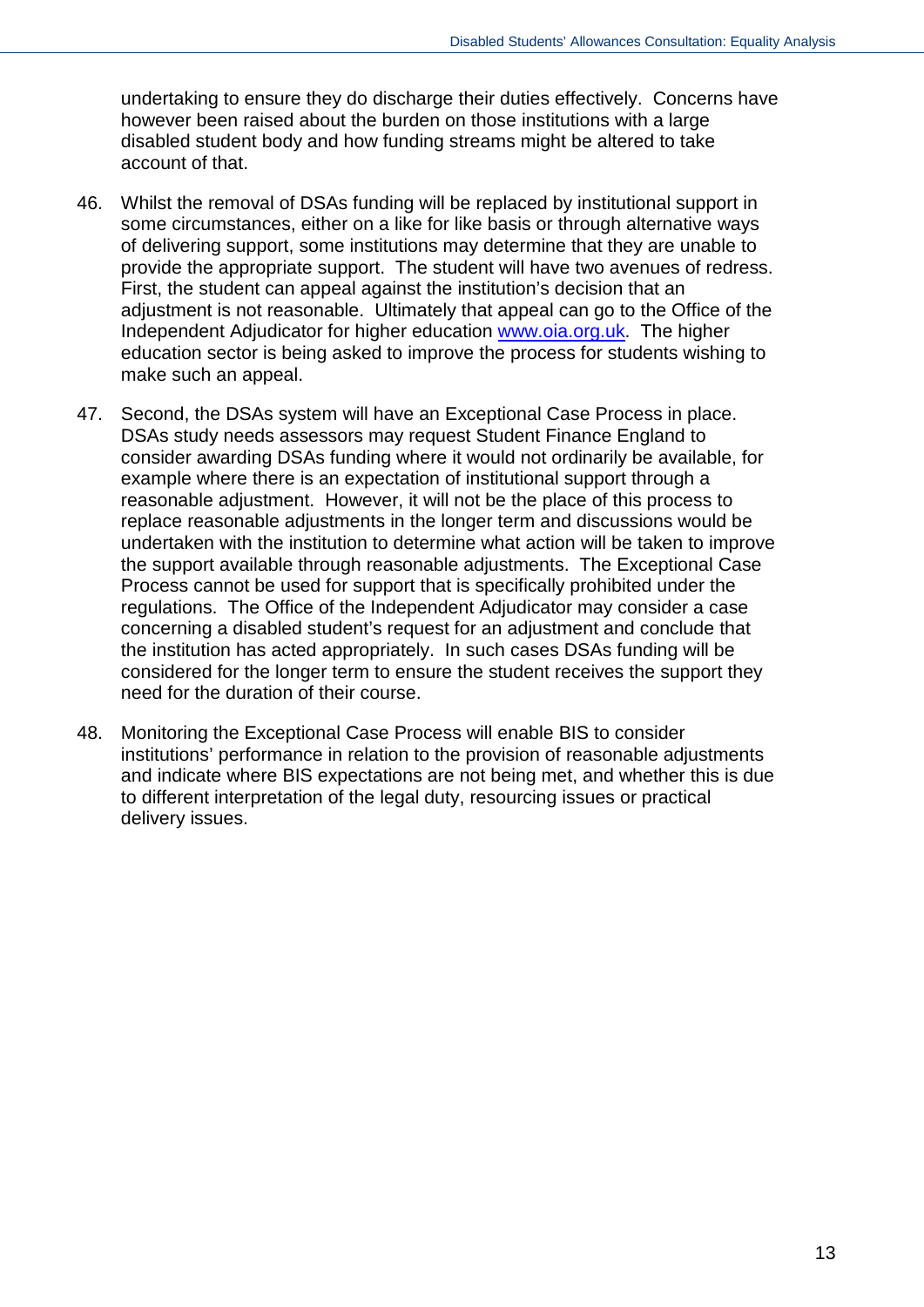## <span id="page-13-0"></span>**The Evidence Base**

### <span id="page-13-1"></span>**Introduction**

- 49. For this equality analysis the primary sources of data are:
	- HESA student record data for all UK domiciled students at UK institutions<sup>14</sup>:
	- Student Loans Company (SLC) data on the characteristics of English domiciled DSAs recipients studying at UK institutions;
	- Wider research undertaken by stakeholders and other organisations (listed in Annex 4).
- 50. These data sources allow us to examine the recent trends in higher education participation by students with disabilities and identify any potential impacts of the policy changes on disabled students and other groups with protected characteristics of age, ethnicity and gender. We do not have specific evidence relating to gender reassignment, pregnancy and maternity, sexual orientation and religion or belief, as data has not been collected on these groups previously. As disadvantage for those accessing higher education remains evident in higher education for those from low income households, this analysis also considers the impact of policy changes on students from less advantaged backgrounds.
- 51. Our analysis of the evidence base is structured as follows:
	- The evidence base first reviews the participation of UK domiciled people with disabilities at UK publicly-funded institutions and their educational and labour market outcomes;
	- Secondly it sets out the trends in DSAs expenditure and the pattern of current expenditure. It also sets out evidence on publicly-funded institutions' own expenditure on access and student success for their disabled student populations;
	- Thirdly it examines the characteristics of current recipients of DSAs compared to the wider student population to ascertain whether other protected groups are over represented in the DSAs recipient group. Where possible, the evidence considers the characteristics of students that would be affected by each element of the DSAs policy change. Only English domiciled students studying at UK institutions are eligible for DSAs through the English student support arrangements. The devolved administrations offer their own package of DSAs support; and
	- Finally it examines the available evidence on the potential impact of the DSAs policy changes on those students eligible for DSAs. This includes considering the extent to which modern technology has become part of the modern higher education teaching environment, the extent to which financial support affects the

<span id="page-13-2"></span><sup>&</sup>lt;sup>14</sup> HESA data on protected characteristics is self-reported. The numbers of disabled students are derived from information in the student record where students declare they have a disability. This number will differ from the numbers of students having their disability assessed and awarded for DSAs purposes.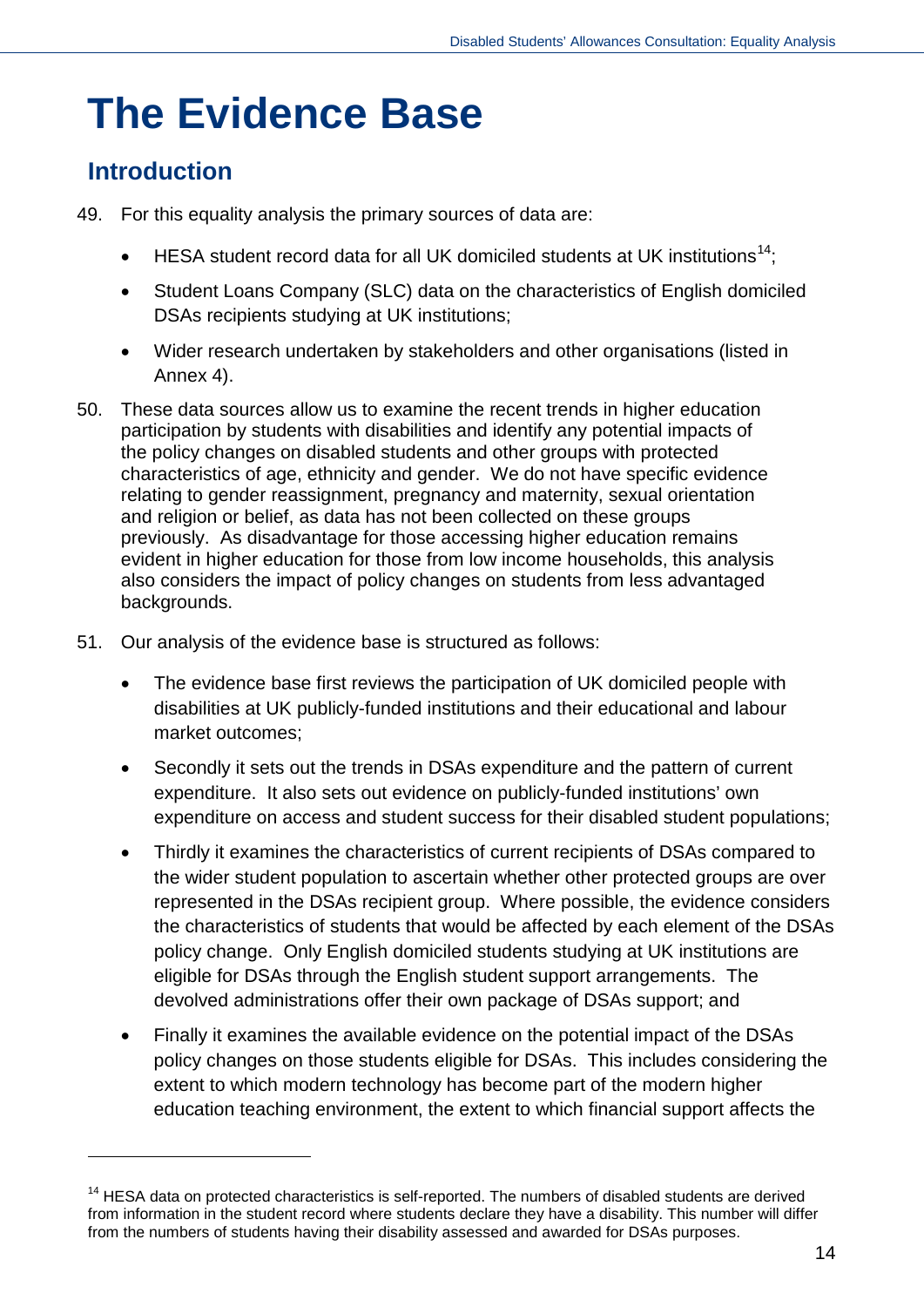decision to participate in higher education and once in higher education the financial position of disabled students compared to non-disabled students.

## <span id="page-14-0"></span>**Participation in Higher Education**

#### **Summary**

- The proportion of the UK domiciled entrants with a declared disability has been rising in recent years.
- Almost half (49 %) of disabled UK-domiciled undergraduate entrants in 2013/14 reported a Specific Learning Difficulty (SpLD).
- Students with known disabilities are more likely to study creative arts and design courses than their non-disabled peers.
- Institutions with the highest proportion of DSAs-eligible students tend to be small and specialist institutions, particularly those offering creative and land-based subjects.
- A small number of institutions have between one fifth and one quarter of their students reporting a specific learning difficulty.
- Evidence shows that students with a declared disability are more likely to continue their studies, i.e. not drop-out, than their non-disabled peers.
- Evidence suggests that DSAs are supporting student success and that DSAs recipients out-perform non-disabled students once other factors that affect educational outcomes are taken into account.
- However it is not possible to say which elements of DSAs support (travel, general, non-medical help or equipment) delivers the most effective support for students.

#### **Trends in participation**

- 52. Overall HESA student record data points to diminishing inequalities in higher education and improved representation from some previously underrepresented groups (see Annex 1). Evidence about participation in higher education seems to indicate that there is good representation from protected and disadvantaged groups such as females and minority ethnic communities; the proportion of students declaring a disability has increased; and the proportion of young people living in the most disadvantaged areas who enter higher education has increased. These groups have traditionally been underrepresented in higher education.
- 53. More specifically with regards to people with disabilities, UCAS data shows that the proportion of university applicants who have a self-reported declared disability has risen gradually between 2010 and 2014 (Chart 1). HESA data shows that the proportion of UK domiciled higher education entrants who have a disability has risen steadily in the past five years (Chart 2).
- 54. In terms of subject area, disabled students (and the sub group awarded DSAs) are just as likely as their non-disabled counterparts to study STEM subjects. Previous analysis of 2010/11 HESA data showed that 40.6% of disabled students and 42.7% of DSAs recipients studied STEM subjects, compared with 41.7% of non-disabled students. Students with known disabilities are more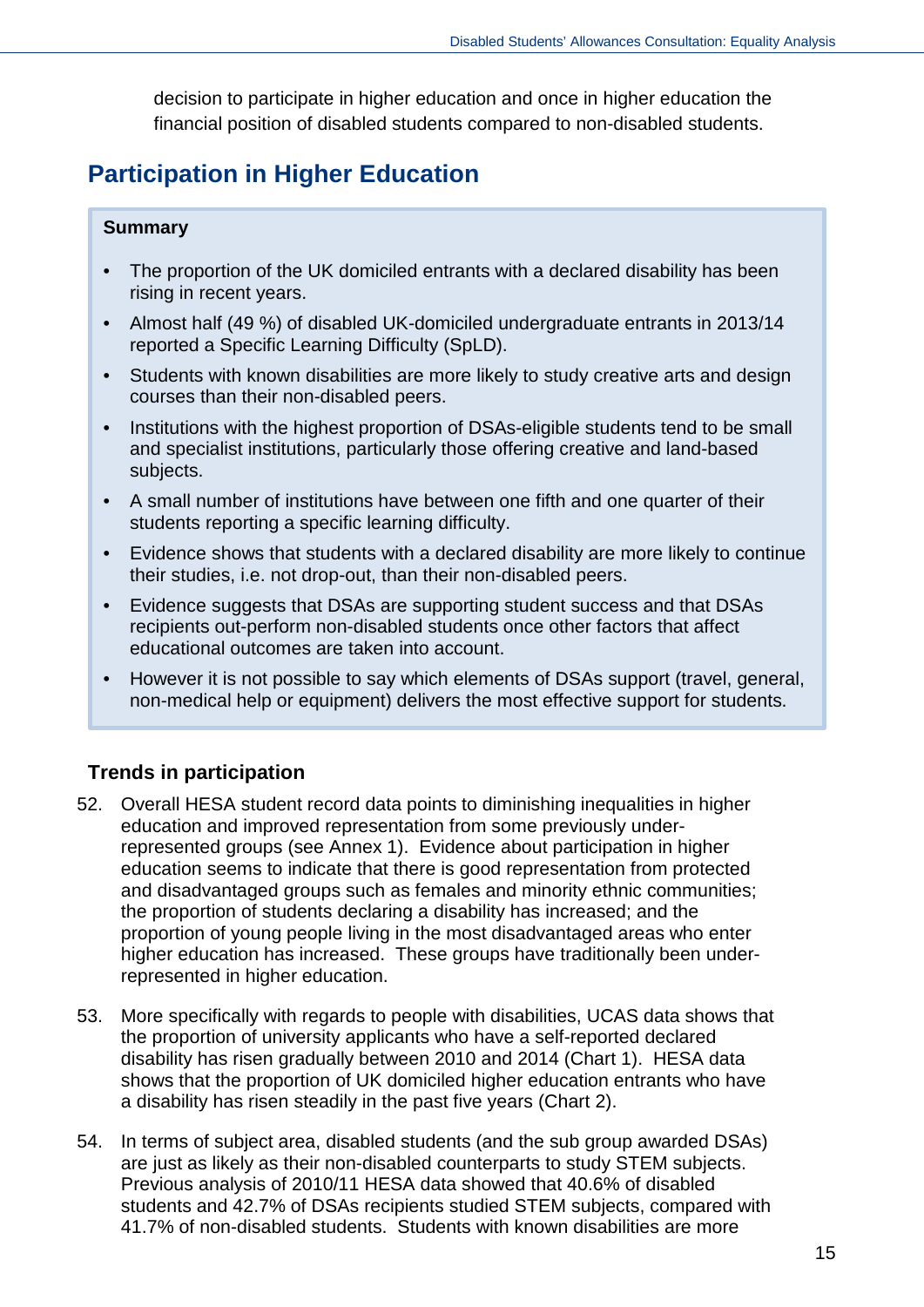likely to study creative arts and design courses, 14.7% of disabled students (16.4% of DSAs students), compared with just 6.5% of non-disabled students. Disabled students were most under-represented in business and administrative studies: 8.2% of them (7.4% of DSAs recipients) compared with 14.9% of nondisabled students.

#### **Chart 1: Proportion of UK full-time undergraduate student applicants and accepted applicants who have declared a disability, by year of application cycle**



**Source: UCAS, Annual reference tables: Disability (UK)**

#### **Chart 2: UK domiciled first year full-time undergraduate entrants to UK institutions known to have a disability**



**Source: HESA Table 14**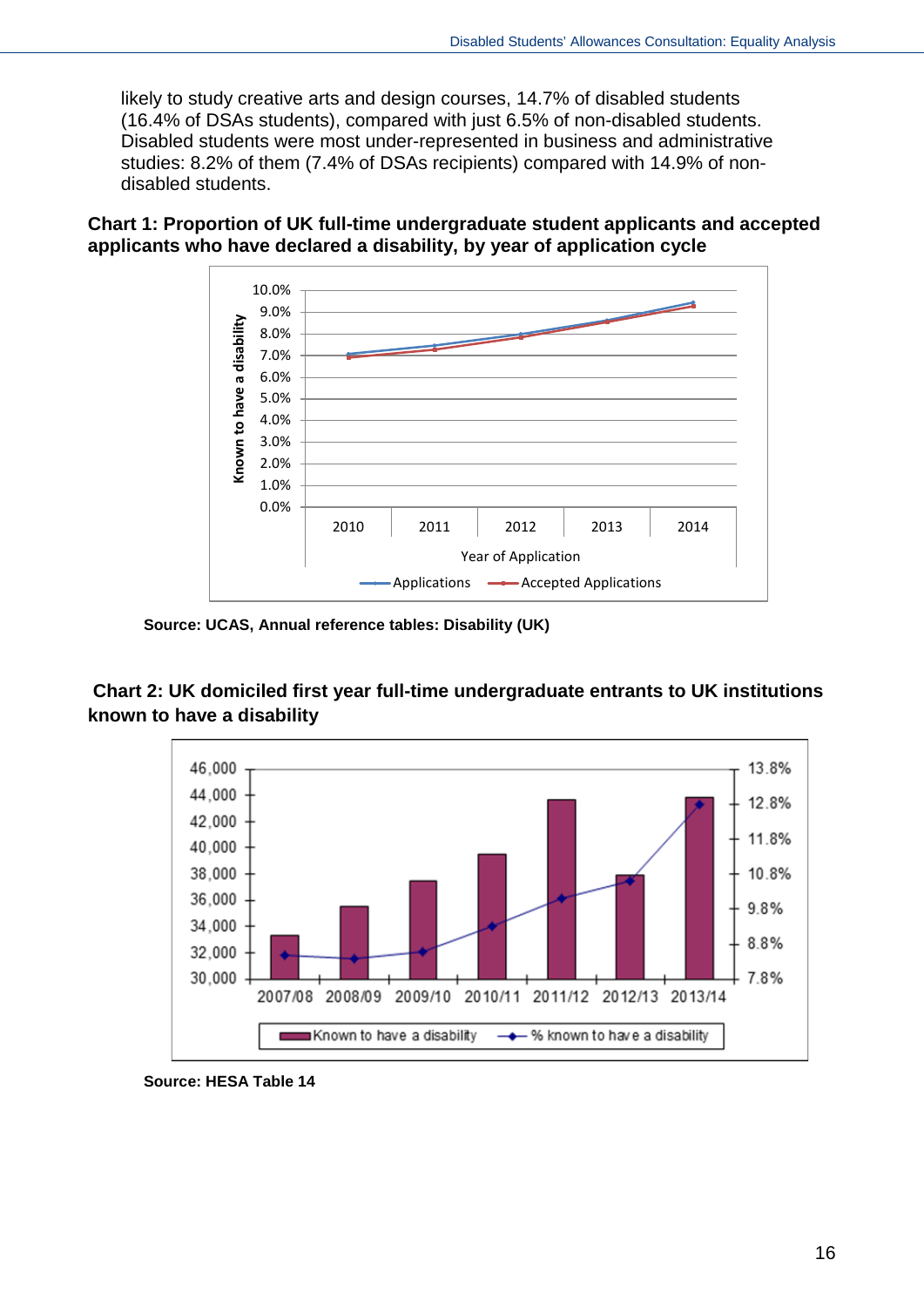#### **Type of disability**

55. Almost half (49 %) of disabled UK-domiciled undergraduate entrants in 2013/14 reported their condition as being a specific learning difficulty. Around one in ten (10.3 %) reported a long-standing illness or health condition, and around one in eight (13%) a mental health condition. Other conditions or combinations of conditions were less common (see Chart 3).



**Chart 3: UK-domiciled undergraduate disabled entrants to UK higher education by type of disability**

**Source: HESA Table 14 - First year UK domiciled higher education students by level of study, gender, mode of study and disability 2013/14** 

#### **Specific Learning Difficulties**

56. The prevalence of Specific Learning Difficulties (SpLD) in the UK domiciled student population is estimated by HESA to be around 6% for full time undergraduate entrants in 2013/14 and 3% for part time entrants. Students with a SpLD represent just under half (49%) of all UK domiciled undergraduate entrants declaring a disability. Earlier HESA data only collected information on the prevalence of dyslexia, not other Specific Learning Difficulties. This data shows that the incidence of dyslexia alone amongst the full time undergraduate entrants was 3% in 2002/03, rising to 4% in 2006/07. Although not strictly comparable data, the HESA time series seems to suggest that the incidence of Specific Learning Difficulties in the undergraduate population has at least remained constant over the last decade.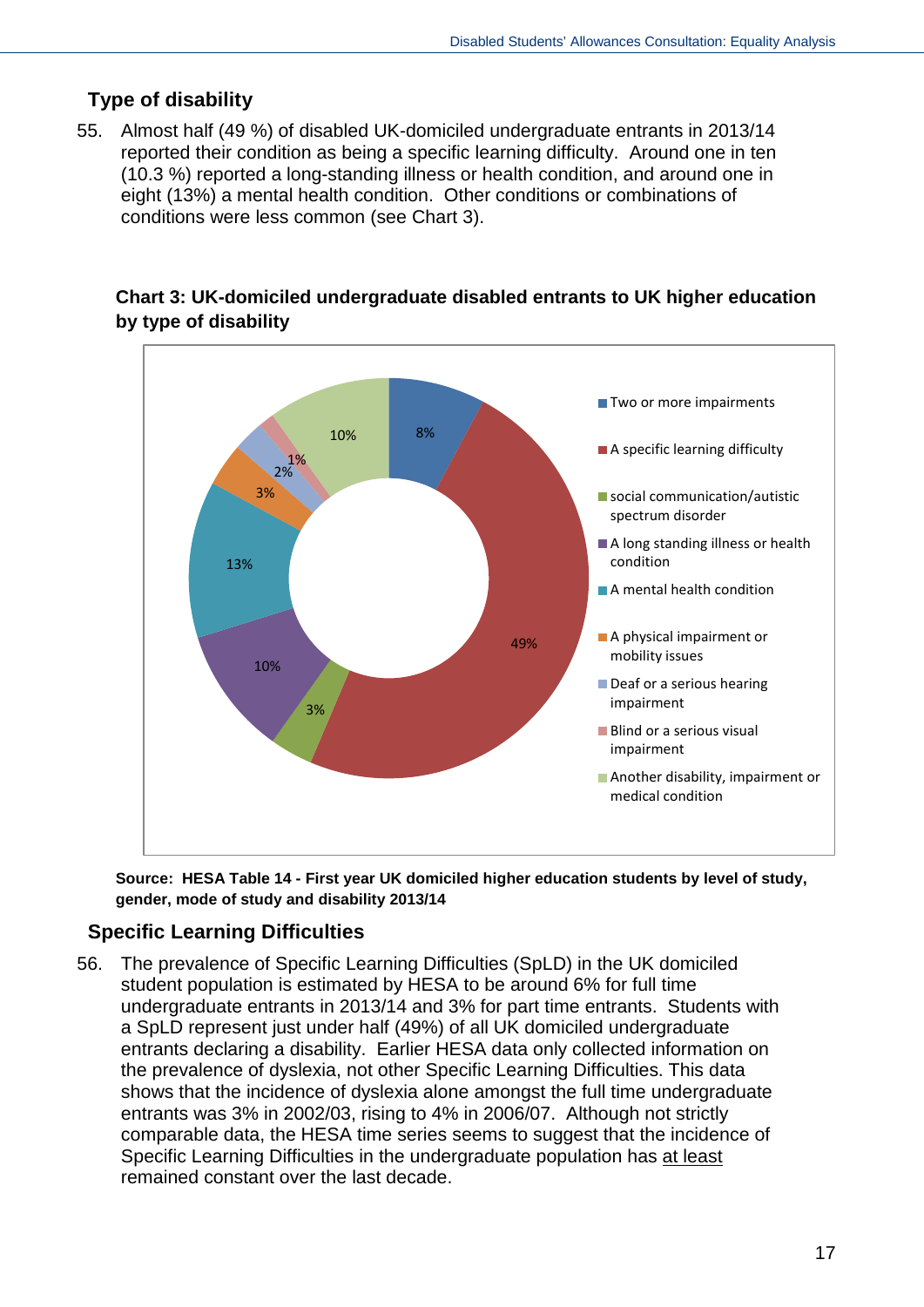- 57. HEFCE research<sup>[15](#page-17-0)</sup> used an institutional study approach looking at 25 institutions as case studies. This involved consultations with 200 members of staff and 150 students and Students' Union representatives. This research repeated research undertaken in 2008/09. It found that the SpLD student numbers in the sample institutions increased by an average of 38% between 2008 and 2013.
- 58. The British Dyslexia Association provided the graph below (Chart 4) showing the longer term trend in dyslexia/disability. It is to be noted that from 07/08 there was a definition change from dyslexia to SpLD which means the series from 96/97 to 2006/07 and 2007/08 to 2012/13 are not strictly comparable.

#### **Chart 4: Percentage of first year students on full-time first degrees declaring a disability since 1996/7**





#### **Mental Health**

-

59. A report to HEFCE<sup>[16](#page-17-1)</sup> by the Institute for Employment Studies (IES) and Researching Equity, Access and Partnership (REAP) explored institutional support provision for student with mental health problems. The research consisted of a literature review and case study visits to 12 HEIs and FECs across England. Through interviews with HEIs and FECs, the research noted staff reporting mounting caseloads with mental health problems. Staff raised concerns that disclosure rates meant that monitoring data did not accurately reflect the prevalence of mental health in the university population. Interviewees also highlighted that the needs of students are becoming more complex, as well as comorbidity of mental health problems alongside other impairments.

<span id="page-17-0"></span>[http://www.hefce.ac.uk/media/HEFCE,2014/Content/Pubs/Independentresearch/2015/](http://www.hefce.ac.uk/media/HEFCE,2014/Content/Pubs/Independentresearch/2015/SupportforStudentswithSpLD/HEFCE2015_spld.pdf) [SupportforStudentswithSpLD/HEFCE2015\\_spld.pdf](http://www.hefce.ac.uk/media/HEFCE,2014/Content/Pubs/Independentresearch/2015/SupportforStudentswithSpLD/HEFCE2015_spld.pdf)

<span id="page-17-1"></span>[http://www.hefce.ac.uk/media/HEFCE,2014/Content/Pubs/Independentresearch/2015/](http://www.hefce.ac.uk/media/HEFCE,2014/Content/Pubs/Independentresearch/2015/Understanding,provision,for,students,with,mental,health,problems/HEFCE2015_mh.pdf) [Understanding,provision,for,students,with,mental,health,problems/HEFCE2015\\_mh.pdf](http://www.hefce.ac.uk/media/HEFCE,2014/Content/Pubs/Independentresearch/2015/Understanding,provision,for,students,with,mental,health,problems/HEFCE2015_mh.pdf)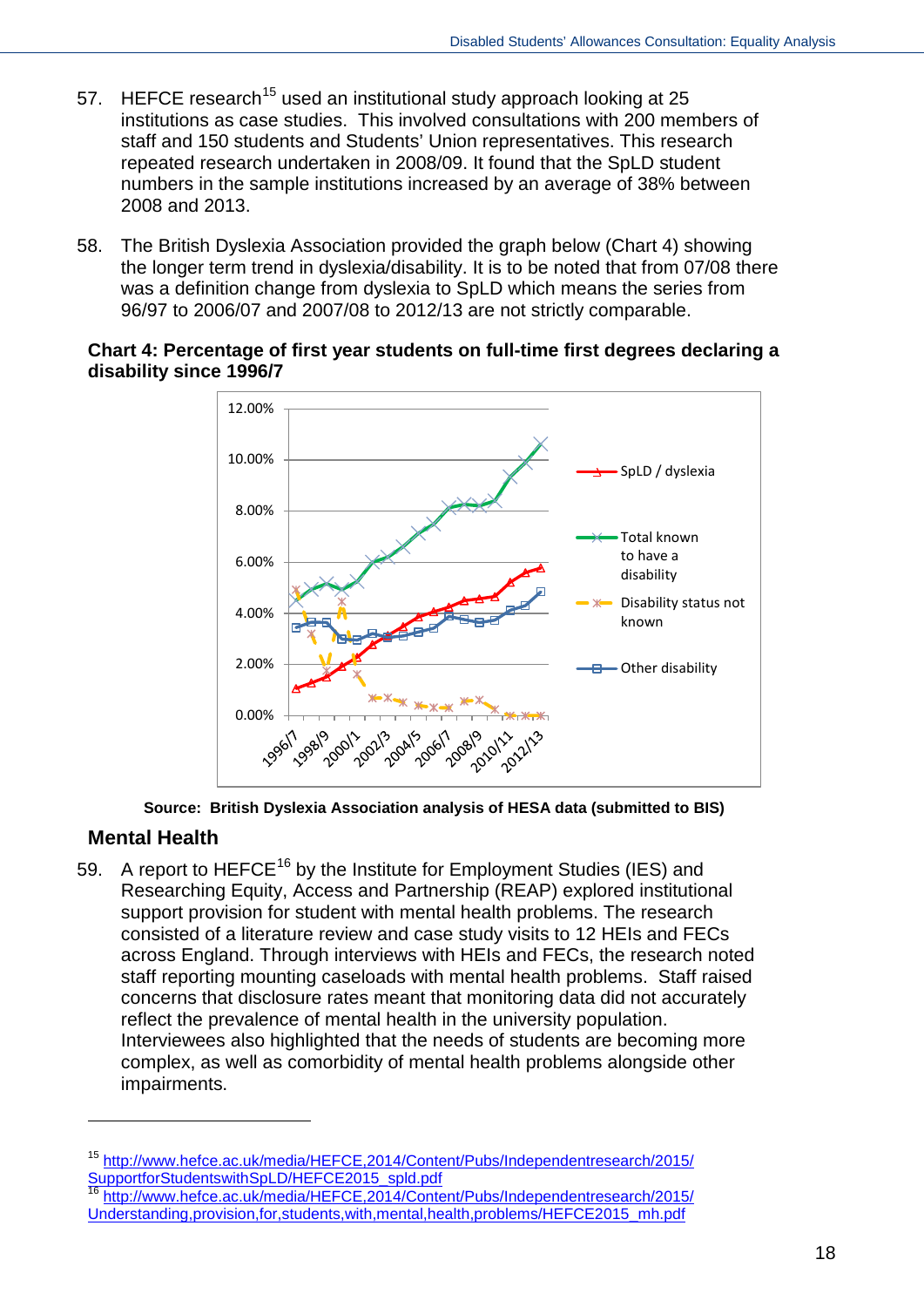- 60. The research did not highlight the same increase in prevalence of students with multiple disabilities requiring multi agency support.
- 61. The increased prevalence in mental health problems has led to an increasing demand for mental health provision. The report highlighted that this was due to an increase in pre-arrival disclosure, an increase in needs emerging whilst students were at university, increasing complexity of problems and comorbidity of mental health problems alongside other impairments.
- 62. The report also found the some academic tutors were unclear or surprised about the nature of changes that they might need to make for students with a mental health problem, or complex disability.

#### **Institutional variation in DSAs eligibility**

63. Figures collated by GuildHE in 2014 indicated that there is wide variation in the proportion of students at each UK institution who are eligible for DSAs (Table 1). The institutions with the highest proportion of DSAs-eligible students tend to be small and specialist institutions, particularly those offering creative and landbased subjects.

#### **Table 1: 25 UK institutions with largest proportion of full time, first degree students in receipt of DSAs, 2012/13**

| <b>Institution</b>                             | Percentage of<br>students in receipt of<br><b>DSAs (%)</b> |
|------------------------------------------------|------------------------------------------------------------|
| <b>Total UK</b>                                | 6.5                                                        |
| <b>Falmouth University</b>                     | 30.2                                                       |
| The Liverpool Institute for Performing Arts    | 24.5                                                       |
| Central School of Speech and Drama             | 23.8                                                       |
| University of the Arts, London                 | 23.8                                                       |
| Glyndŵr University                             | 23                                                         |
| Guildhall School of Music and Drama            | 20.3                                                       |
| Royal Agricultural University                  | 19.9                                                       |
| <b>Harper Adams University</b>                 | 18.3                                                       |
| The Royal Veterinary College                   | 18                                                         |
| Glasgow School of Art                          | 17.3                                                       |
| Trinity Laban Conservatoire of Music and Dance | 16.6                                                       |
| Norwich University of the Arts                 | 16.4                                                       |
| University for the Creative Arts               | 16.2                                                       |
| Leeds College of Art                           | 15.3                                                       |
| Rose Bruford College                           | 15.3                                                       |
| Conservatoire for Dance and Drama              | 13.5                                                       |
| University of St Mark and St John              | 13.1                                                       |
| Royal Northern College of Music                | 13                                                         |
| Royal Conservatoire of Scotland                | 12.8                                                       |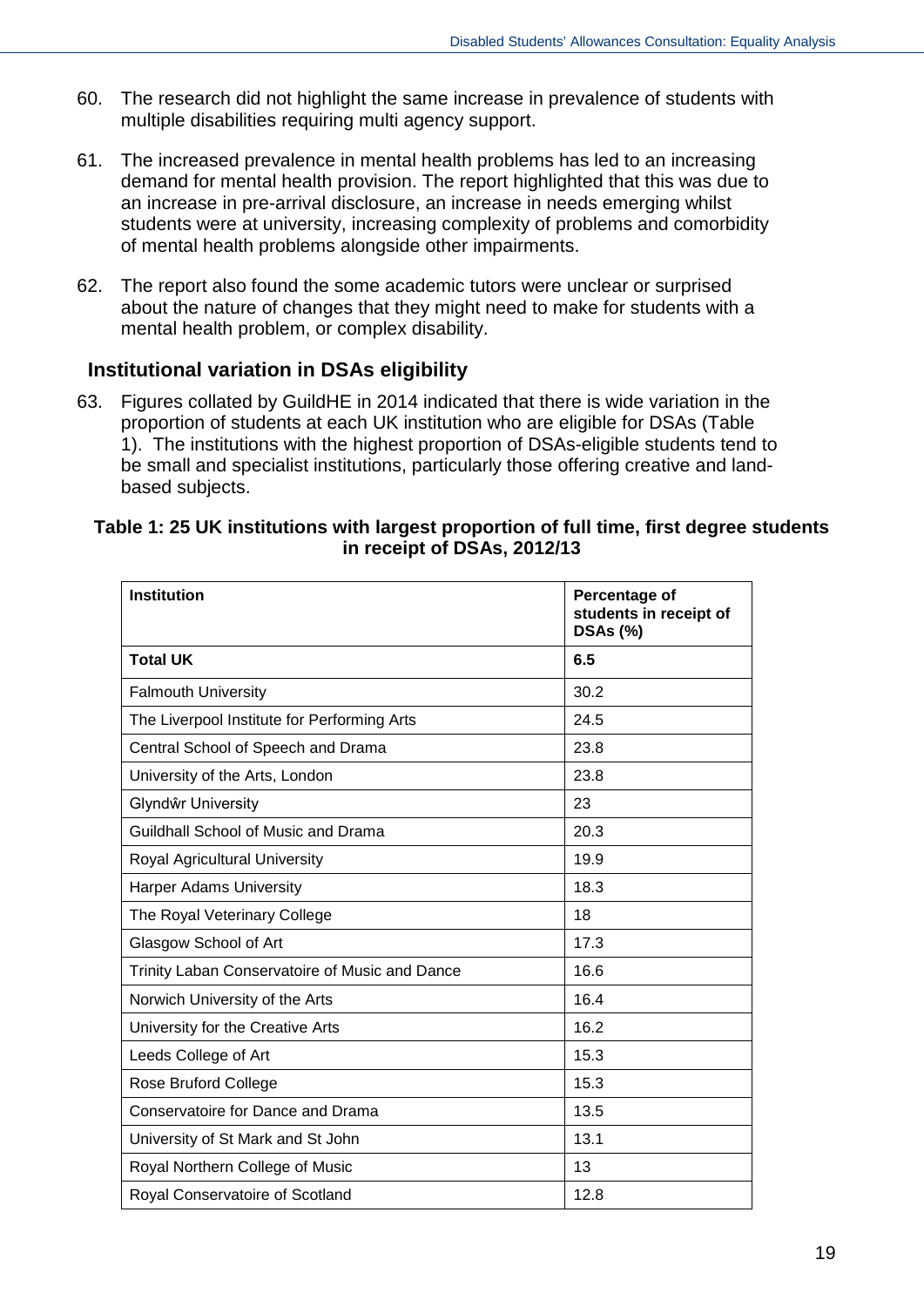| <b>Institution</b>                      | Percentage of<br>students in receipt of<br><b>DSAs (%)</b> |
|-----------------------------------------|------------------------------------------------------------|
| The University of Winchester            | 12.1                                                       |
| University of Wales Trinity Saint David | 11.9                                                       |
| <b>Bath Spa University</b>              | 11.7                                                       |
| The University of Chichester            | 11.3                                                       |
| The Arts University Bournemouth         | 11                                                         |
| <b>Newman University</b>                | 11                                                         |

Source: GuildHE analysis of HESA data (submitted to BIS in 2014)

64. The GuildHE analysis of DSAs recipients by institution identified four institutions where the proportion of students with a reported Specific Learning Difficulties was between 20-25% of all students (Table 2).

#### **Table 2: 25 UK institutions with largest proportion of students with a Specific Learning Difficulty, 2012/13**

| <b>Institution</b>                             | <b>Percentage of students</b><br>with SpLD (%) |
|------------------------------------------------|------------------------------------------------|
|                                                |                                                |
| <b>Total UK</b>                                | 4.6                                            |
| Leeds College of Art                           | 25                                             |
| <b>Falmouth University</b>                     | 23                                             |
| The Liverpool Institute for Performing Arts    | 21                                             |
| Royal Agricultural University                  | 20                                             |
| University for the Creative Arts               | 16                                             |
| Norwich University of the Arts                 | 16                                             |
| Royal College of Art                           | 15                                             |
| Rose Bruford College                           | 15                                             |
| Central School of Speech and Drama             | 15                                             |
| University of the Arts, London                 | 15                                             |
| The Royal Veterinary College                   | 14                                             |
| Guildhall School of Music and Drama            | 13                                             |
| Conservatoire for Dance and Drama              | 12                                             |
| Royal Conservatoire of Scotland                | 12                                             |
| Ravensbourne                                   | $\overline{11}$                                |
| Trinity Laban Conservatoire of Music and Drama | 11                                             |
| Writtle College                                | 11                                             |
| Glasgow School of Art                          | 10                                             |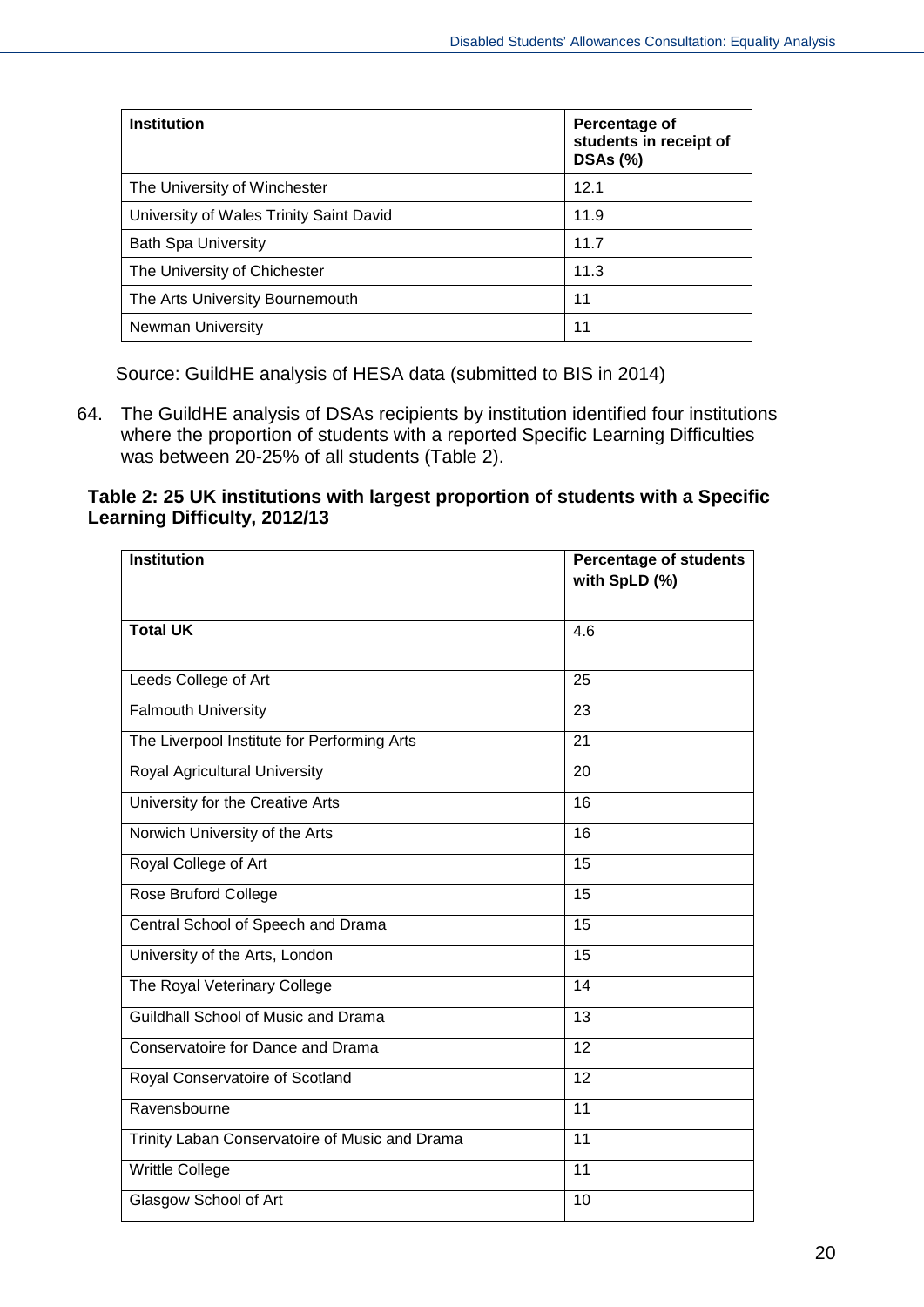| <b>Institution</b>                | <b>Percentage of students</b><br>with SpLD (%) |
|-----------------------------------|------------------------------------------------|
| <b>Harper Adams University</b>    | 10                                             |
| The University of Chichester      | 9                                              |
| <b>Bath Spa University</b>        | 9                                              |
| <b>Bournemouth University</b>     | 9                                              |
| <b>SRUC</b>                       | 9                                              |
| The University of Winchester      | 9                                              |
| University of St Mark and St John | 8                                              |

Source: GuildHE analysis of HESA data (submitted to BIS in 2014)

#### **Student success and progression**

- 65. Research by the National Audit Office concludes that there are many reasons for students not continuing their studies but that the most common reasons are: personal reasons, lack of integration, dissatisfaction with course/institution, lack of preparedness, wrong choice of course, financial reasons and the wish to take up a more attractive opportunity. The research looked at HESA data and showed that access to DSAs was associated with better rates of continuation. Disabled students who obtain DSAs are more likely to continue their studies than both students who declare a disability who do not receive DSAs, and those students without a disability. The research does not conclude that there is a causal relationship between DSAs and continuation rates as it doesn't control for other factors affecting continuation which may vary across the groups. <sup>17</sup>
- 66. The Higher Education Funding Council for England (HEFCE) report that entrants to full-time first degrees in 2010-11 who are disabled are less likely to remain in higher education (8.2% non-continuation) at the end of year one when compared to entrants who are not disabled (7.4 % non-continuation). This analysis shows that the proportion of disabled students no longer in higher education is lower than expected given the characteristics of age, subject and entry qualifications of disabled entrants<sup>18</sup>. This finding supports earlier research and multivariate analysis by the National Audit Office in 2007 which reported that "both full and part-time students who declare a disability are slightly more likely to continue than those without a (declared) disability when all other factors are held constant"[19](#page-20-2).

<sup>&</sup>lt;sup>17</sup> National Audit Office, Staying the course: The retention of students in higher education: REPORT BY THE

<span id="page-20-1"></span><span id="page-20-0"></span>COMPTROLLER AND AUDITOR GENERAL | HC 616 Session 2006-2007 | 26 July 2007<br><sup>18</sup> Non-continuation rates at English HEIs: Trends for entrants 2005-06 to 2010-11, HEFCE, 2013. Disability<br>definition based on self-reported chara

<span id="page-20-2"></span>Controls for type of institution attended, prior qualifications, course studied, gender, age, socio-economic status, HE neighbourhood participation and ethnicity. See footnote 16.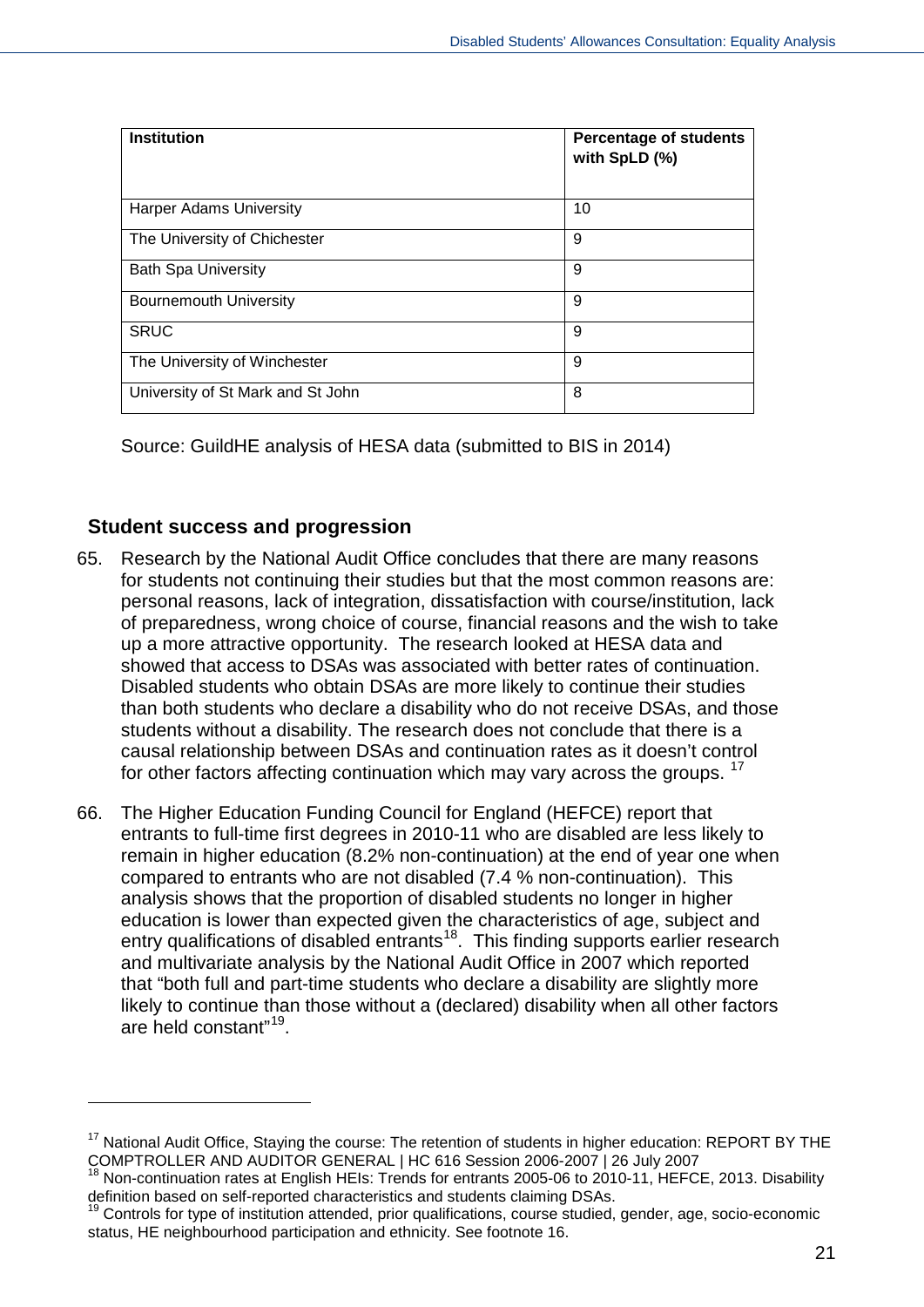- 67. The HEFCE analysis shows that there are small differences in degree outcomes between those who receive DSAs, those who declare a disability but do not receive DSAs, and those not known to be disabled. The proportion of non-disabled first degree qualifiers achieving a first/2.1 is 63.8% whilst for those with a disability it is 61.2%, Disabled students who received DSAs were more likely to obtain a first class or upper second class honours degree (62.2%) than those who did not receive DSAs (60.7%). Chart 5 below shows DSAs recipients' outcomes on obtaining a degree and on progression to graduate employment or study are 2-3 percentage points above the "sector adjusted average", i.e. the outcome expected after accounting for other characteristics. Outcomes for the wider group that declare a disability are 2-3 percentage points below this average, whereas outcomes for non-disabled population mirror the "sector adjusted average". [20](#page-21-0)
- 68. An analysis of HESA data submitted to BIS by the British Dyslexia Association (Table 3) shows that degree outcomes for all groups have improved since 1996/97 but the percentage of students with SpLDs achieving a first/2.1 in their degree still lies behind students with other disabilities and students with no disabilities, but is broadly in line with the group of students in receipt of DSAs. It should be noted however that unlike the HEFCE analysis in Chart 5, this analysis is not based on sector adjusted averages that control for other differences between groups such as prior attainment, and subject studied and age.

Chart 5: Percentage point difference of the outcome from the sector-adjusted average for the four outcomes, by disability status



Source: HEFCE/OFFA's National strategy for access and student success in higher education

<span id="page-21-0"></span><sup>&</sup>lt;sup>20</sup> HEFCE/OFFA's National strategy for access and student success in higher education, BIS, April 2014, pp.49-50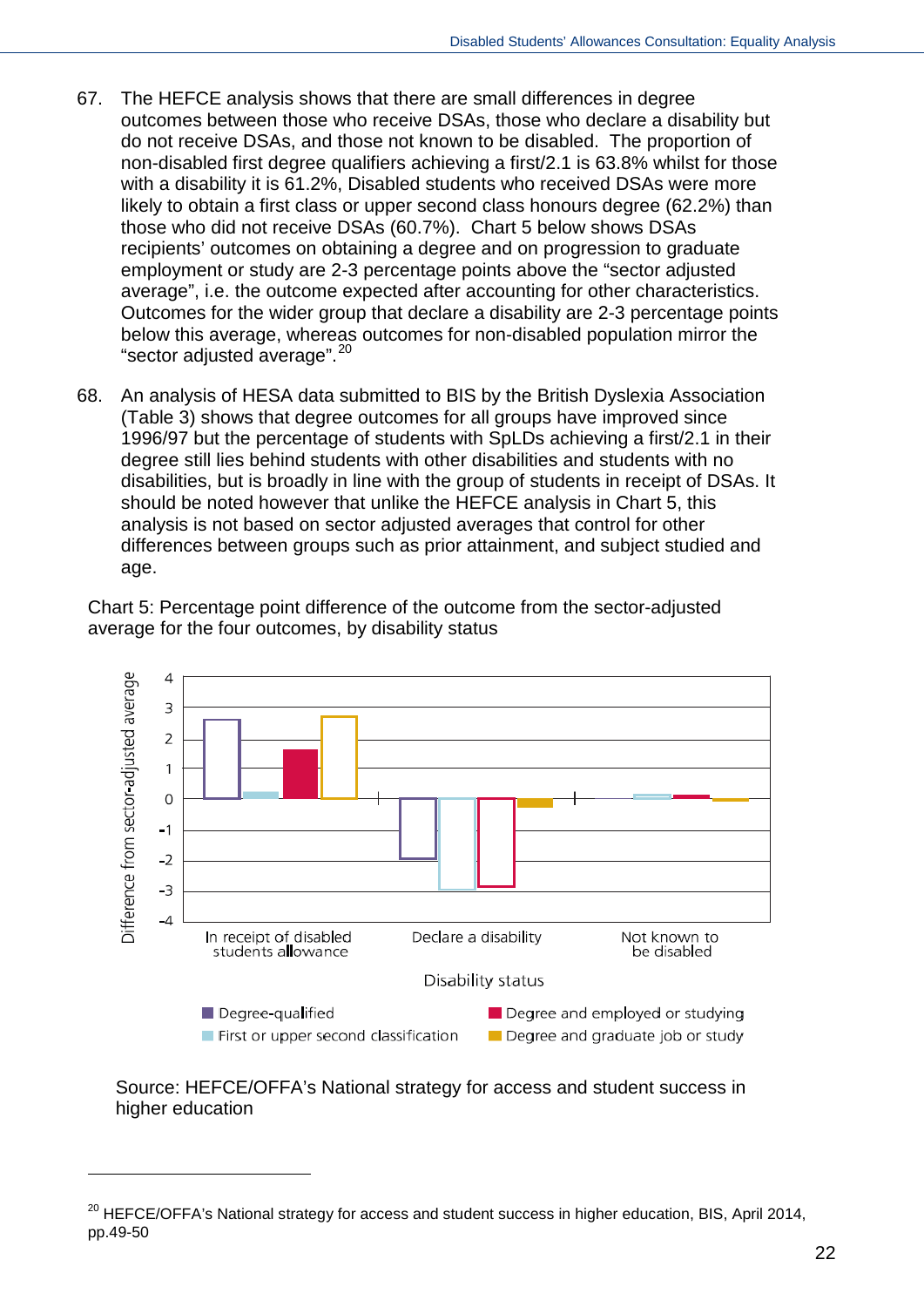Note: Where a bar is filled in the graph, this indicates that the difference is not statistically significant.

|                             | 1 <sup>st</sup> | 2:1   | 2:2   | 3rd   | Unclassified |
|-----------------------------|-----------------|-------|-------|-------|--------------|
| 1996/7                      |                 | Hons. | Hons. |       |              |
| <b>Dyslexia</b>             | 3.6%            | 37.0% | 44.3% | 10.4% | 4.7%         |
| <b>Other disabilities</b>   | 6.4%            | 44.0% | 38.2% | 7.8%  | 3.5%         |
| No disabilities             | 7.1%            | 44.6% | 37.7% | 0.7%  | 3.6%         |
| Unknown                     | 8.2%            | 45.5% | 33.5% | 8.6%  | 4.2%         |
| All students                | 7.2%            | 44.6% | 37.2% | 7.4%  | 3.6%         |
|                             |                 |       |       |       |              |
|                             | 1 <sup>st</sup> | 2:1   | 2:2   | 3rd   | Unclassified |
| 2012/13                     |                 | Hons. | Hons. |       |              |
| SpLD                        | 15.4%           | 49.3% | 26.4% | 5.4%  | 3.6%         |
| Other disabilities          | 17.2%           | 53.2% | 25.0% | 2.6%  | 2.0%         |
| No disabilities             | 18.8%           | 50.9% | 22.6% | 4.0%  | 3.7%         |
| Unknown                     | 8.6%            | 24.6% | 31.9% | 24.6% | 10.4%        |
| In receipt of<br><b>DSA</b> | 15.7%           | 48.2% | 26.0% | 5.7%  | 4.5%         |
| All students                | 18.4%           | 50.6% | 23.0% | 4.3%  | 3.7%         |

Table 3: Degree classifications for disabled students compared to those with no disability

Source: British Dyslexia Association analysis of HESA data (submitted to BIS in 2014)

## <span id="page-22-0"></span>**Funding and provision for students with disabilities**

#### **Summary**

- Published figures show DSAs spending increased by around 44% between 2009/10 and 2012/13, from £101.3m to £145.8m. Provisional figures for 2013/14 are slightly lower than the peak seen in 2012/13.
- The majority of DSAs funding is directed to non-medical help, followed by spending on equipment.
- Funding of £20m was delivered directly to institutions by HEFCE in 2015-16 from its disability allocation to help recruit and support disabled students.
- In 2013/14 institutions invested £59m in disabled students, including outreach, progression, and support for disabled students.
- Significant improvements in the provision of support for disabled students have been made in recent years. However there is some evidence to suggest that provision across the sector may still be inconsistent.

#### **Government funding**

69. In 2012/13 a total of £145.8m was awarded to students through DSAs. Table 4 shows that total DSAs expenditure has increased by around 44% over three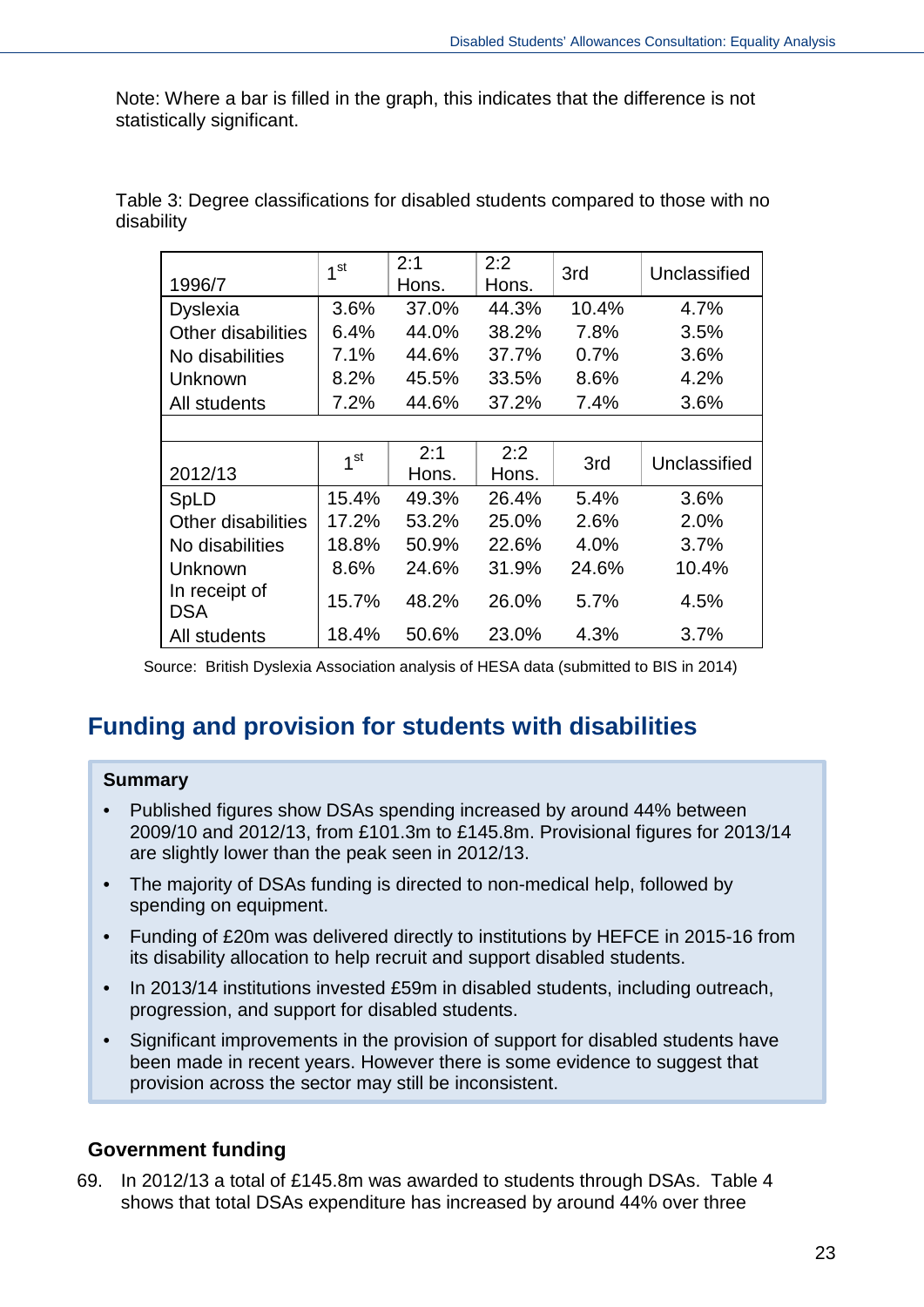years. Provisional data for 2013/14 suggests that the overall number of DSA applicants is likely to rise from 2012/13 levels.

|                              | <b>Description</b>                      | 2009/10 | 2010/11 | 2011/12 | 2012/13 | 2013/14<br>(provision<br>al) | %age change<br>2009/10-<br>2012/13 |
|------------------------------|-----------------------------------------|---------|---------|---------|---------|------------------------------|------------------------------------|
| Under                        | Number of applicants<br>awarded ('000s) | 41.7    | 47.4    | 53.3    | 56.6    | 58.5                         | 35.7%                              |
| graduat<br>e full-           | Amount paid (£m)                        | 87.8    | 109.2   | 125.1   | 127.6   | 126.1                        | 45.3%                              |
| time                         | Average award $(E)$                     | 2,110   | 2,300   | 2,350   | 2,250   | 2,160                        | 6.6%                               |
| Under-<br>graduat<br>e part- | Number of applicants<br>awarded ('000s) | 2.2     | 2.6     | 3       | 3       | 2.5                          | 36.4%                              |
|                              | Amount paid (£m)                        | 5.3     | 6.9     | 7.9     | 7.3     | 6                            | 37.7%                              |
| time                         | Average award (£)                       | 2,410   | 2,650   | 2,630   | 2,430   | 2,400                        | 0.8%                               |
| Post-                        | Number of applicants<br>awarded ('000s) | 3.5     | 3.9     | 4.7     | 4.9     | 4.9                          | 40.0%                              |
| graduat<br>е                 | Amount paid (£m)                        | 8.2     | 9.6     | 11.8    | 10.9    | 9.8                          | 32.9%                              |
|                              | Average award $(E)$                     | 2,340   | 2,460   | 2,510   | 2,220   | 2,000                        | $-5.1%$                            |
| Total                        | <b>Amount paid (£m)</b>                 | 101.3   | 125.7   | 144.8   | 145.8   | 141.9                        | 43.9%                              |

| Table 4: DSAs expenditure, number of applicants and average award amount by level |  |  |  |
|-----------------------------------------------------------------------------------|--|--|--|
| and mode of study                                                                 |  |  |  |

Source: SLC, Statistical First Release on Student Support for Higher Education in England (27/11/2014). Note: 2013/14 figures are provisional, and liable to upward revision

70. Table 5 shows SLC's monitoring information for DSAs spend in 2012/13 (the latest available finalised data) by type of DSAs expenditure. This shows expenditure for full-time undergraduates separately for the four elements of support available: general, travel, equipment and non-medical help (NMH). The table shows that the largest area of expenditure for full-time undergraduate students was for Non-Medical Help at £81.9m, followed by equipment at £36.9m. The amount shown in this table under NMH includes expenditure on DSAs study needs assessments, estimated to be around £21m. From 2013/14 this expenditure is drawn from the general allowance.

#### **Table 5: Disabled Students Allowance (DSA) - Full time students domiciled in England, Academic Year 2012/13**

|          | <b>Description</b>        | <b>Amount awarded</b><br>$(\text{Em})$ | <b>Number of applicants</b><br>awarded* (000s) |
|----------|---------------------------|----------------------------------------|------------------------------------------------|
| Under    | Full-time DSA - General   | 4.9                                    | 24.3                                           |
| graduate | Full-time DSA - Travel    | 3.8                                    | 2.0                                            |
|          | Full-time DSA - Equipment | 36.9                                   | 27.8                                           |
|          | Full-time DSA - NMH       | 81.9                                   | 48.8                                           |
|          | <b>Full-time total</b>    | 127.6                                  | 56.6                                           |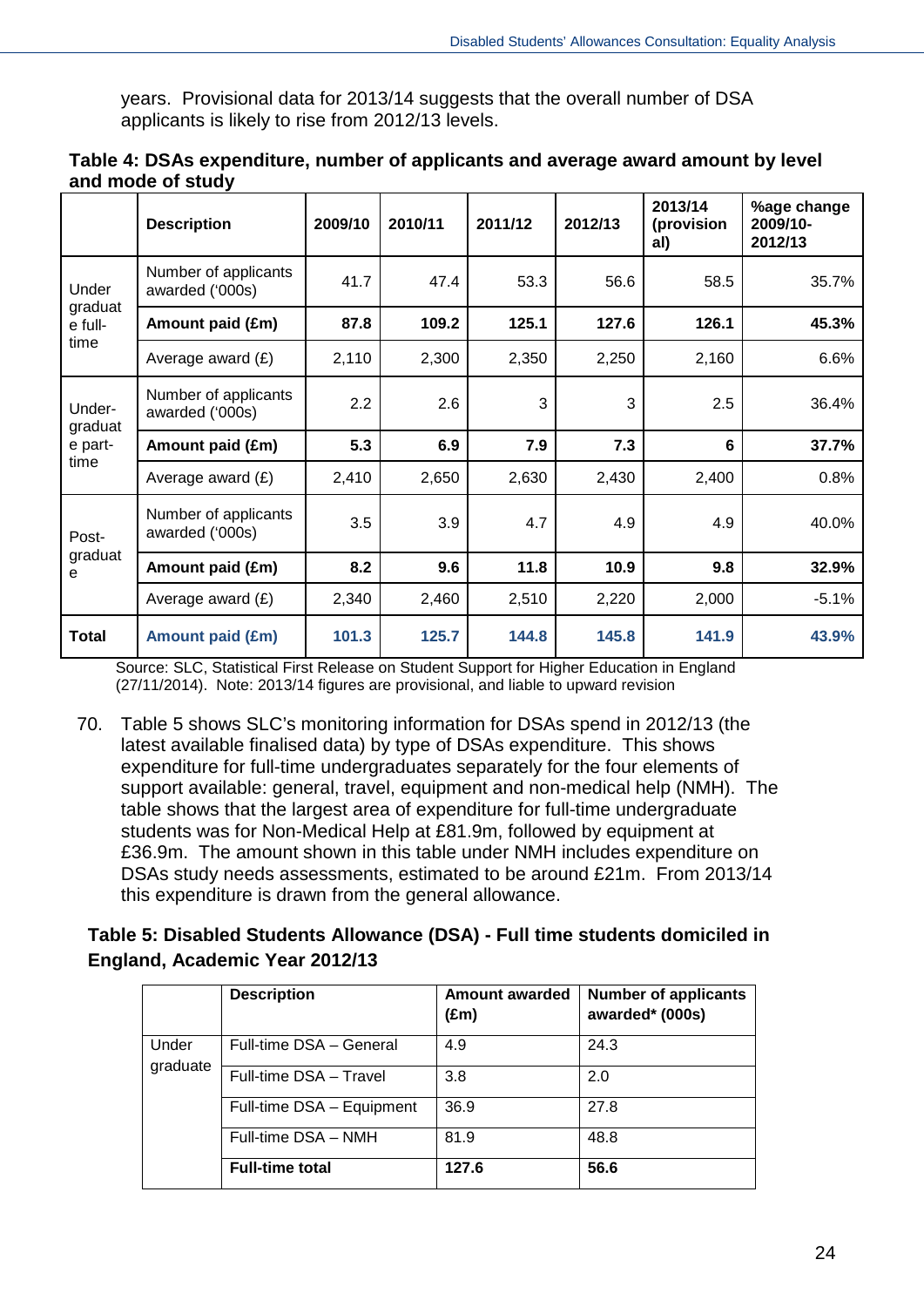**Source: SLC national statistics Supplementary Tables – Payments of DSA by DSA Type published on 21 January 2015**

Note: Students will draw down from a number of allowances and therefore these figures do not equate to the sum total of students in receipt of DSAs.

71. Non-Medical Help (NMH) spending is now divided into bands: ranging from band 1, the lowest-paid helpers (such as library support assistants), to band 4, the highest paid (such as sign language interpreters). The SLC does not provide official statistics on spending by band, but a sample of DSAs recipients provided to BIS indicates that band 4 accounts for the majority of Non-Medical Help spending (see Table 6).

#### **Table 6: Breakdown of Non-medical Helper expenditure by type of support, sample of DSAs recipients 2012/13**

| <b>Band</b>                                                  | % of Non-medical<br><b>Helper expenditure</b> |
|--------------------------------------------------------------|-----------------------------------------------|
| Band 1 (e.g. proof reader,<br>scribe)                        | 5%                                            |
| Band 2 (e.g. exam support,<br>study assistant)               | 3%                                            |
| Band 3 (e.g. transcription)                                  | 6%                                            |
| Band 4 (e.g. study skills,<br>Assistive Technology training) | 64%                                           |
| Band not known                                               | 22%                                           |

**Source: Sample of 1163 DSA recipients who were new entrants to Higher Education in 2012/13, provided by the Student Loans Company**

Note: includes 700 students with Specific Learning Difficulties and 463 with other disabilities

72. In addition to DSAs funding provided by the government direct to the student, funding is delivered directly to publicly-funded institutions through the HEFCE mainstream disability allocation. In 2015-16 this funding was increased by £5m to  $£20m<sup>21</sup>$ . This funding is provided to institutions to assist with the recruitment and support of disabled students. The funding may be used to fund a variety of support, which may include equipment, extra staff, learning aids and facilities for disabled students as well as individual funding for students with disabilities.

#### **Institutional expenditure and provision for disabled students**

-

73. A HEFCE review of disability provision in 2009 concluded that there had been significant developments in institutional support to meet the entitlements of disabled students since their original guidance to the sector was issued in 1999 $22$ . The research found that the vast majority of institutions were complying fully with the Disability Equality Duty (DED) legislation, with disability issues

<span id="page-24-0"></span> $21$  National strategy for access and student success in higher education, OFFA and HEFCE March 2014, published by BIS

<span id="page-24-1"></span><sup>22</sup> Outcomes of HEFCE review of its policy as it relates to disabled students, HEFCE 2009/49, December 2009.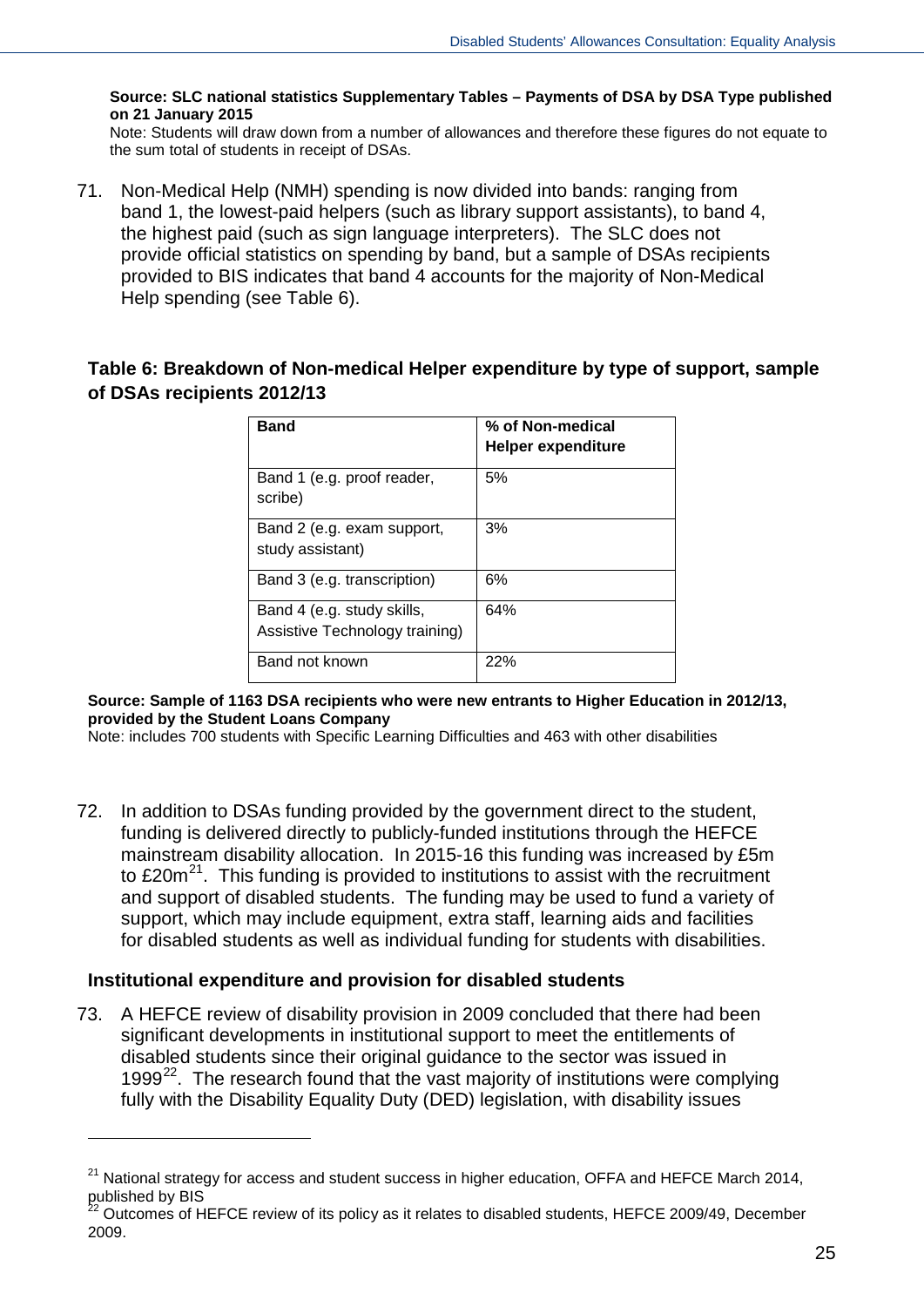regularly considered across a range of institutional functions and processes and evidence of widespread commitment and innovation among key staff in institutions. However, the review also found there were inconsistencies among institutions regarding the quality and level of support provided to disabled students, and there were still some instances of unmet entitlement. The report stated that although support services for disability are widespread there were differences in the prioritisation of different impairment categories and the subsequent level of resource committed to them. As part of the review, survey results suggested that a very small number of institutions may have failed to meet all of the component parts of the Disability Equality Duty. Areas that some institutions found challenging include:

- Involving disabled students in the production of their Disability Equality Scheme (DES)
- Either producing an annual report on actions or targets in their DES or making the annual report publicly available and easily accessible
- The extent to which disability data was monitored and acted upon in some institutions appeared to be limited.
- 74. Overall the review concluded there had been 'significant progress in support for disabled students but further work is needed to embed support and move towards disability equality'.
- 75. The recent report by  $OFFA^{23}$  $OFFA^{23}$  $OFFA^{23}$  on the outcomes of expenditure on widening participation activity showed that at a sector level English publicly-funded institutions reported that their total support for disabled students (including provision of advice and support to disabled students and potential students, and inclusive learning and teaching environments) increased to £54.1 million in 2013-14 (up from £51.7 million in 2012-13)<sup>[24](#page-25-1)</sup>. This comprised £5.7 million in outreach and £48.4 million in support for current disabled students. For the first time, the report collected information on the expenditure on progression for disabled students which totalled £4.9 million in 2013-14. In 2013-14 access agreements, one in five institutions mentioned disability among their National Scholarship Programme bursary eligibility criteria, and a further 7% of 2013-14 access agreements included non-National Scholarship Programme bursaries directed at students with disabilities $^{25}$ .
- 76. The joint report by HEFCE and OFFA highlighted that in terms of outcomes around equality and diversity key activities reported by institutions in 2012/13 included inclusive curriculum development and additional support for learners with disabilities. However, only twenty institutions highlighted in their reports the attainment and retention of learners with specific disabilities, although OFFA and HEFCE report that there was evidence in the returns from institutions that institutions are making the whole higher education experience more inclusive for all students.

<span id="page-25-1"></span><span id="page-25-0"></span> $^{23}$  [www.offa.org.uk/wp-content/uploads/2015/06/2013-14-monitoring-outcomes-report.pdf](https://www.offa.org.uk/wp-content/uploads/2015/06/2013-14-monitoring-outcomes-report.pdf)  $^{24}$  Outcomes of access agreement, widening participation strategic statement and National Scholarship Programme monitoring for 20

<span id="page-25-2"></span> $^{25}$  National strategy for access and student success in higher education, OFFA and HEFCE March 2014, published by BIS.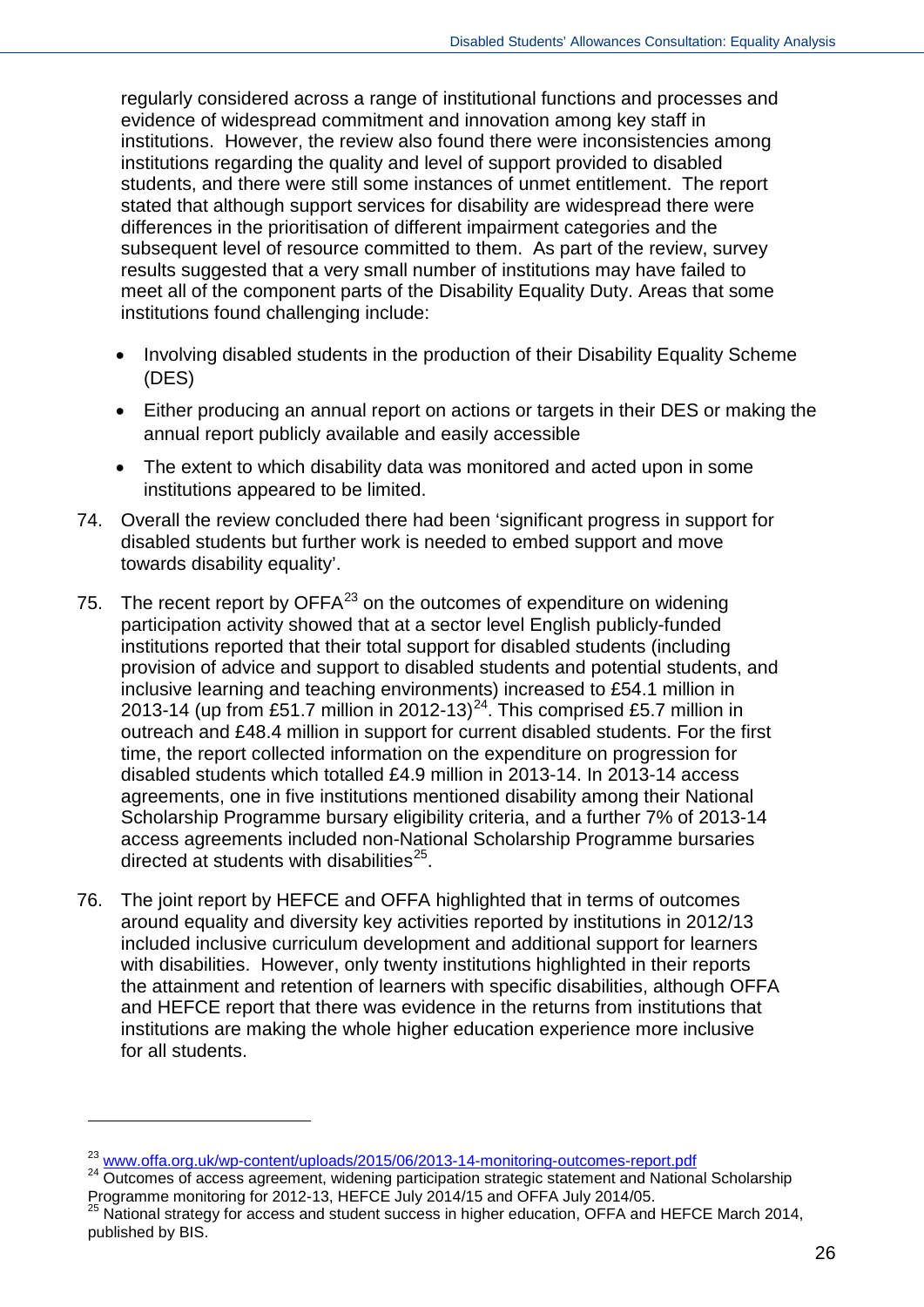77. A report by CFE/Edge Hill University <sup>[26](#page-26-0)</sup>on the uses and impact of HEFCE funding found that institutions provide support for a range of activities from the HEFCE mainstream disability allocation (see Chart 6). While some institutions have developed a targeted approach focusing on the specific needs of the individual student, others are adopting an inclusive model that seeks to ensure all aspects of the institutional offer are accessible to disabled students. Some forms of provision are more commonly provided across the sector than others. The study showed that 64 institutions out of the 89 included in the research provided additional support for examinations and assessments and 60 provided a dedicated disability unit whereas fewer (53) provided modified or additional learning tools such as books or course materials.

Chart 6: Number of institutions delivering listed activities using the HEFCE mainstream disability allocation





<span id="page-26-0"></span><sup>&</sup>lt;sup>26</sup> [www.hefce.ac.uk/pubs/rereports/Year/2013/wpusesimpact/Title,92176,en.html](http://www.hefce.ac.uk/pubs/rereports/Year/2013/wpusesimpact/Title,92176,en.html)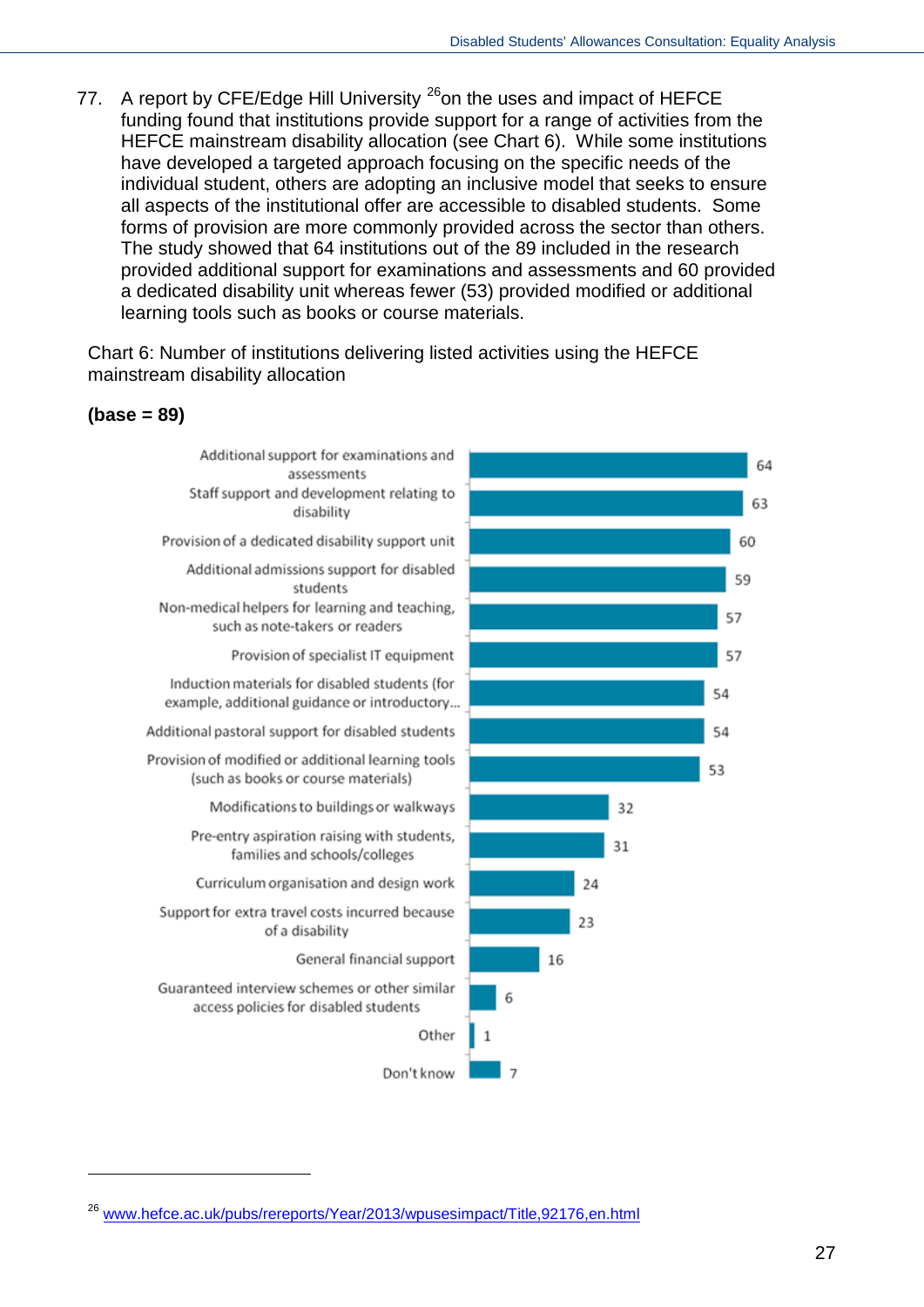- 78. HEFCE guidance recommends a minimum of one disability practitioner for every 200 DSAs recipients. A survey of institutions conducted in May 2014 by the National Association of Disability Practitioners reached 63 institutions in the UK of which 53 were in England (Table 7). The survey found that English institutions currently employ one disability practitioner for around every 300 students in receipt of DSAs, a higher ratio than in Wales (one for every 400), but lower than in Scotland (one for every 225). Given the sample sizes and the likelihood that the achieved sample is not fully representative of the sector, these results need to be treated with some caution, particularly comparisons between countries. In addition the researchers reported that there was some uncertainty amongst institutions as to the definition of a disability practitioner, with some respondents excluding mental health workers or student helpdesk advisors. However the research suggests that the sector is not exceeding HEFCE's guidance on minimum provision of disability practitioners.
- 79. A survey of disability practitioners conducted by researchers at the University of Southampton found that institutions provided a range of disability support roles (Table 8)<sup>[27](#page-27-0)</sup>. Specialist study skills tutors were particularly common, and 62.5% of respondents said that their tutor was at least three-quarters funded by DSAs. Again these results should be treated with caution. They do at least suggest that provision of disability support is more concentrated on the employment of specialist study skills tutors and less on the provision of support to help students in accessing alternative formats of reading materials and using assistive technology. However, there may have been some confusion as to definitions of job roles, and advisor roles in institutions may cover support needs for all student groups, not just students with disabilities.
- 80. The National Association of Disability Practitioners reported that Assistive Technology was provided to students in different ways. Most commonly, specialist software was made available to students over the network. Hardware such as scanners and magnifiers was provided in the library or, less frequently, in dedicated assistive technology rooms (Table 9).

| Country          | <b>Total no of FTE</b><br><b>Disability</b><br><b>Practitioners</b> | <b>Total number of</b><br><b>DSAs students</b><br>at institution<br>respondents | <b>No of Disability</b><br><b>Practitioners per 200</b><br>students in receipt of<br><b>DSAs</b> |
|------------------|---------------------------------------------------------------------|---------------------------------------------------------------------------------|--------------------------------------------------------------------------------------------------|
| England          | 207.7                                                               | 60,375                                                                          | 0.7                                                                                              |
| Scotland         | 15.7                                                                | 3,530                                                                           | 0.9                                                                                              |
| <b>Wales</b>     | 14.7                                                                | 6,170                                                                           | 0.5                                                                                              |
| Northern Ireland | 5                                                                   | 1,230                                                                           |                                                                                                  |
| Total            | 243.1                                                               | 71,395                                                                          | 0.7                                                                                              |

Table 7: Number of Disability Practitioners at UK institutions

<u>.</u>

**Source: Based on data submitted to BIS from the report, Snapshot of disability provision in UK HEIs – May 2014**

<span id="page-27-0"></span> $27$  Abi James and E.A. Draffan, Snapshot of disability provision in UK HEIs – May 2014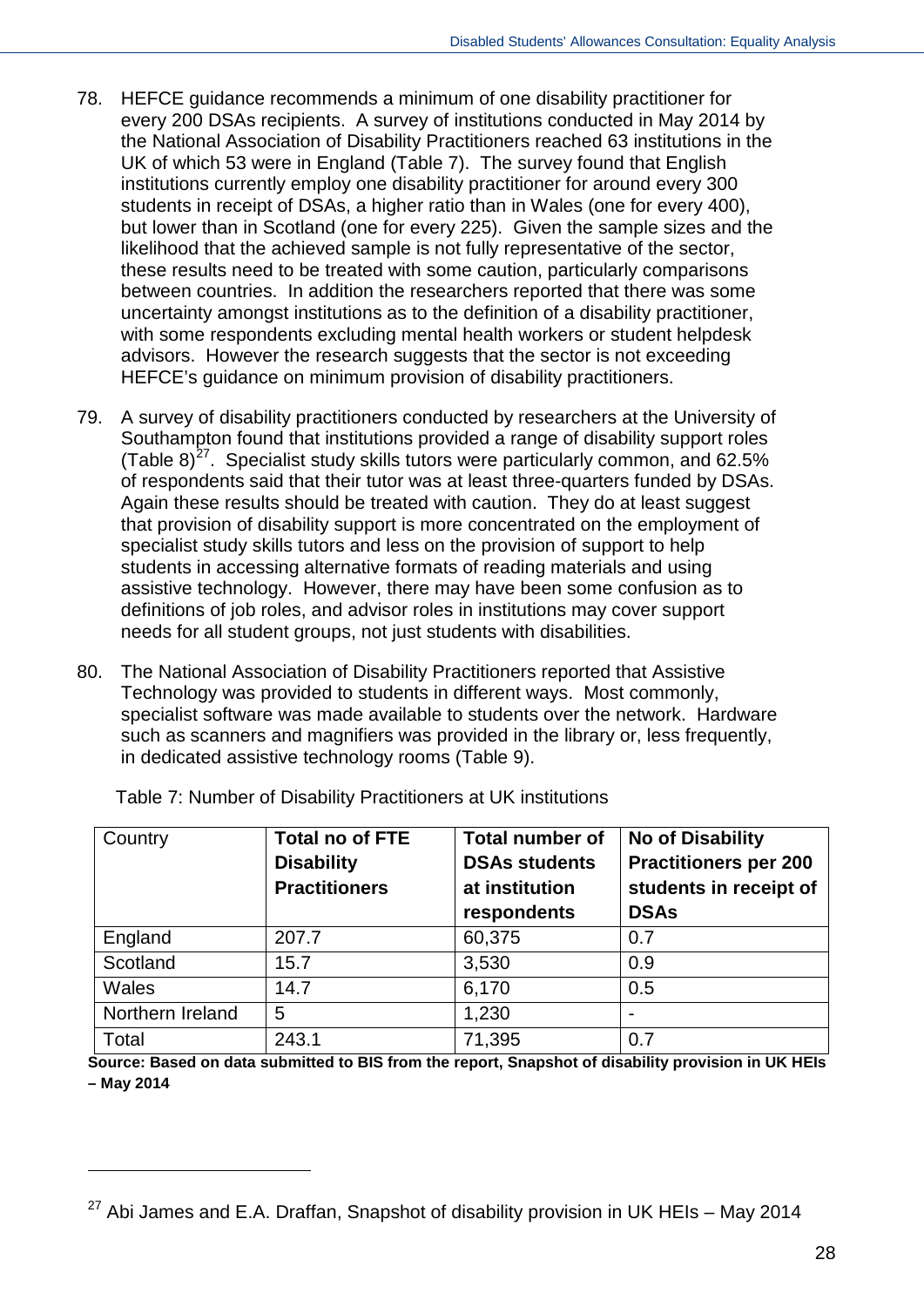| Country                                            | England | Scotland | Wales |
|----------------------------------------------------|---------|----------|-------|
| % employing specialist study skills tutors         | 84%     | 75%      | 100%  |
| % of institutions with a role responsible for      | 31%     | 100%     | 100%  |
| inclusive learning practice                        |         |          |       |
| % of institutions that have policy                 | 72%     | 100%     | 100%  |
| statements encouraging the development             |         |          |       |
| of inclusive learning practice                     |         |          |       |
| % of institutions that employ at Assistive         | 19%     | 100%     | 100%  |
| technology trainer                                 |         |          |       |
| Average % of A.T role funded by DSAs               | 45%     | 42%      | 83%   |
| % of institutions that have a role                 | 30%     | 100%     | 60%   |
| responsible for advising or supporting             |         |          |       |
| students on the use of assistive                   |         |          |       |
| technology within the institution                  |         |          |       |
| % of institutions that have a role responsible for | 34%     | 50%      | 60%   |
| supporting disabled students in accessing          |         |          |       |
| alternative formats of reading materials           |         |          |       |

#### **Table 8: Provision of disability support roles at UK institutions**

**Source: Based on data submitted to BIS from the report, Snapshot of disability provision in UK HEIs – May 2014** 

#### **Table 9: Availability of Assistive Technology facilities in UK institutions**

|                                                   | % of institutions where this facility is available to |                  |                        |            |  |  |  |  |
|---------------------------------------------------|-------------------------------------------------------|------------------|------------------------|------------|--|--|--|--|
| <b>Facility</b>                                   | all students                                          | some<br>students | $\dots$ no<br>students | Don't know |  |  |  |  |
| Specialist software on<br>network                 | 76.2%                                                 | 9.5%             | 6.3%                   | 6.3%       |  |  |  |  |
| Assistive Technology in<br>a dedicated room       | 17.5%                                                 | 44.4%            | 28.6%                  | 9.5%       |  |  |  |  |
| Assistive Technology in<br>the university library | 57.1%                                                 | 33.3%            | 4.8%                   | 4.8%       |  |  |  |  |

Source: Based on data submitted to BIS from the report, Snapshot of disability provision in UK HEIs **– May 2014**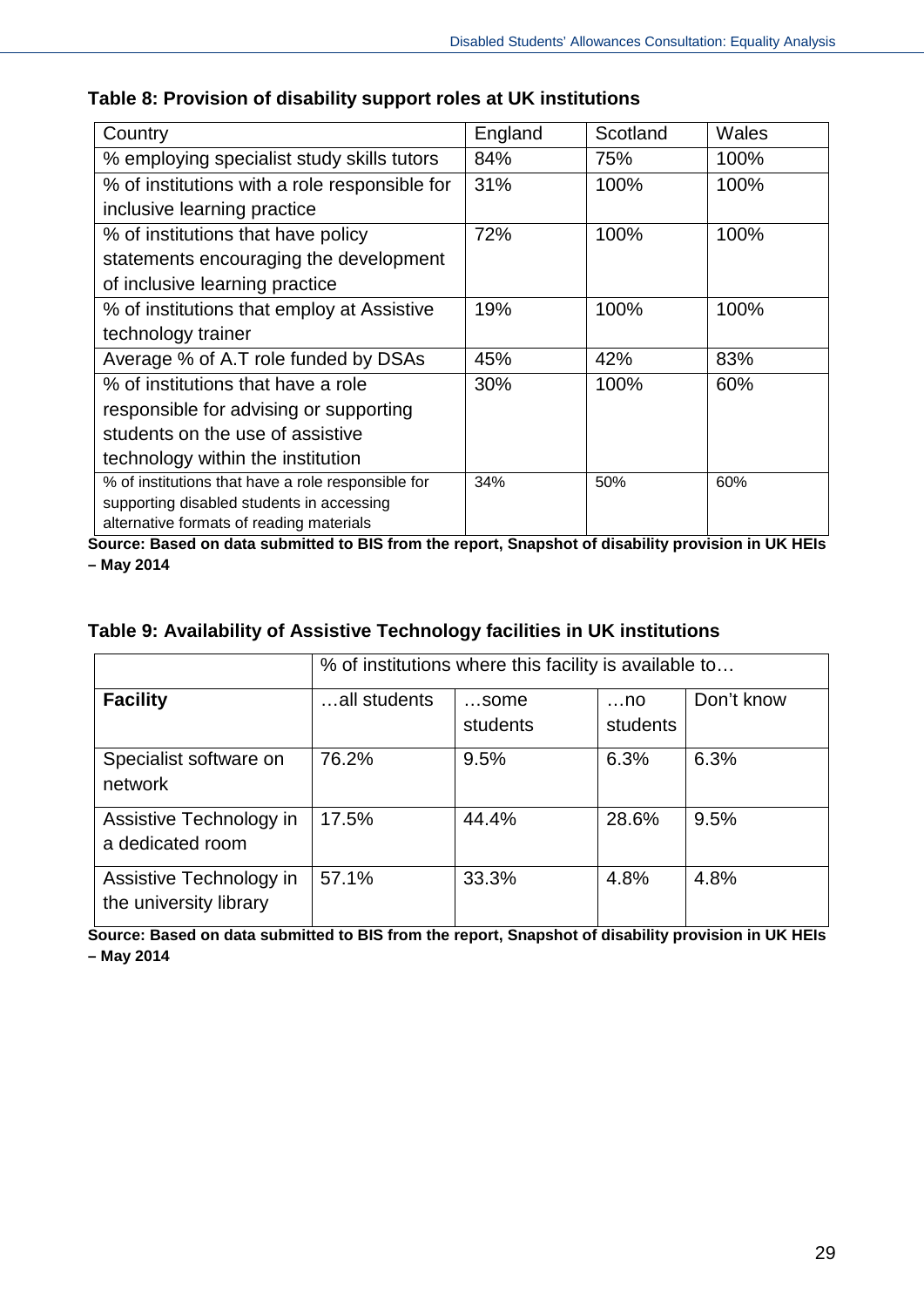## <span id="page-29-0"></span>**The characteristics of DSAs recipients**

#### **Summary**

- The gender and socio-economic profile of English domiciled disabled HE entrants to UK institutions that receive DSAs is very similar to higher education entrants without a known disability.
- Around two thirds of higher education entrants receiving DSAs are from the top three socio-economic groups (managerial, professional and associate technical groups). Only 13% are from low participation neighbourhoods.
- Young people are over-represented in the DSAs recipient group, whereas ethnic minority students are under-represented.
- DSAs recipients are slightly more likely to be awarded the full maintenance grant: 43% of all full time undergraduate applicants for student support in 2012/13 received the full grant compared to 47% of comparable DSAs recipients.
- The gender and age profile of recipients of the equipment and non-medical help elements of DSAs is broadly similar to that for the undergraduate DSAs group as a whole. The proportions awarded the full maintenance grant are also broadly similar.
- Female and mature undergraduate students are particularly likely to apply for General and Travel related forms of DSAs support. A higher proportion is awarded the full maintenance grant.
- The group of students claiming the smallest equipment grant (under £500) has an older age profile than the overall DSA equipment segment. In addition the group claiming the most (over £3000) are around twice as likely to be over 25.
- The larger the DSAs equipment grant claimed the more likely students are to be eligible for a full Maintenance Grant.

#### **Profile of the DSAs recipient population**

- 81. Data from the HESA student record is examined to ascertain whether groups with protected characteristics other than disability are over, under or proportionately represented in the sub group of English domiciled student at UK institutions that are in receipt of DSAs.
- 82. Table 10 shows that the gender profile of English domiciled entrants to UK institutions that declare a disability and the subgroup of these that receive DSAs is the same as entrants without a known disability: the majority (59%) are female.
- 83. The age profile of entrants that declare a disability is similar to that for entrants without a known disability. However the subgroup of entrants that receive DSAs is younger: most of them (53%) are under 21 compared to 45% of entrants with no known disability.
- 84. The ethnic profile of disabled entrants is different to that of those with no known disability: only 17% of disabled entrants are from a minority ethnic background compared to 24% of non-disabled entrants. This is due to lower representation of Asian and African-background entrants amongst disabled students. The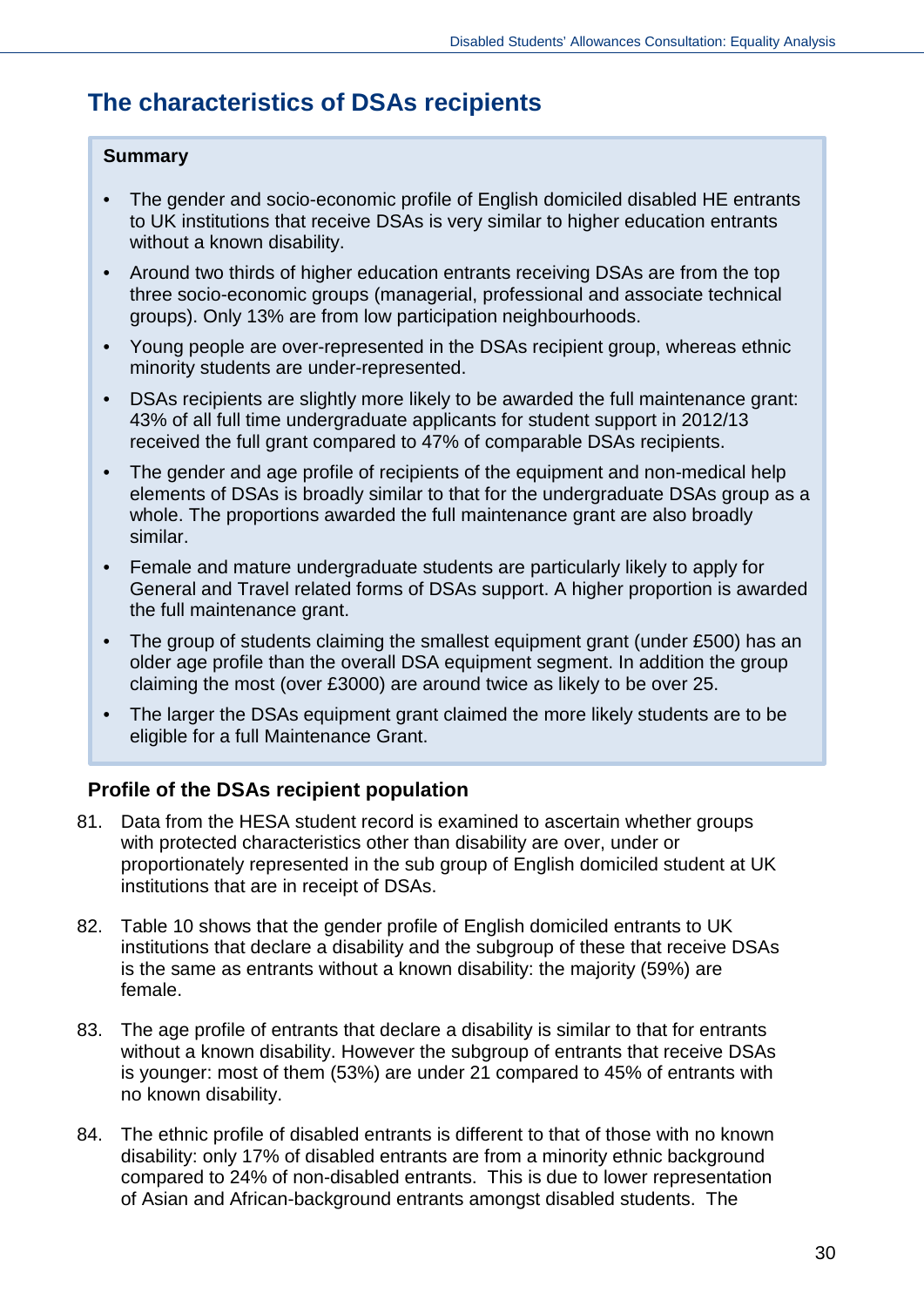profile of the DSAs recipient group does not differ significantly from that of the wider group of entrants declaring a disability.

- 85. In terms of measures of disadvantage based on socio-economic class and on neighbourhood participation rates the profile of the three groups is similar: around two thirds of entrants are from the top three socio-economic groups (managerial, professional and associate technical groups) and only around one in eight students (12-13%) are from low participation neighbourhoods.
- 86. A slightly higher proportion of DSAs recipients are awarded the full maintenance grant. An analysis of SLC data on undergraduate student finance applicants finds that at the end of Academic Year 2012/13, 47% of eligible DSAs recipients applicants were awarded a full maintenance grant compared to 43% of the wider population of all eligible student finance applicants $^{28}$  $^{28}$  $^{28}$ .

**Table 10: Profile of university entrants by disability status, Academic Year 2013/14**

| <b>Disability</b><br>status   | Gender                |                      | Age             |                    |       | <b>Disadvantage</b>      |                      |  |
|-------------------------------|-----------------------|----------------------|-----------------|--------------------|-------|--------------------------|----------------------|--|
|                               | <b>Male</b><br>$(\%)$ | <b>Female</b><br>(%) | Under 21<br>(%) | 21 to 24<br>$(\%)$ | $25+$ | <b>NS-SEC</b><br>classes | Low<br>participation |  |
|                               |                       |                      |                 |                    | (%)   | $4-7$ (%)                | neighbourhoods       |  |
|                               |                       |                      |                 |                    |       |                          | (POLAR3 Q1)<br>(%)   |  |
| No known<br>disability        | 41                    | 59                   | 45              | 17                 | 38    | 35                       | 12                   |  |
| <b>Declared</b><br>disability | 41                    | 59                   | 46              | 19                 | 36    | 34                       | 13                   |  |
| <b>DSA</b><br>recipient       | 41                    | 59                   | 53              | 19                 | 28    | 34                       | 13                   |  |

Source: HESA, English-domiciled entrants at UK institutions, all modes at all levels of study

| <b>Disability</b><br>White<br>status |  |                 | <b>Black</b>      |                 |              | Asian          |                          |                            |                        |                | Other                  |
|--------------------------------------|--|-----------------|-------------------|-----------------|--------------|----------------|--------------------------|----------------------------|------------------------|----------------|------------------------|
|                                      |  | White<br>$(\%)$ | Caribbea<br>n (%) | Africa<br>n (%) | Other<br>(%) | India<br>n (%) | <b>Pakistan</b><br>i (%) | <b>Banglades</b><br>hi (%) | <b>Chines</b><br>e (%) | Other<br>(%)   | Mixed/<br>Other<br>(%) |
| No known<br>disability               |  | 76              | $\overline{2}$    | 6               | 0.4          | 4              | 3                        |                            | 4                      | $\overline{2}$ | 5                      |
| <b>Declared</b><br>disability        |  | 83              | $\overline{2}$    | $\overline{4}$  | 0.4          | $\overline{2}$ | 2                        |                            | 0.3                    | -1             | 5                      |
| <b>DSA</b><br>recipient              |  | 82              | 3                 | $\overline{4}$  |              | 2              | 2                        | и                          | 0.3                    | 1              | 5                      |

<span id="page-30-0"></span><sup>&</sup>lt;sup>28</sup> These are prospective students who had been approved for Maintenance Grant and would be paid the grant if they became attending students. Eligible student finance applicant population includes students on postgraduate Initial Teacher Training courses, who are eligible for maintenance funding.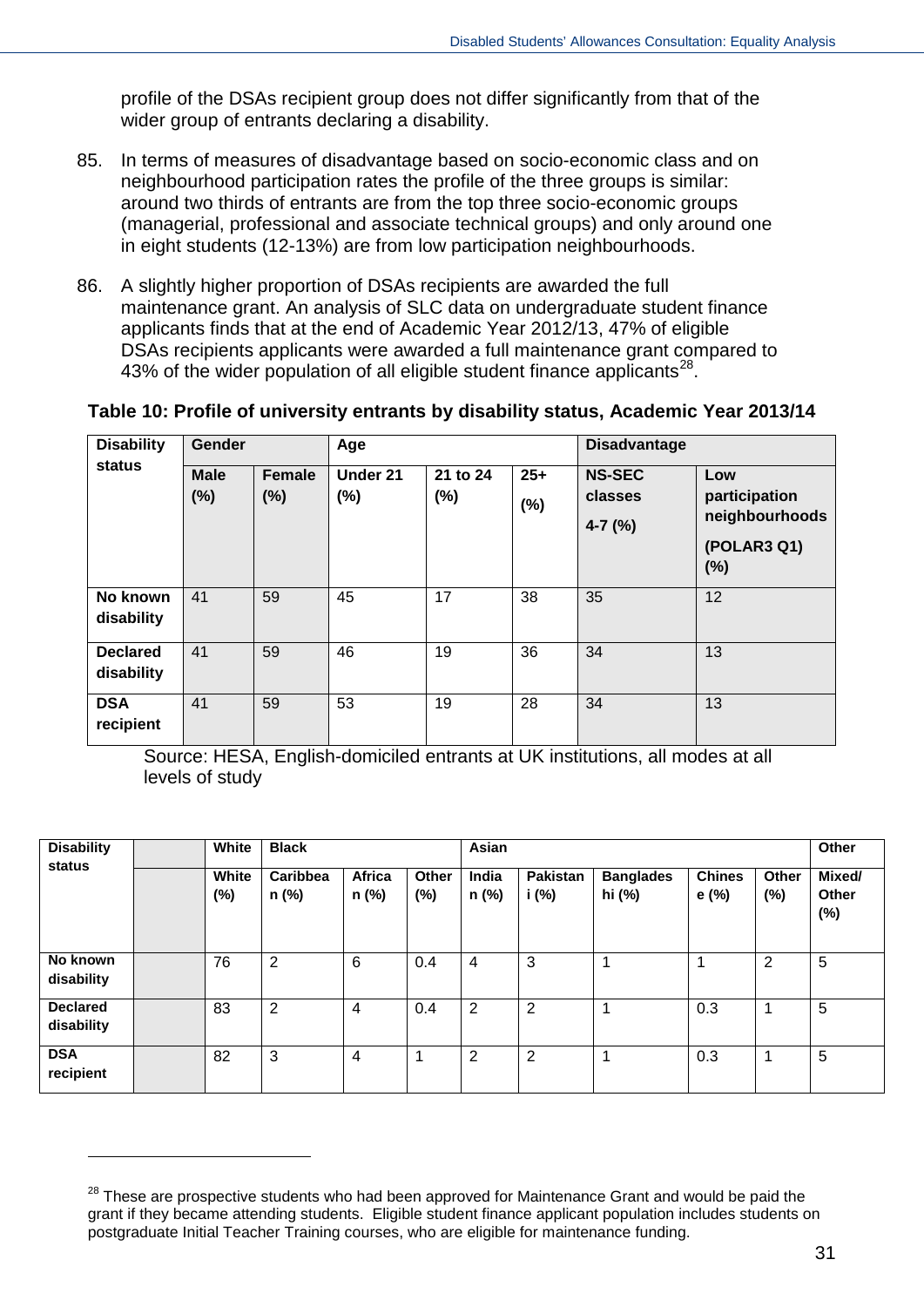- 87. Table 11 shows the characteristics of DSAs recipients that are considered to be disadvantaged according to socio-economic background.<sup>[29](#page-31-0)</sup> The data shows that the pattern of male and female participation across advantaged and disadvantaged students is broadly similar.
- 88. In terms of age, DSAs recipients from advantaged backgrounds are significantly more likely to be younger than recipients from more disadvantaged backgrounds: 77% of DSAs recipients from the highest socio-economic groups (NS-SEC 1-3) are aged 21 or under, compared with 59% of recipients from the more disadvantaged socio-economic groups (NS-SEC 4-7 and never worked and long-term unemployed). DSAs recipients from disadvantaged backgrounds are significantly more likely to be aged 25 and over than those from advantaged backgrounds.

#### **Table 11: Profile of DSA recipients by socio-economic status, entrants in Academic Year 2013/14**

|                                                                               |             | Gender     | Age             |                 |           |  |
|-------------------------------------------------------------------------------|-------------|------------|-----------------|-----------------|-----------|--|
| <b>SES status</b>                                                             | Male $(\%)$ | Female (%) | Under 21<br>(%) | 21 to 24<br>(%) | $25+$ (%) |  |
| <b>Advantaged (NS-SEC Classes 1-3)</b>                                        | 44%         | 56%        | 77%             | 10%             | 13%       |  |
| Disadvantaged (NS-SEC Classes 4-7 and<br>Never worked & long-term unemployed) | 39%         | 61%        | 59%             | 18%             | 24%       |  |
| <b>Total</b>                                                                  | 42%         | 58%        | 71%             | 13%             | 17%       |  |

|                                                                                                                       | <b>BME</b>                          | White           |                  | <b>Black</b><br>Asian |                        |                         |                          | Other                             |                          |                        |                     |
|-----------------------------------------------------------------------------------------------------------------------|-------------------------------------|-----------------|------------------|-----------------------|------------------------|-------------------------|--------------------------|-----------------------------------|--------------------------|------------------------|---------------------|
| <b>SES status</b>                                                                                                     | Any<br>ethnic<br>minority<br>$(\%)$ | White<br>$(\%)$ | Caribbean<br>(%) | African<br>$(\%)$     | <b>Other</b><br>$(\%)$ | <b>Indian</b><br>$(\%)$ | <b>Pakistan</b><br>i (%) | <b>Bangla</b><br>-deshi<br>$(\%)$ | <b>Chinese</b><br>$(\%)$ | <b>Other</b><br>$(\%)$ | Mixed/<br>Other (%) |
| Advantaged<br>(NS-SEC<br>Classes 1-3)                                                                                 | 13%                                 | 87%             | 2%               | 3%                    | $0\%$                  | 2%                      | 1%                       | 0%                                | 0%                       | 0%                     | 4%                  |
| <b>Disadvanta</b><br>ged (NS-<br><b>SEC</b><br><b>Classes 4-7</b><br>and Never<br>worked &<br>long-term<br>unemployed | 21%                                 | 79%             | 3%               | 5%                    | 0%                     | 2%                      | 3%                       | 1%                                | 0%                       | 1%                     | 5%                  |
| <b>Total</b>                                                                                                          | 16%                                 | 84%             | 2%               | 4%                    | 0%                     | 2%                      | 2%                       | 1%                                | 0%                       | 1%                     | 5%                  |

**Source: HESA, English-domiciled entrants at UK institutions, all modes at all levels of study. SES information is based on 60% of all DSAs recipients**

89. There also appears to be differences in participation of minority ethnic groups across social background, with minority ethnic DSAs recipients overrepresented as a proportion of recipients from more disadvantaged backgrounds. Of those

<span id="page-31-0"></span> $29$  Disadvantaged according to NS-SEC classes 4-7 (small employers and own account workers, lower supervisory and technical occupations, semi-routine occupations and routine occupations)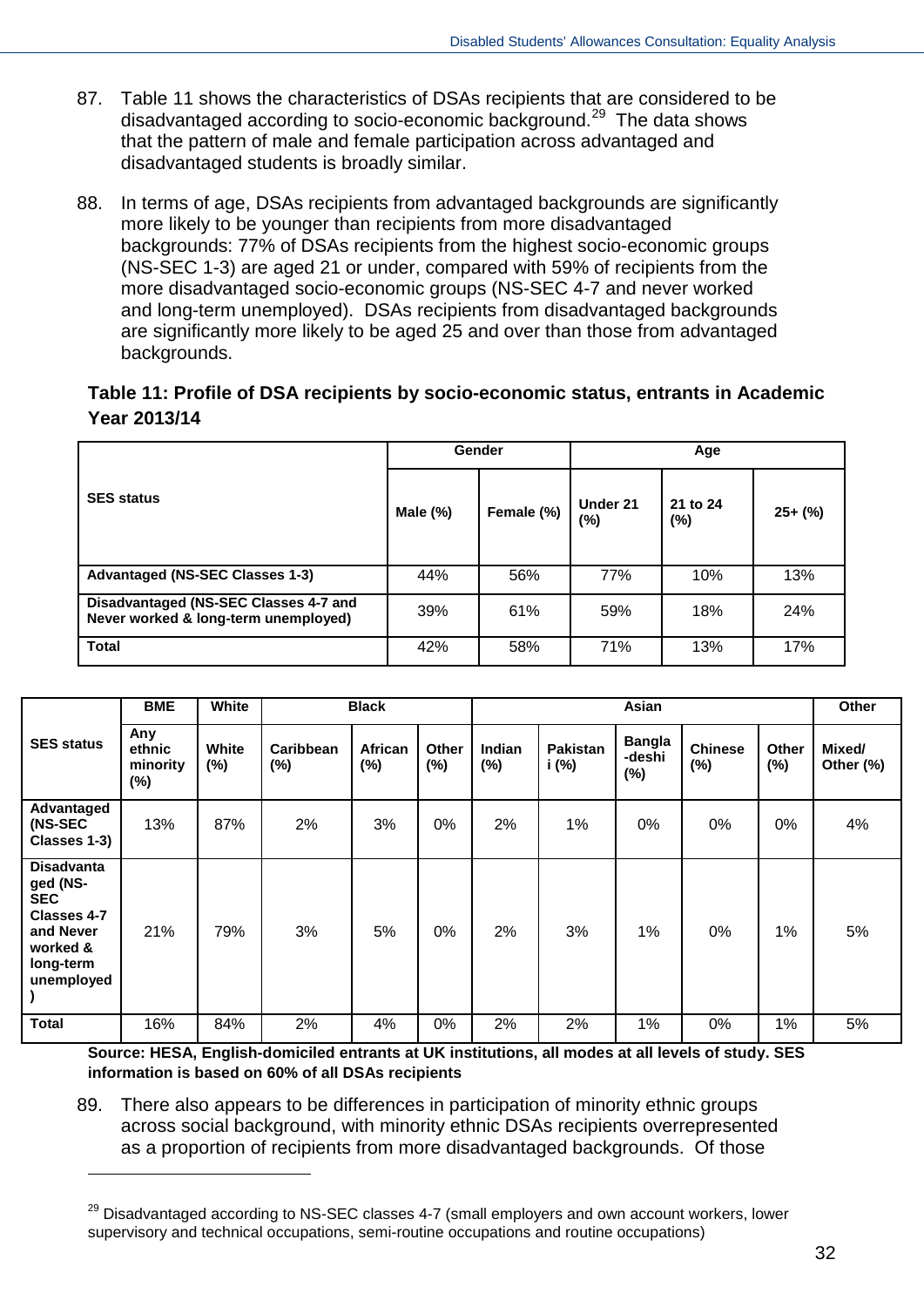from the highest socio-economic groups, 13% are from minority ethnic groups. This rises to 21% of recipients from the more disadvantaged socio-economic groups.

90. Almost half of students with disabilities (49%) have a Specific Learning Difficulty (SpLD). Students with a Specific Learning Difficulty who receive DSAs have a similar profile to the all DSAs recipient group; except that they have a slightly younger age profile (in Table 12 24% are 25 or over, compared with 28% of all DSAs recipients in Table 10). Students with a Specific Learning Difficulty who do not receive DSAs are more likely to be male and more likely to be mature than those who receive it.

#### **Table 12: Profile of university entrants with Specific Learning Difficulties, Academic Year 2013/14**[30](#page-32-0)

| <b>Disability</b><br>status           | Gender      |               | Age      |          |       | <b>Disadvantage</b>  |                                 |  |
|---------------------------------------|-------------|---------------|----------|----------|-------|----------------------|---------------------------------|--|
|                                       | <b>Male</b> | <b>Female</b> | Under 21 | 21 to 24 | $25+$ | <b>NS-SEC</b>        | Low                             |  |
|                                       | $(\%)$      | (%)           | $(\%)$   | $(\%)$   | (%)   | classes<br>$4-7$ (%) | participation<br>neighbourhoods |  |
|                                       |             |               |          |          |       |                      | (POLAR3 Q1)<br>(%)              |  |
| <b>Not</b><br>receiving<br><b>DSA</b> | 46          | 54            | 45       | 20       | 35    | 31                   | 11                              |  |
| <b>DSA</b><br>recipient               | 41          | 59            | 55       | 20       | 24    | 33                   | 11                              |  |

| <b>Disability</b>                     | <b>BME</b>                          | White           | <b>Black</b>      |                       |              | Asian          |                   |                      |                        |                 | Other                     |
|---------------------------------------|-------------------------------------|-----------------|-------------------|-----------------------|--------------|----------------|-------------------|----------------------|------------------------|-----------------|---------------------------|
| status                                | Any<br>ethnic<br>minority<br>$(\%)$ | White<br>$(\%)$ | Caribbea<br>n (%) | <b>African</b><br>(%) | Other<br>(%) | Indian<br>(%)  | Pakistan<br>i (%) | Bangla-<br>deshi (%) | <b>Chines</b><br>e (%) | Other<br>$(\%)$ | Mixed/<br>Other<br>$(\%)$ |
| <b>Not</b><br>receiving<br><b>DSA</b> | 15                                  | 85              | $\overline{2}$    | 3                     | 0            | 2              |                   | 0                    | 0                      |                 | 5                         |
| <b>DSA</b><br>recipient               | 17                                  | 83              | 3                 | 4                     | 0            | $\overline{2}$ |                   | ٠                    |                        |                 | 5                         |

Source: HESA, English-domiciled entrants with Specific Learning Difficulties at UK institutions, all modes at all levels of study

91. Table 13 sets out data provided by the SLC on the characteristics of DSAs applicants by type of DSA support. The only robust data available is on the protected characteristics of age and gender $31$ . Despite this limitation the data is useful in potentially identifying whether a group with a shared protected characteristic would be particularly affected by a policy change aimed at a specific type of DSAs support. The proportion in receipt of a full maintenance

<span id="page-32-1"></span><span id="page-32-0"></span> $30$  Figures may not total 100% due to rounding<br> $31$  Data on ethnicity collected by the SLC is self-reported and only a small proportion of students provide this data to the SLC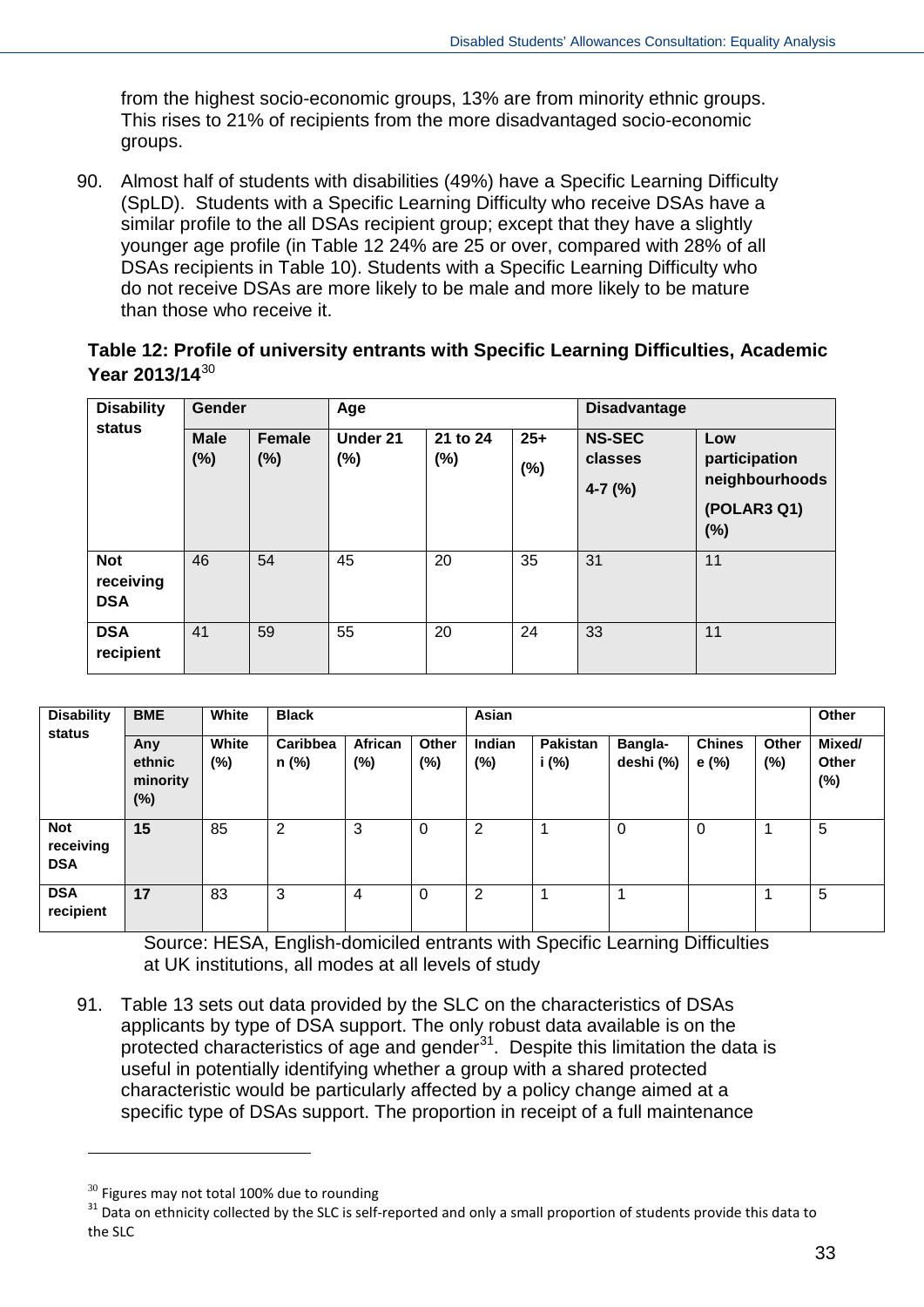grant is also provided as a measure of disadvantage. Note that this data covers full-time and part-time undergraduate students only, i.e. excludes postgraduate students.

- 92. The analysis shows that the gender, age band and disadvantage profile of students applying for Non-medical Help and Equipment support is broadly equal to the overall DSAs population  $32$ .
- 93. However, the evidence suggests that female students are particularly likely to apply for General and Travel related forms of DSAs support. Applicants for these elements of support more likely to be in the older age group compared to other elements of DSAs support. A higher proportion of applicants for the General and Travel element of DSAs support students are awarded the full maintenance grant.

#### **Table 13: Profile of DSAs undergraduate applicants by type of DSAs support 2012/13**

| <b>Type of DSA</b>                               | Gender             |                         |                     |                    |                 | <b>Disadvantage</b>                                                                  |
|--------------------------------------------------|--------------------|-------------------------|---------------------|--------------------|-----------------|--------------------------------------------------------------------------------------|
|                                                  | <b>Male</b><br>(%) | <b>Female</b><br>$(\%)$ | Under 21<br>$(\% )$ | 21 to 24<br>$(\%)$ | $25+$<br>$(\%)$ | <b>Full Maintenance</b><br><b>Grant / Student</b><br><b>Support Grant (%)</b><br>[1] |
| Non-medical<br><b>Helper</b>                     | 42                 | 58                      | 58                  | 20                 | 22              | 44                                                                                   |
| <b>Equipment</b>                                 | 42                 | 58                      | 59                  | 19                 | 22              | 45                                                                                   |
| <b>General</b>                                   | 36                 | 64                      | 50                  | 20                 | 30              | 47                                                                                   |
| <b>Travel</b>                                    | 32                 | 68                      | 37                  | 19                 | 45              | 62                                                                                   |
| <b>Total DSAs</b><br>undergraduate<br>recipients | 42                 | 58                      | 57                  | 20                 | 23              | 44                                                                                   |

**Source: SLC data** 

-

Note: [1] Percentage of full-time undergraduate applicants (part-time are not eligible for maintenance grant)

#### **Further analysis of DSAs equipment support**

- 94. Further analysis was undertaken to understand the levels of equipment support claimed under DSAs, and whether different groups received different levels of support. A data extract from the SLC management information shows that around one third of students in receipt of equipment support claimed £1,000- £1,250 (the modal group). The vast majority (over 80%) claimed under £1,750.
- 95. The further analysis of students who claim DSAs for equipment spending suggests that the gender balance does not change substantially by the size of the equipment grant (Table 14). Those spending the most on equipment (over £3,000) are roughly twice as likely as the others to be over 25. Interestingly,

<span id="page-33-0"></span> $32$  This is unsurprising, given that the majority of DSAs applicants apply for Non-medical helpers and equipment support (see Table 5)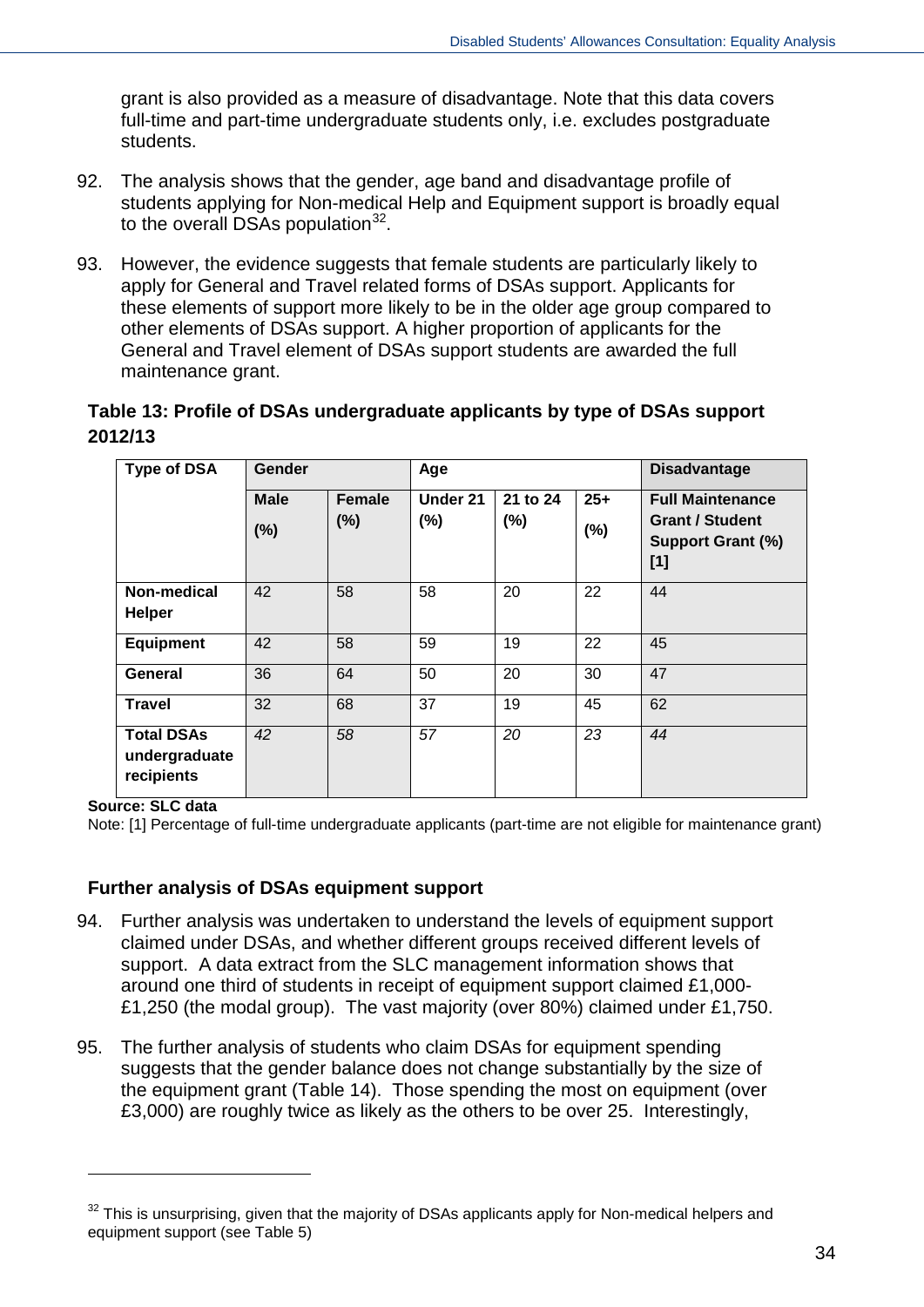the group with the smallest equipment spend (under £500) is also older than the overall DSAs equipment group (Table 13 and 14).

96. The higher a student's DSAs equipment grant the more likely they are to be eligible for a full Maintenance Grant (i.e. have a household income below £25,000). The groups with the highest equipment grants are 15 percentage points more likely to be awarded the full Maintenance Grant than the groups with the lowest equipment grants. This may, in part be explained by the higher proportion of this group that are in the over 25 age category. Mature students are more likely to be awarded the full maintenance grant as they are more likely to be judged on individual rather than household incomes. Chart 7 shows that the distribution of equipment spend is concentrated heavily between £250 and £2500 per student. A minority (approximately 1500) of students receive over £2500 in equipment grants.

#### **Table 14: Profile of undergraduate DSAs recipients by size of equipment grant (2012/13)**

| <b>Equipment grant</b><br>Gender |             |               | Age      |          |       | <b>Disadvantage</b>              |
|----------------------------------|-------------|---------------|----------|----------|-------|----------------------------------|
| $(\hat{E})$                      | <b>Male</b> | <b>Female</b> | Under 21 | 21 to 24 | $25+$ | <b>Full Maintenance Grant /</b>  |
|                                  | $(\%)$      | (%)           | $(\% )$  | (%)      | (%)   | <b>Student Support Grant (%)</b> |
| Less than 500                    | 40          | 60            | 47       | 29       | 24    | 36                               |
| 500-1000                         | 42          | 58            | 57       | 22       | 20    | 41                               |
| 1000-2000                        | 42          | 58            | 61       | 17       | 22    | 43                               |
| 2000-3000                        | 39          | 61            | 60       | 17       | 22    | 44                               |
| More than 3000                   | 40          | 60            | 46       | 10       | 44    | 51                               |
| <b>Overall</b>                   | 42          | 58            | 59       | 19       | 22    | 43                               |

Note: excludes DSA recipients who did not receive an award for equipment

#### **Chart 7: Cumulative frequency chart of DSAs spending on equipment (2012/13)**



Source: SLC data (excludes all DSA recipients who did not claim for equipment)

#### **Further analysis of DSAs NMH support**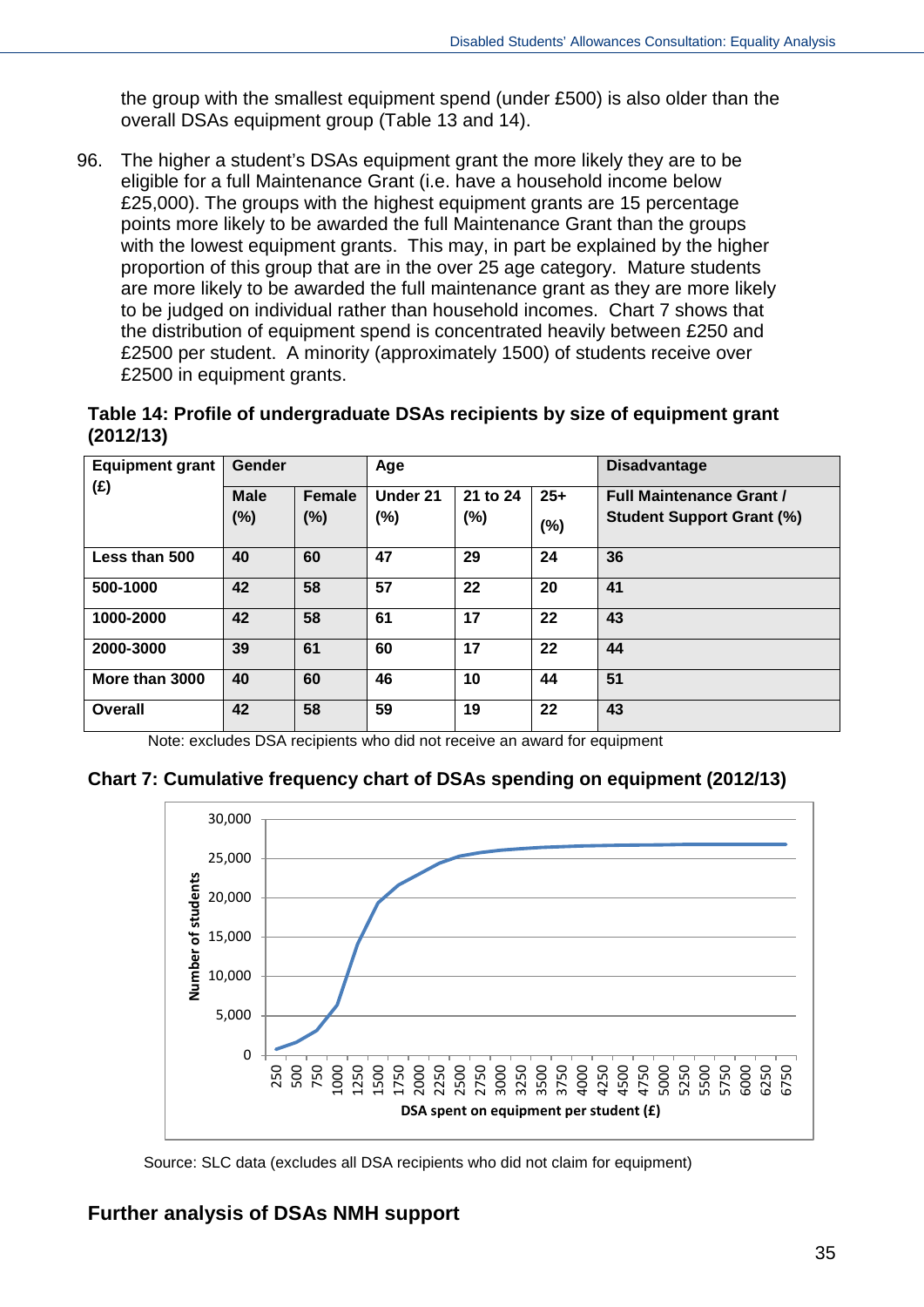- 97. Further analysis was undertaken to understand the levels of NMH and  $SNA^{33}$  $SNA^{33}$  $SNA^{33}$ support claimed under DSAs, and whether different groups received different levels of support.
- 98. Chart 8 shows the distribution of NMH awards. Most of the awards are concentrated at the lower end, with 56% of awards between £0-£1000, and 96% of awards between £0-£5000. Just over 1% (less than 400) of those receiving a NMH grant receive over £10,000.
- 99. Further analysis (Table 15) of NMH spending suggests that the gender balance does vary slightly with level of NMH grant. Females are slightly more represented in the lower level of grants (under £10,000), with male students more likely to be in receipt of a higher level of grant. Younger students (20 and under) are more likely to receive smaller levels of grants, and those aged 21 and over are more likely to receive higher levels of grant. Students in receipt of the full maintenance grant or the full student support grant are also more likely to receive higher levels of NMH grant.



Chart 8 Cumulative frequency chart of DSAs spending on NMH (2012/13)

**Source: SLC data (excludes all DSAs recipients who did not claim for NMH or SNA)** 

<span id="page-35-0"></span><sup>&</sup>lt;sup>33</sup> Applicants for DSAs will have a DSAs study needs assessment to identify the type of support that they may need to undertake their course. Assessments take place throughout the year and reviews can be undertaken at any time during the course. The fees for an assessment were drawn from the non-medical help allowance until 2012/13. From 2013/14 assessment fees are drawn from the general allowance.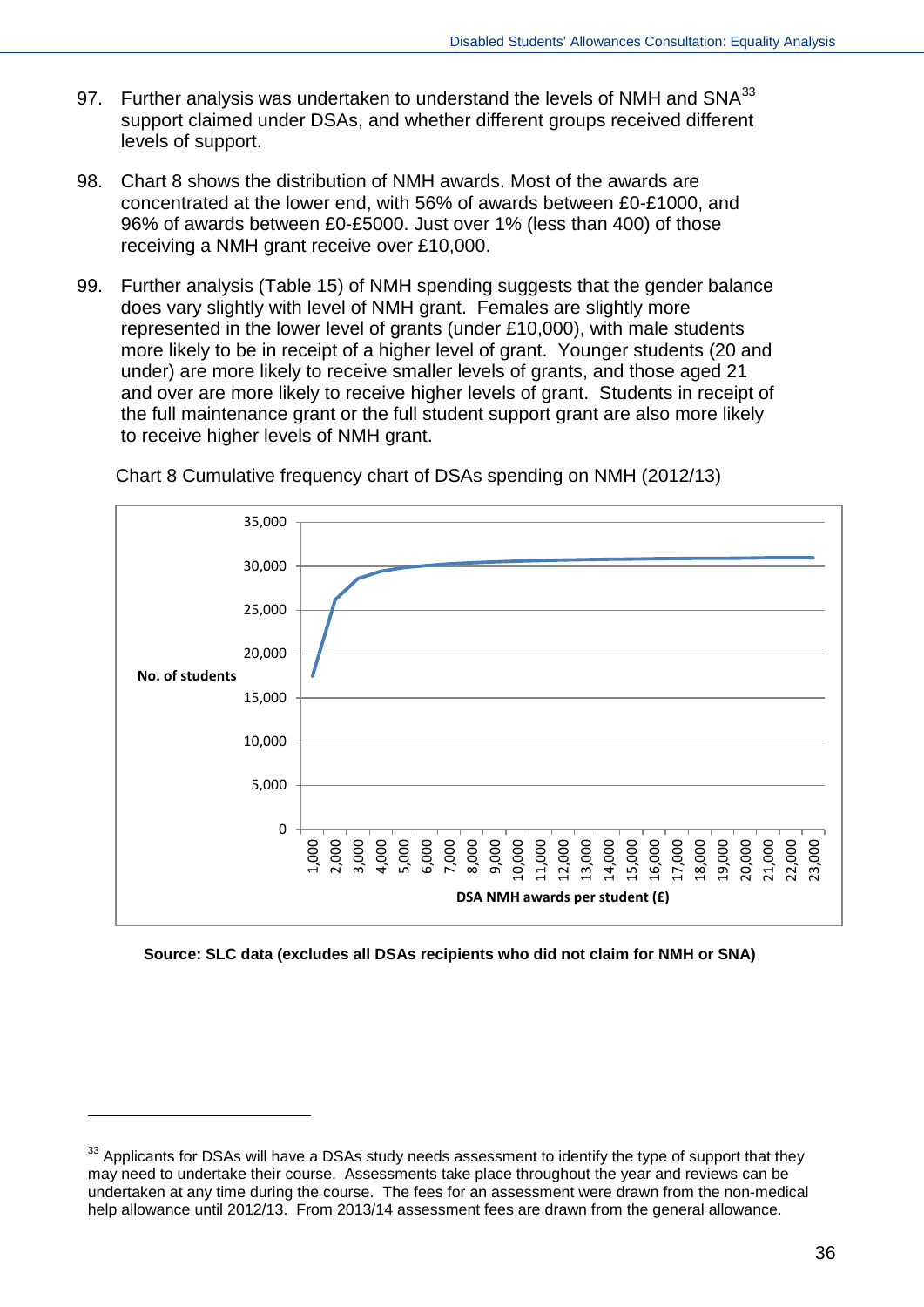## **Table 15. Profile of undergraduate DSAs recipients by the size of NMH (including Study Needs Assessment) grant (2012/13)**

|                                           | Gender<br>Age |                       |                        |                  |                          | <b>Disadvantage</b>                                                  |
|-------------------------------------------|---------------|-----------------------|------------------------|------------------|--------------------------|----------------------------------------------------------------------|
| <b>NMH</b> and<br><b>SNA grant</b><br>(£) | Female<br>(%) | <b>Male</b><br>$(\%)$ | 20 and<br>under<br>(%) | $21 - 24$<br>(%) | 25 and<br>over<br>$(\%)$ | <b>Full Maintenance Grant or</b><br><b>Student Support Grant (%)</b> |
| Less than<br>1000                         | 56            | 44                    | 59                     | 20               | 21                       | 39                                                                   |
| 1000-2000                                 | 62            | 38                    | 57                     | 19               | 24                       | 43                                                                   |
| 2000-5000                                 | 61            | 39                    | 51                     | 19               | 31                       | 47                                                                   |
| 5000-10000                                | 52            | 48                    | 52                     | 17               | 31                       | 48                                                                   |
| 10000-15000                               | 49            | 51                    | 52                     | 14               | 34                       | 54                                                                   |
| 15000-20000                               | 54            | 46                    | 42                     | 26               | 32                       | 51                                                                   |
| $20000+$                                  | 38            | 62                    | 47                     | 26               | 26                       | 61                                                                   |
| Overall                                   | 58            | 42                    | 57                     | 19               | 24                       | 42                                                                   |

**Source: SLC data (excludes all DSA recipients who did not claim for NMH or SNA)**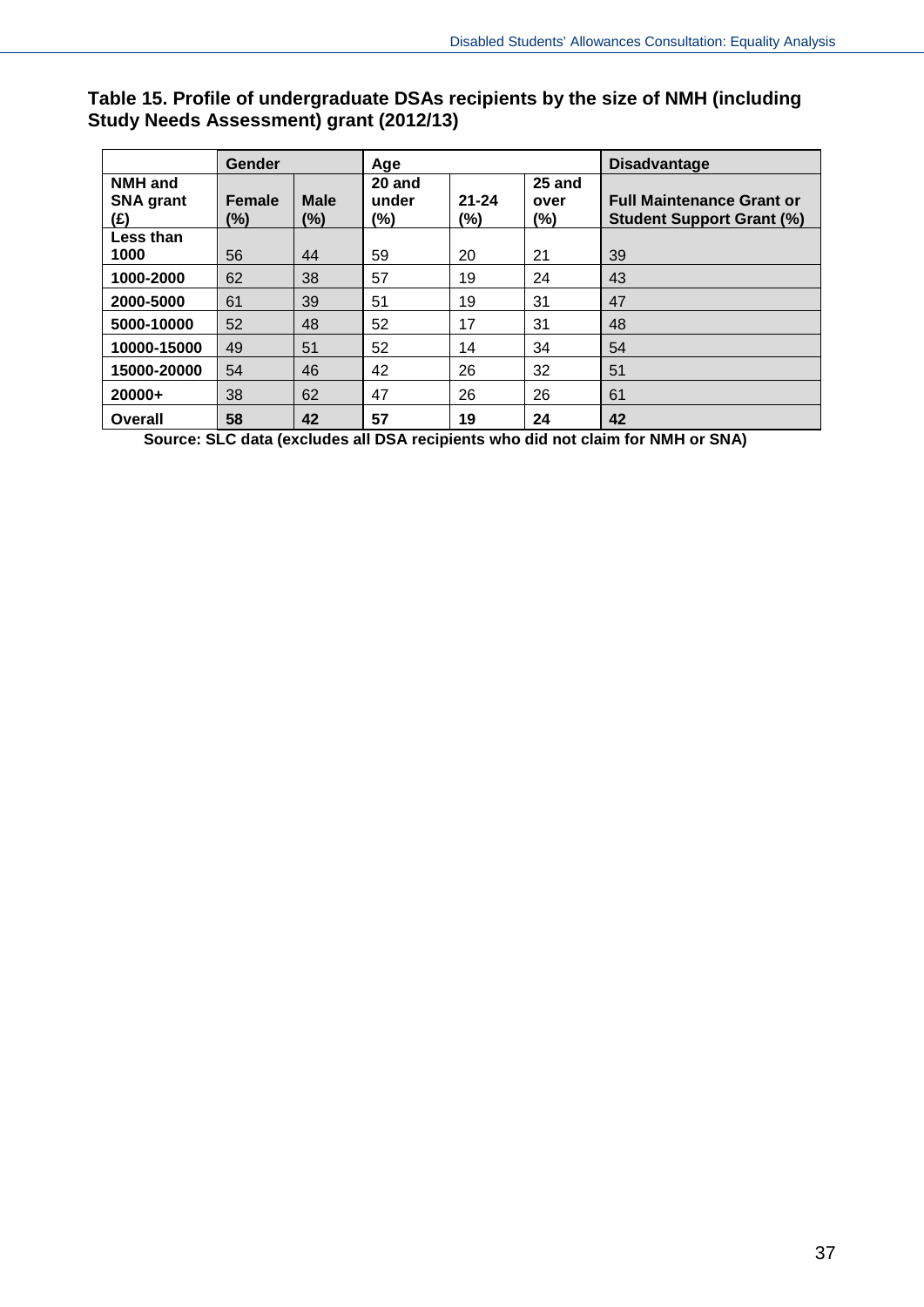100. The British Dyslexia Association submitted evidence from a survey on the positive impact of digital recorders for disabled students (table 16). 81% of students surveyed with a SpLD or ADHD said that the recorder had a positive impact on their studies.

|                                         | <b>Positive impact</b><br>on studies | No impact<br>on studies | <b>Not</b><br>recommended | Recommended<br>NMH for note-<br>taking |
|-----------------------------------------|--------------------------------------|-------------------------|---------------------------|----------------------------------------|
| Asperger, autism<br>spectrum            | 61.5%                                | 26.9%                   | 21.2%                     | 9.1%                                   |
| <b>Chronic medical</b><br>& fatigue     | 92.2%                                | 3.5%                    | 11.2%                     | 15.7%                                  |
| <b>Hearing</b><br>Impairment            | 55.6%                                | 22.2%                   | 24.0%                     | 44.0%                                  |
| <b>Mental Health</b>                    | 72.0%                                | 14.0%                   | 2.0%                      | 7.8%                                   |
| <b>Mobility</b><br>Impairment &<br>Pain | 83.6%                                | 4.9%                    | 18.6%                     | 17.4%                                  |
| <b>SpLD, ADHD</b>                       | 80.9%                                | 12.3%                   | 9.4%                      | 2.6%                                   |
| <b>Visual</b><br><b>Impairment</b>      | 81.8%                                | 9.1%                    | 25.0%                     | 34.4%                                  |

#### **Table 16: Usefulness of digital recorders by disability**

Source: Submitted to BIS by the British Dyslexia Association<sup>34</sup>.

-

<span id="page-37-0"></span><sup>&</sup>lt;sup>34</sup> An online survey conducted between September 2011 and February 2012 of students who had been in receipt of DSAs in the past 5 years. There were 841 respondents of whom 533 stated they had a specific learning difficulty. An overview of this survey was published in Draffan, E. A., James, A., Wilkinson, S., & Viney, D. (2013) Assistive technology and associated training: a survey of students who have received the Disabled Students' Allowances. Journal of Inclusive Practice in Further and Higher education. Issue 5.1 Special Edition, 5-10.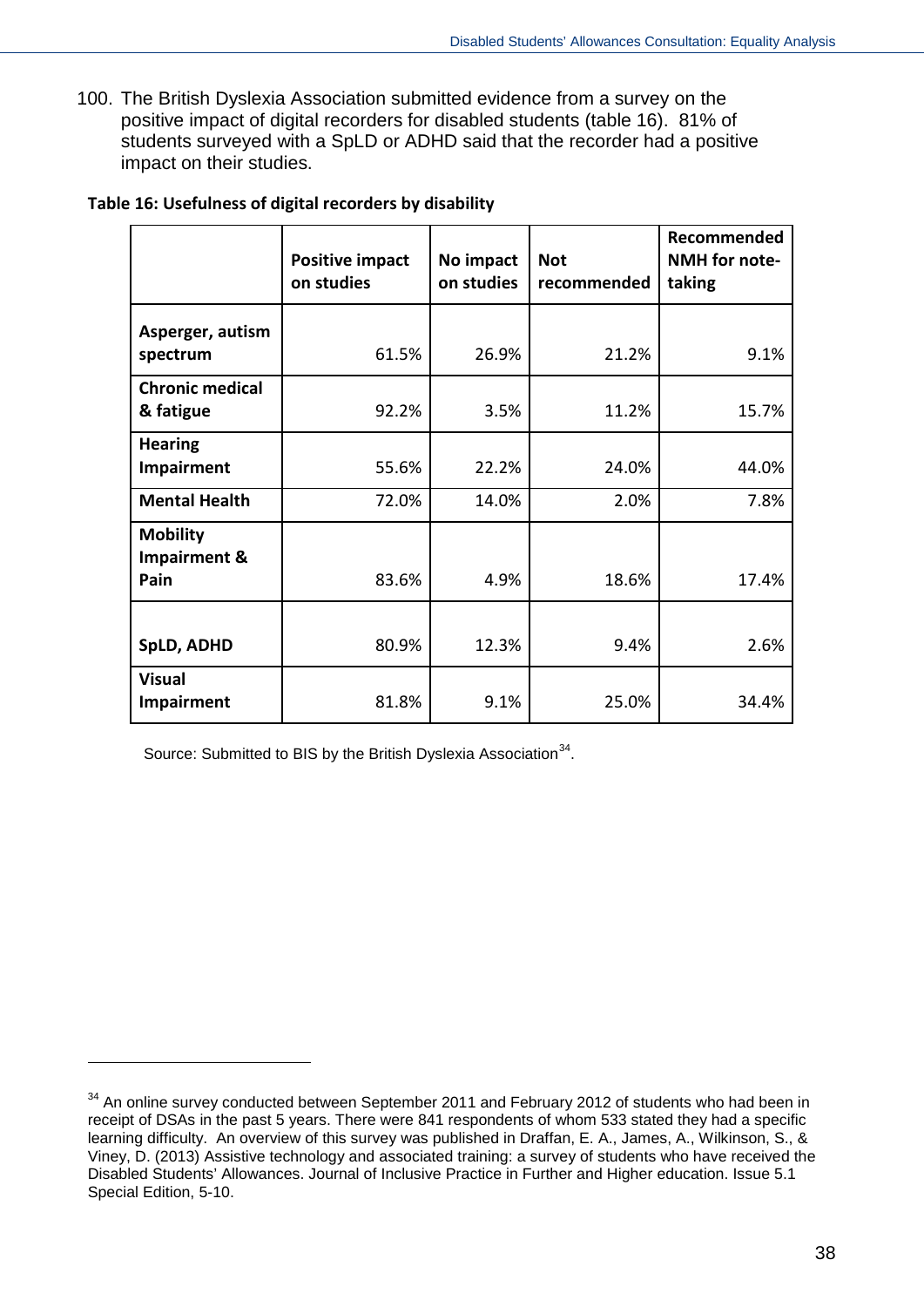## **Disabled students' income and expenditure and impact on the decision to participate in higher education**

## **Summary**

-

- The 2011/12 Student Income and Expenditure Survey (SIES) showed that fulltime disabled students (those in receipt of DSAs) appear to have lower average levels of total borrowings.
- While the SIES raw data shows that total expenditure for the academic year was higher amongst disabled students than non-disabled students further analysis showed that this was explained by other factors, mainly family and housing circumstances: disabled students were more likely to be owneroccupiers or renting alone or with family.
- While there was little difference in participation costs between disabled and non-disabled students, SIES data showed that there was a difference in computer expenditure: those in receipt of DSAs had a mean expenditure on computer equipment of around £335 compared to around £163 for nondisabled students.
- Disabled students receiving DSAs support up to and including £1000 were only slightly less likely to work during the academic year compared to their counterparts not in receipt of DSAs (47% compared to 53%), whereas those receiving more than £1000 in DSAs support were much less likely to work (32%).
- The impact of the availability of student support on the decision to participate in HE for those students in receipt of DSAs of less than or equal to £1000 was similar to non-DSAs students, for both groups around one third said that student funding and support available to them affected their decisions about study.
- For those in receipt DSAs for higher amounts, i.e. more than £1000, attitudes were quite different. Just over half said that student funding and support available to them affected their decisions about study.
- Research by the NUS shows that disabled students are more likely to be worried about not having enough money to meet basic living expenses such as rent and utility bills than students overall.

## **Evidence from the Student Income and Expenditure Survey[35](#page-38-0)**

<span id="page-38-0"></span><sup>&</sup>lt;sup>35</sup> The statistics in this section from the Student Income and Expenditure survey should be treated with some caution. The survey was representative of English domiciled undergraduate students but the design of the survey (and weighting) was not specifically representative of disabled students. Sample sizes for disabled students are relatively small and are shown as footnotes where appropriate. Figures are for full-time under-graduate students only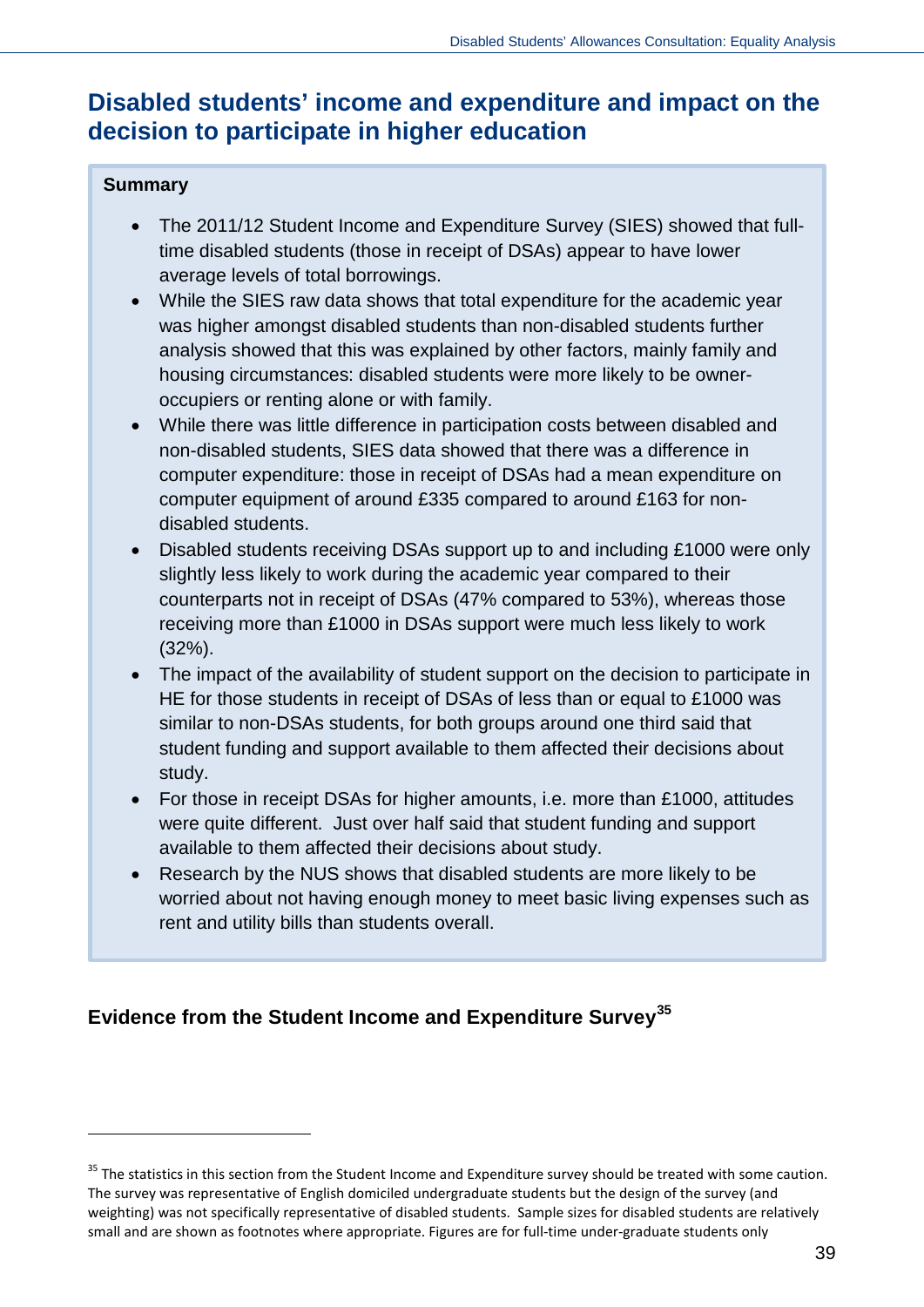## **Income from student loans, overdrafts and commercial credit**

101. The 2011/12 Student Income and Expenditure Survey (SIES) showed that fulltime disabled students (those in receipt of disability allowance) appear to have lower average levels of total borrowings<sup>[36](#page-39-0)</sup>. Overall the mean total borrowings for all full time students were £9,720 $3^7$ . The mean for those in receipt of DSAs was £8,970 compared to non-disabled students of £9,760 (See Table 17).

| <b>Whether</b>        | Mean |      | Std.      |
|-----------------------|------|------|-----------|
| received/expected to  |      |      | Deviation |
| receive money from    |      |      |           |
| the Disabled Students |      |      |           |
| Allowance             |      |      |           |
| Yes                   | 8970 | 180  | 5950      |
| No                    | 9760 | 3240 | 7440      |
| Total                 | 9720 | 3419 | 7370      |

### **Table 17: Total borrowing**

**Source: internal analysis of the 2012 Student Income and Expenditure Survey Note: Relates to old funding system but includes student loans; overdrafts and commercial credit**

## **Expenditure**

-

- 102. The 2011/12 Student Income and Expenditure Survey (SIES) showed that total expenditure for the academic year was higher amongst disabled students than non-disabled students (£14,790 compared with £13,610 for students without disability). However regression analysis showed that the observed differences were explained by the associations with other factors. Family and housing situation were the factors often related to higher spending amongst students. Disabled students were more likely to be owner-occupiers or renting alone or with family, compared with non-disabled counterparts who were more likely to live with their parents or share rented accommodation with friends. Difference in disability status was not significant in the regression model.<sup>[38](#page-39-2)</sup>
- 103. In terms of the element of expenditure that is defined as participation costs further analysis of SIES shows little difference overall between those receiving DSAs and those non-disabled students in total participation costs (Table 18). However those in receipt of DSAs had a mean expenditure on computer equipment of around £335 compared to around £163 for non-disabled students  $(Table 19)<sup>39</sup>$  $(Table 19)<sup>39</sup>$  $(Table 19)<sup>39</sup>$

<span id="page-39-1"></span><span id="page-39-0"></span><sup>&</sup>lt;sup>36</sup> Total borrowing is predicted level of borrowing by the end of the academic year (2012)<br><sup>37</sup> Note mean is based on all students including those with zero borrowings.<br><sup>38</sup> Note that this was all students who reported a

<span id="page-39-2"></span>

<span id="page-39-3"></span>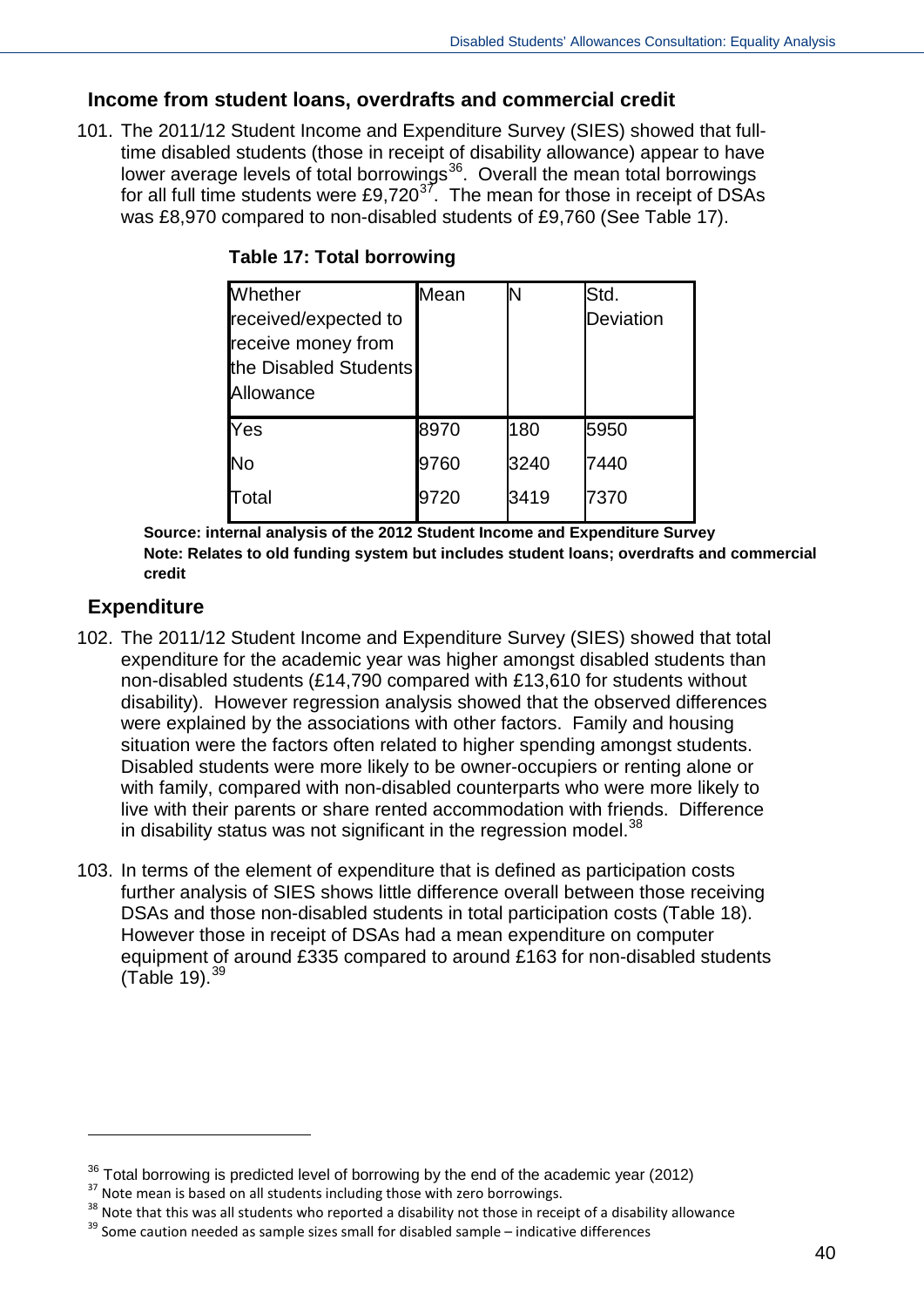| Whether                   | Mean | N    | Std.      |
|---------------------------|------|------|-----------|
| received/expected to      |      |      | Deviation |
| receive money from        |      |      |           |
| the Disabled              |      |      |           |
| <b>Students Allowance</b> |      |      |           |
| Yes                       | 3790 | 87   | 1270      |
| <b>No</b>                 | 3980 | 1600 | 1410      |
| Total                     | 3970 | 1687 | 1410      |

#### **Table 18: Total participation costs**

## **Table 19: How much spent on computer/computer equipment**

| Whether<br>received/expected to<br>receive money from<br>the Disabled<br>Students'<br>Allowances | Mean | N    | Std.<br>Deviation |
|--------------------------------------------------------------------------------------------------|------|------|-------------------|
| Yes                                                                                              | 335  | 93   | 1010              |
| <b>No</b>                                                                                        | 163  | 1738 | 316               |
| Total                                                                                            | 172  | 1832 | 384               |

## **Working while studying**

-

- 104. The Student Income and Expenditure Survey reports that 52% of all full time HE students<sup>[40](#page-40-0)</sup> undertook some paid work during the academic year (note academic year includes Christmas and Easter vacation but not summer vacation). Splitting the sample into those who were in receipt of (or expected to receive) DSAs<sup>[41](#page-40-1)</sup> compared to all other students shows that 42% undertook some form of paid work during the academic year whereas the proportion of all other students undertaking some form of paid work was 53%.
- 105. For those actually in receipt of DSAs at the time of the survey, splitting them into amounts received up to and including £1,000[42](#page-40-2) and those receiving larger amounts, i.e. more than £1000<sup>[43](#page-40-3)</sup> shows that:
	- 47%of those receiving amounts up to (and including) £1,000 undertook some form of paid work during the academic year and 53%reported doing none during this period.

<span id="page-40-0"></span> $40$  Unweighted sample size for all full-time students  $-$  n=2982.

<span id="page-40-1"></span><sup>&</sup>lt;sup>41</sup> Unweighted sample size for those who received or expected to receive DSAs - n=157

<span id="page-40-2"></span> $42$  Unweighted sample size for those in receipt of up to £1,000 – n=70

<span id="page-40-3"></span> $43$  Unweighted sample size for those in receipt of more than £1,000 – n=48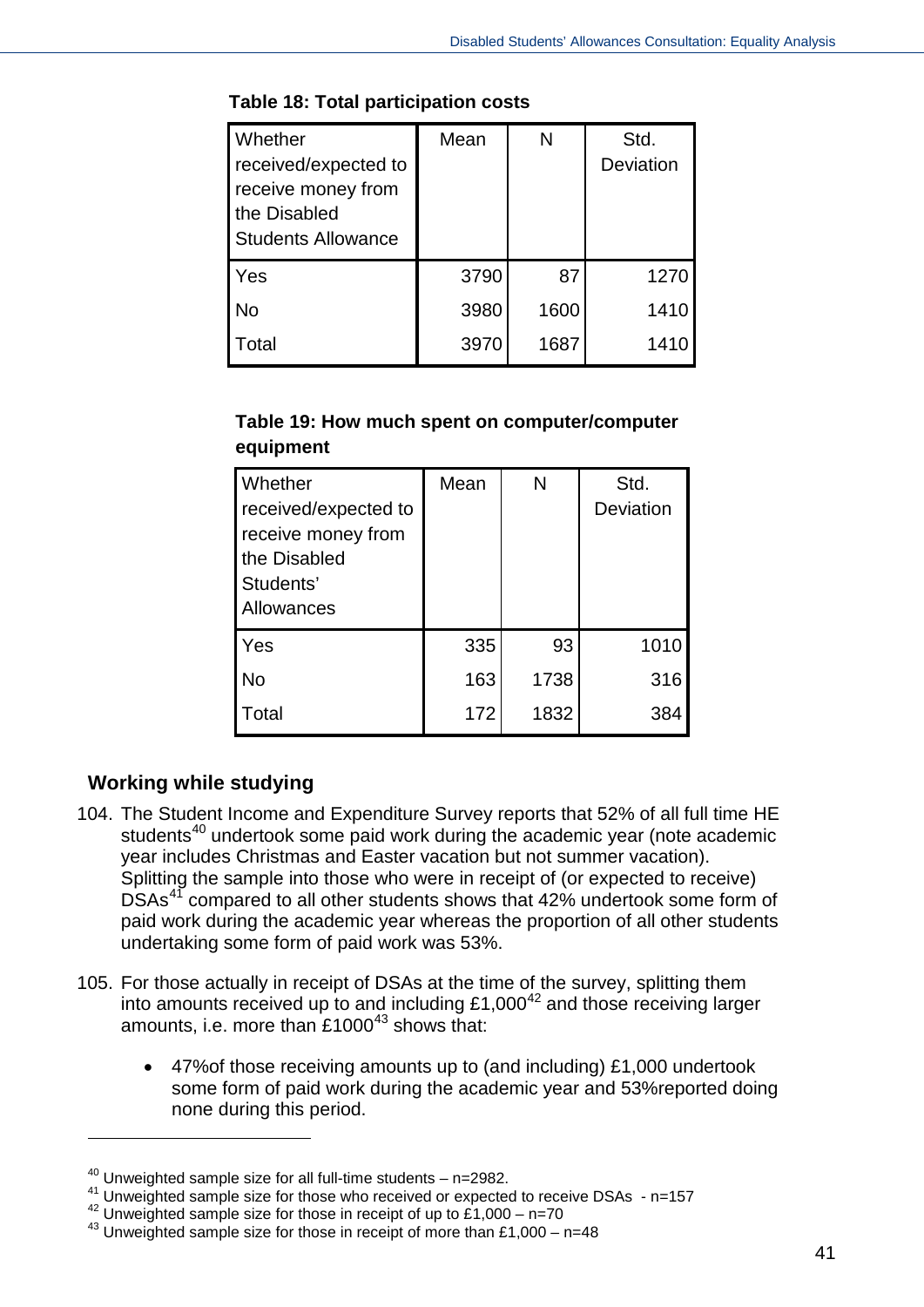• 32%of those receiving amounts of more than £1,000 undertook some form of paid work during the academic year and 68%reported doing none during this period.

## **Attitudes to funding pre entry to higher education**

- 106. SIES contained a limited number of questions in 11/12 measuring attitudes. One question asked students whether the student funding and financial support available to them affected their decisions about HE Study in any way. Those in receipt of DSAs were more likely to say yes to this question (41%) compared to non-disabled students (33%). Of this group the large majority of disabled students who said yes to this question (83%) said they wouldn't have studied without funding. This compares with 68% of non-disabled students who said that their decisions had been affected by student funding and financial support available.
- 107. However those in receipt of DSAs for less than or equal to £1,000 had attitudes that were similar to non DSAs students, 34% said that student funding and support available to them affected their decisions about study (33% of nondisabled students) and of these 75% said they wouldn't have studied without funding.
- 108. For the group in receipt of DSAs for higher amounts, i.e. more than £1,000, attitudes were quite different. This time 54% said that student funding and support available to them affected their decisions about study and of these 93% of this group said they wouldn't have studied without funding.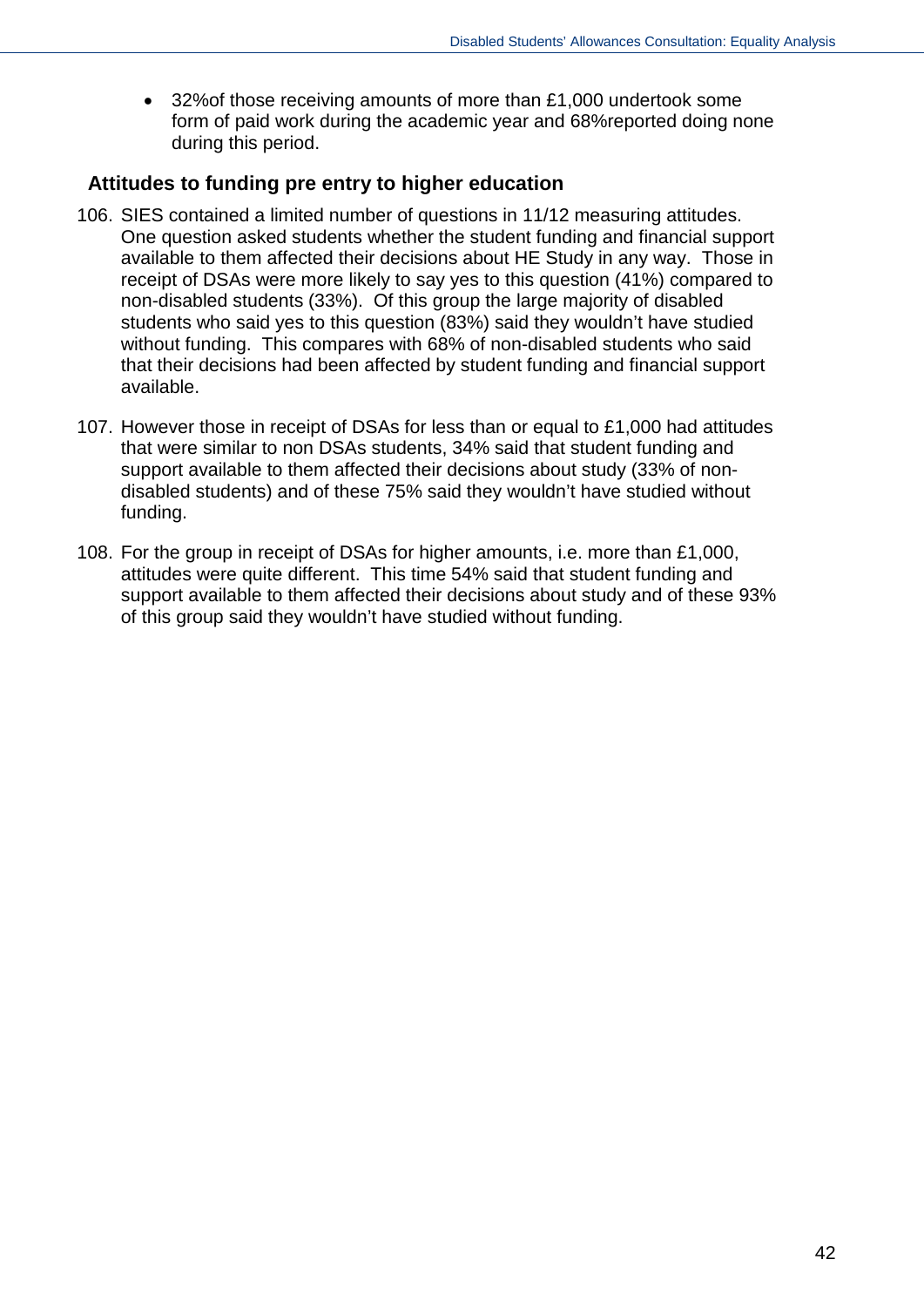## **Impact analysis**

## **Introduction**

- 109. To understand the impact of the policy changes on protected groups we have taken the following three step approach in relation to each of the proposed changes:
	- Whether protected groups are disproportionately affected: We have compared the protected characteristics profile of DSAs recipients to the wider HE population to try and examine whether some groups are under, over or proportionately represented in the population of DSAs recipients. Where possible we also consider the characteristics of DSAs students claiming a particular form of support relating to the changes to the DSAs offer, and compare the characteristics against the whole DSAs population. This allows us firstly to examine whether changes to the DSAs package as a whole will fall disproportionately to a particular group and then secondly whether changes to elements within the package could disproportionately affect a particular subgroup of the DSAs recipient population.
	- Nature and magnitude of any impact: At the individual level we have tried to analyse whether the impact on a DSAs recipient will be positive, negative or broadly neutral and examined whether or not the nature and magnitude of the average impact is expected to be similar across all protected groups.
	- How this affects the equality aims: Finally, we have given specific consideration to how the above analysis reads across to each of the three aims which comprise the public sector equality duty.

## **Equality aims**

- 110. We have considered the impact of these policies on the need to eliminate discrimination and other prohibited conduct. A general effect is that there will be greater onus on institutions to make provision for disabled students in order to comply with their duties to make reasonable adjustments under the Equality Act. This may increase the potential for discrimination by institutions in circumstances where they fail to comply with those duties.
- 111. We have considered the impact of these policies on the need to advance equality of opportunity between people who share a protected characteristic and those who do not in relation to the proposed changes. We have looked in particular at the need to:
	- remove or minimise disadvantages suffered by those who share a protected characteristic,
	- take steps to meet the needs of persons who share a protected characteristic to the extent those needs are different, and
	- encourage persons who share a protected characteristic to participate in public life or in any other activity in which participation by such persons is disproportionately low.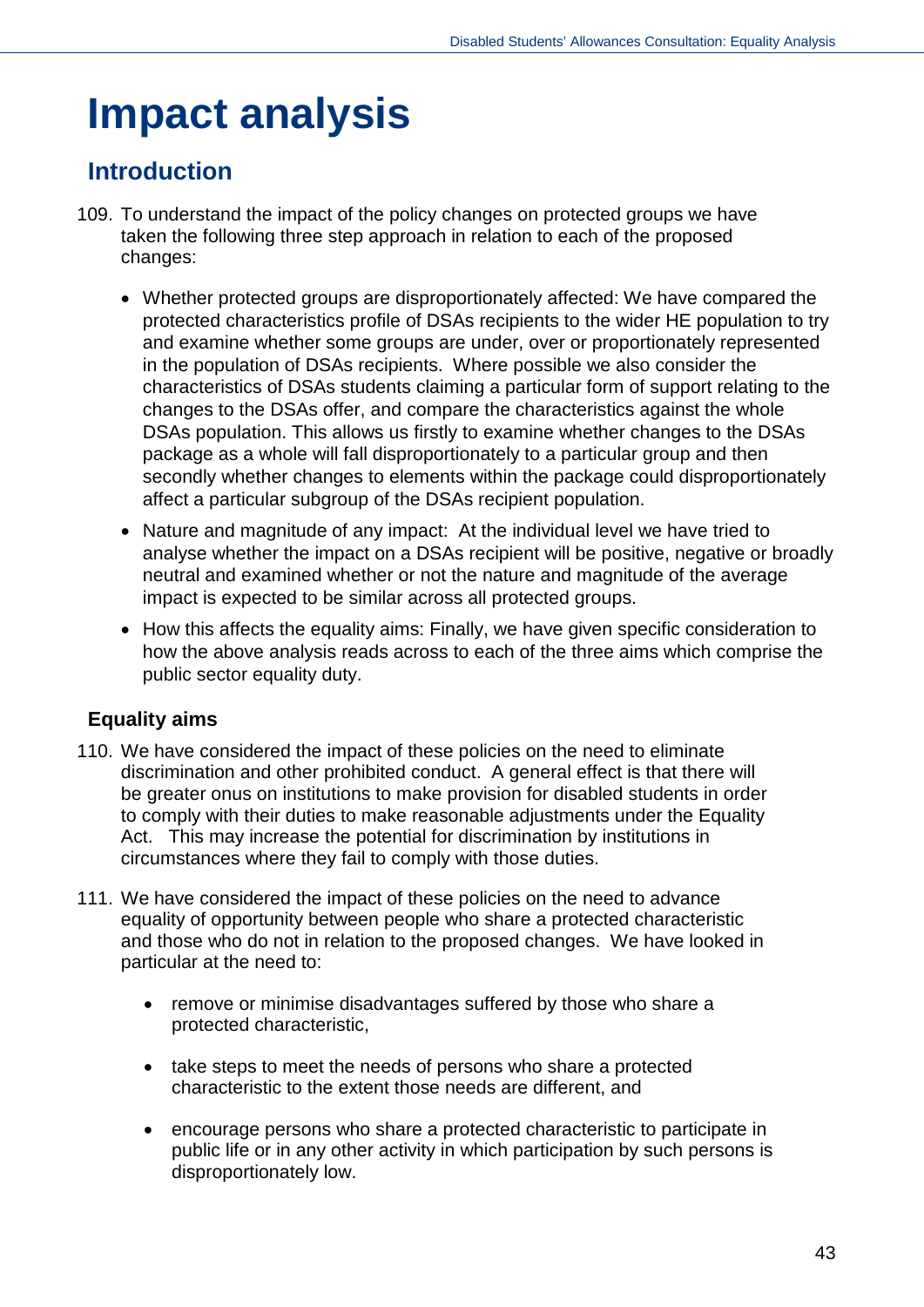- 112. We have considered the impact of these policies on the need to foster good relations between persons who share a protected characteristic and those who do not share. We have considered in particular the need to tackle prejudice and promote understanding.
- 113. The Public Sector Equality Duty covers the following protected characteristics: age, disability, gender, gender reassignment, pregnancy and maternity, race, religion or beliefs and sexual orientation. As disadvantage in higher education is still apparent in connection to family income and economic status, we will also look at the impact on individuals from lower income groups.
- 114. We have focused our analysis in particular on the protected characteristic of disability since the proposed changes have an obvious and direct impact on persons who are disabled. Following this we also consider the age, gender and ethnicity profile of DSAs recipients, along with a range of measures of disadvantage. We do not have data on gender reassignment, pregnancy and maternity and sexual orientation profile of higher education students.
- 115. The definition of disability is set out in section 6(1) of the Equality Act, which states that:

"A person  $(P)$  has a disability if  $-$ 

(a) P has a physical or mental impairment, and

(b) the impairment has a substantial and long-term adverse effect on P's ability to carry out normal day-to-day activities."

- 116. This Equality Analysis considers the impact of a number of proposed changes to DSAs. Students currently qualify for DSAs to cover additional expenditure which they are obliged to incur in connection with their course by reason of disability to which they are subject.
- 117. All of the proposed changes will therefore have a direct impact on disabled people who are applying for support for a higher education course under the student support regulations.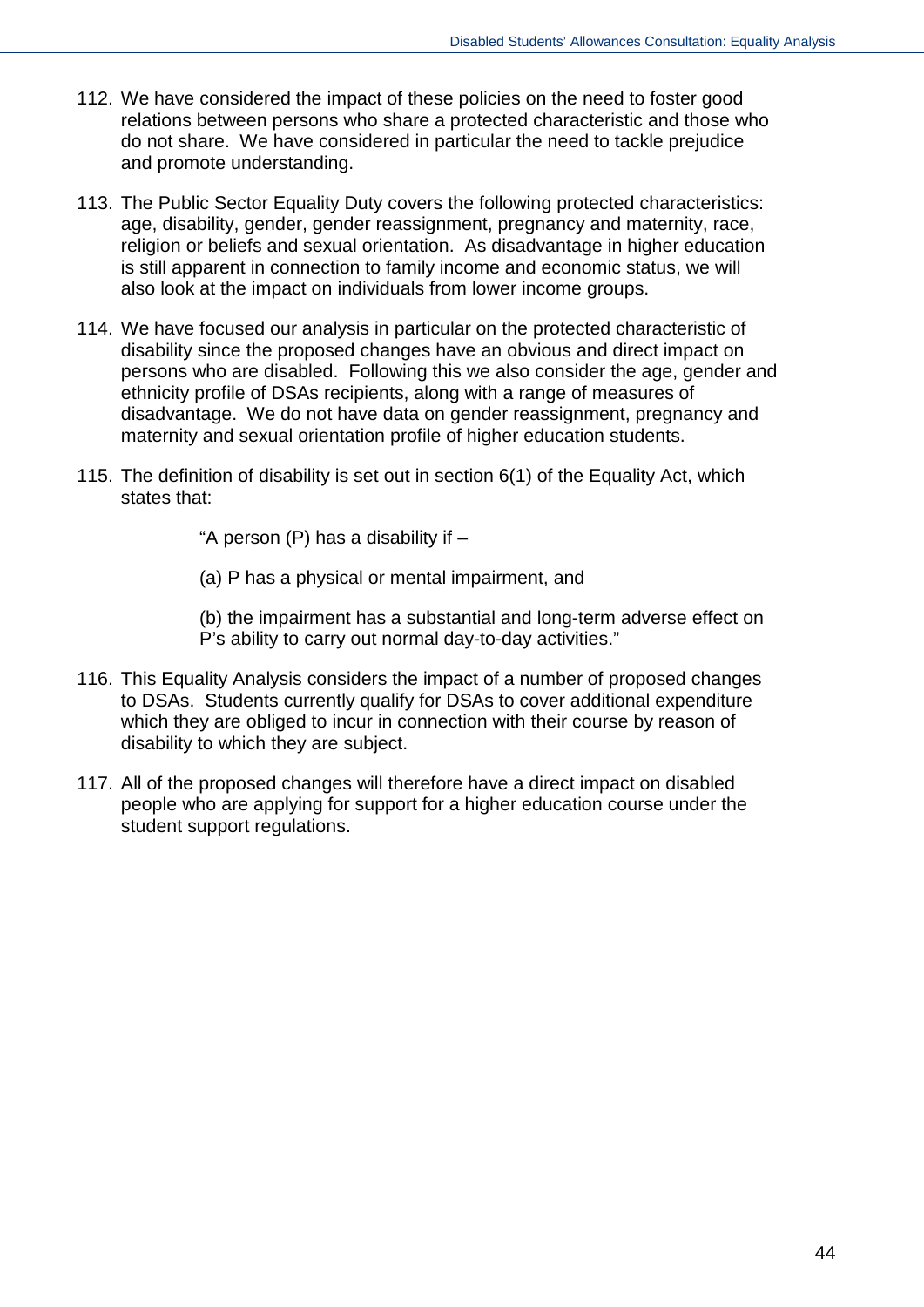## **Changes to the overall package of support**

### **Summary**

- A range of changes to specific elements of the DSAs offer have been proposed and considered.
- At the aggregate level the changes to the overall package of support affects disabled students, by the nature of the policy, as the funding is targeted at disabled students.
- The available data suggests that young students (under 21) are also particularly likely to be affected by the overall change to the DSAs offer: compared to non-disabled higher education entrants, DSAs recipients have a younger age profile.
- The proportion of full-time undergraduate DSA recipients awarded the full maintenance grant is higher than for the wider student population who have received some form of student support (47% compared to 43%). This suggests that recipients from low income households could be more affected by the overall changes to the package of DSAs support. Analysis shows that students that receive DSAs and are from lower socio-economic backgrounds are more likely to be mature and from a minority ethnic background. These groups could therefore be more affected than other groups of students.
- 118. Paragraphs 13-29 set out in detail the policy proposals under consideration:
	- Funding for IT peripherals
	- Funding for IT consumables
	- Accommodation
	- Non-medical helper support

Will the changes to the overall package of support disproportionately affect protected groups?

- 119. Changes to the overall package of support will have a direct impact on persons who are disabled as this student product is targeted specifically at students with this protected characteristic.
- 120. In numerical terms the data on the profile of English domiciled entrants to UK HE institutions shows that the majority of entrants in receipt of DSAs are female (see Table 10). However the evidence shows that the proportion of DSAs recipients that are female is similar to the proportion in the non-disabled student entrant population, showing that the potential impacts of the policy changes would not disproportionately fall to female students, similarly for minority ethnic groups. However this analysis does point to the DSAs policy changes particularly affecting young people: the majority of higher education entrants receiving DSAs are under the age of 21 and a higher proportion of DSAs recipients are young compared to the non-disabled student entrant population.
- 121. The evidence shows that the majority of higher education entrants in receipt of DSAs are from the higher socio-economic groups. The proportion of students from lower socio-economic classes is similar across the populations of non-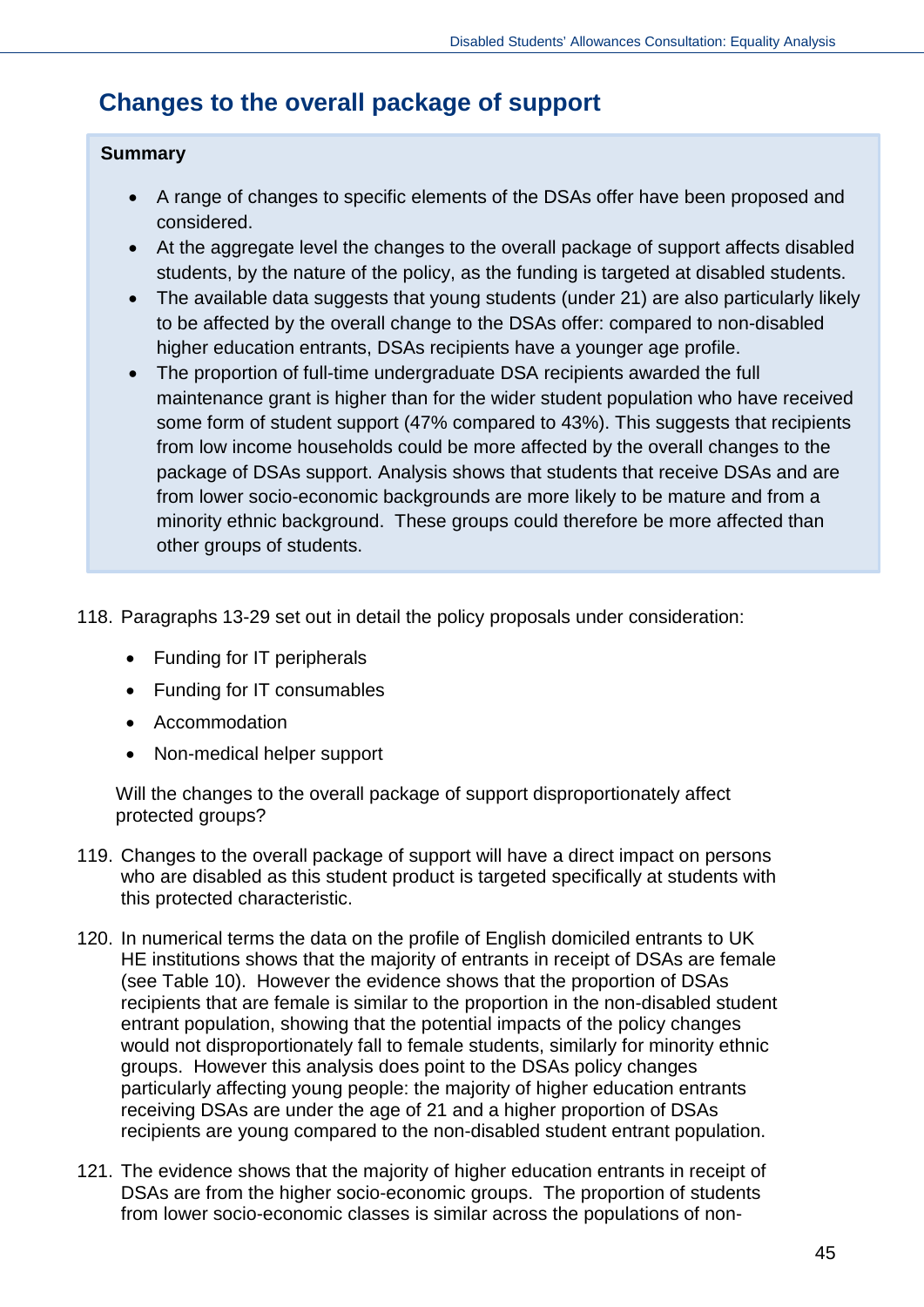disabled students, all disabled students and those in receipt of DSAs. This is also the case when considering disadvantage using the measure based on low participation neighbourhoods (POLAR). This suggests that the potential impacts of the policy changes to remove the provision of standard specification computers would not disproportionately fall to those students from low participation areas and lower socio-economic classes.

- 122. The proportion of full time undergraduate DSAs recipients awarded full maintenance grant is higher than for the wider student population who have received some form of student support (47% compared to 43%). This suggests that there is the potential for students from low income households to be more affected by the policy proposals. Analysis shows that students that receive DSAs and are from lower socio-economic backgrounds are more likely to be mature and from a minority ethnic background. This suggests that these groups could therefore be more affected by the overall change to the DSAs offer.
- 123. Changes to the individual elements of support are examined separately below to ascertain whether the proposed change could potentially affect other protected groups disproportionately within the disabled student population. To assess the potential nature and magnitude of the impact on protected groups from the proposed changes to the DSAs package of support changes, and the implications for the equality aims, individual elements of support are again considered separately.

## **How will this affect the Equality Aims?**

- 124. We have considered the impact of this policy on the need to eliminate discrimination and other prohibited conduct. A general effect of this policy is that there will be greater onus on institutions to make provision for disabled students in order to comply with their duties to make reasonable adjustments under the Equality Act. This may increase the potential for discrimination by institutions in circumstances where they fail to comply with those duties.
- 125. We have considered specifically the impact of this policy on the need to advance equality of opportunity between people who share a protected characteristic and those who do not in relation to the proposed changes. We have looked in particular at the need to:
	- remove or minimise disadvantages suffered by those who share a protected characteristic,
	- take steps to meet the needs of persons who share a protected characteristic to the extent those needs are different, and
	- encourage persons who share a protected characteristic to participate in public life or in any other activity in which participation by such persons is disproportionately low.
- 126. Whilst this policy proposal could have a limited adverse impact on the advancement of equality of opportunity, we expect this to be mitigated by institutions making the reasonable adjustments as per the Equality Act.
- 127. We have considered the impact of this policy on the need to foster good relations between persons who share a protected characteristic and those who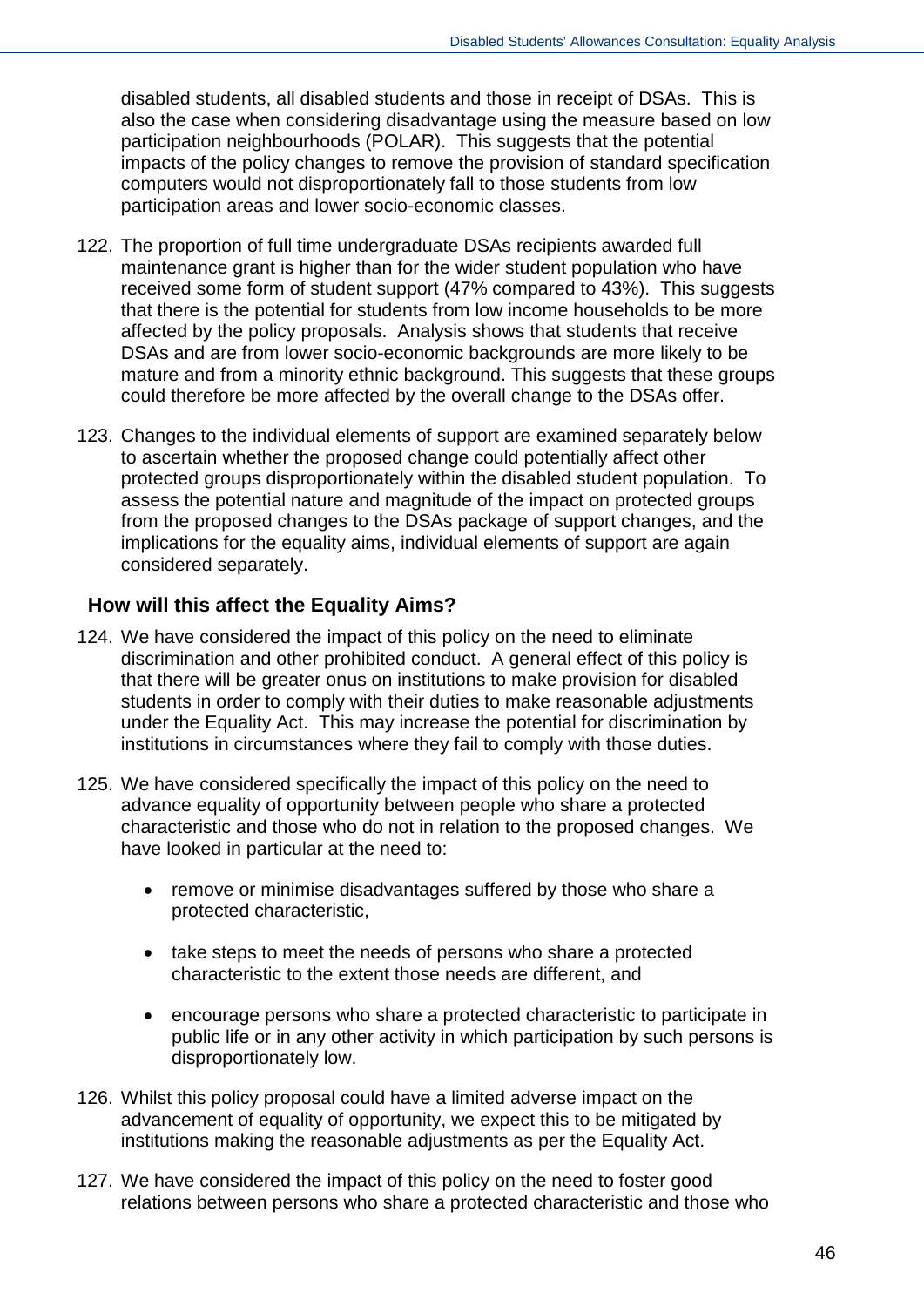do not. We have considered in particular the need to tackle prejudice and promote understanding.

128. The policy may assist with fostering good relations, insofar as the policy may lead to disabled students having improved access to educational facilities across the institution, alongside their non-disabled peers. However, the policy may adversely impact the relations between disabled and non-disabled students. HEIs are expected to use their own sources of income to provide provision previously funded by DSAs. The perception that the amount of money all students pay to go to university is linked to the need to provide reasonable requirements for disabled students may have negative consequences in fostering good relations between disabled and non-disabled students. However, the fees charged for providing a HE course are not charged on a strictly full-cost basis. Fees are set by the institution based on the overall costs of providing the range of courses they provide and the range of students that may access them. It is for institutions to endeavour to create an inclusive learning environment to reduce the need for students to seek individual help. This will help create an inclusive environment for all students, thereby fostering good relations between disabled and non-disabled students.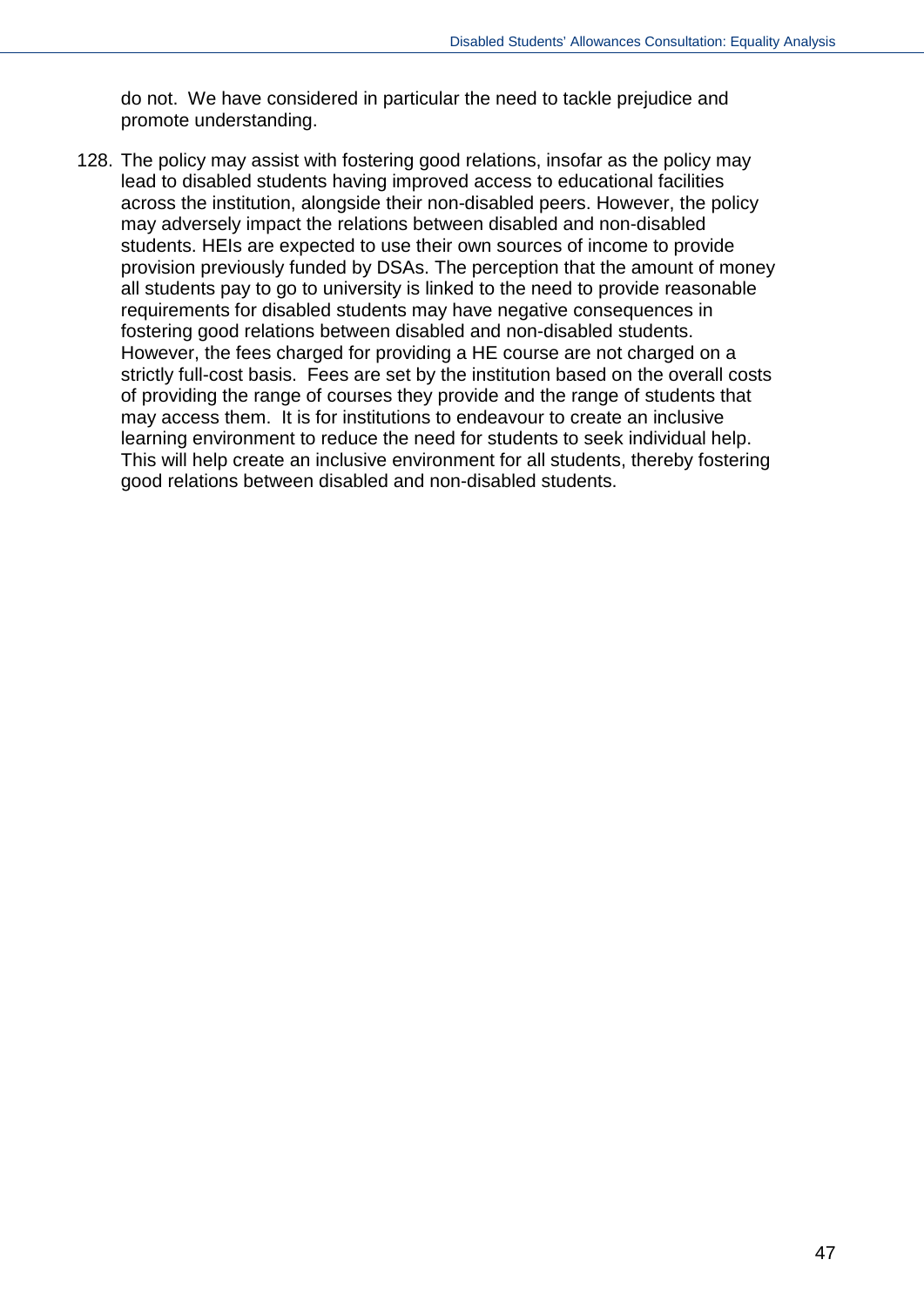## **Funding for IT peripherals**

#### **Summary**

- Analysis of the available data, albeit limited, suggests changes to the funding of IT peripherals will not disproportionately fall to the protected groups defined by age and gender: the protected characteristics profile of the subgroup of DSAs recipients that receive equipment funding does not significantly differ from the profile of all DSAs recipients. There is no significant difference between the two groups in terms of the likelihood of being awarded a full maintenance grant. Due to data limitations no assessment can be made of whether some ethnic groups are more likely to be affected by the policy change than others.
- The nature of the impact on all disabled students of the removal of funding for peripheral IT equipment will be negative, if that support is not replaced with alternative forms of support or similar support provided through institutions.
- The impact may be greater for those disabled students from low socioeconomic backgrounds (particularly those aged 35 and over) who are less likely to have the additional means to purchase IT peripherals in the absence of DSAs funding. Students that receive DSAs and are from lower socioeconomic backgrounds are more likely to be mature and from a minority ethnic background, and could therefore be more likely to face a greater negative impact than other groups of students.
- DSAs funding will be considered on an exceptional case basis where alternative provision is either not possible or is not accessible by the student.
- Our view is that this policy proposal will have limited adverse impact on the advancement of equality of opportunity. The provision of better library services and improved mainstreaming of services overall for disabled students will reduce the disadvantage that disabled students may currently experience.
- We conclude that that this policy may help foster good relations between protected groups, insofar as this group of students will have improved access to the facilities available through their institution's libraries and other services, alongside their non-disabled peers.

## **Will the policy disproportionately affect protected groups?**

- 129. Students will no longer have access to DSAs funding to routinely purchase IT peripherals. This change will disproportionately impact disabled students, given that they are the target group for DSAs and currently receive funding for a wide range of peripheral IT equipment through DSAs.
- 130. To assess the impact of the proposed changes to this specific element of the DSAs support offer we consider the potential disproportionate effects within the group of DSAs recipients, comparing the characteristics of DSAs recipients affected by the change in computer funding against all DSAs recipients. This allows us to ascertain whether or not the proposal particularly affects a subgroup of DSAs recipients with protected characteristics other than disability.
- 131. Analysis of the available data suggests changes to the funding of IT peripherals will not disproportionately fall to protected groups. DSAs IT peripheral funding is allocated under the broader 'equipment' category by the SLC (see Table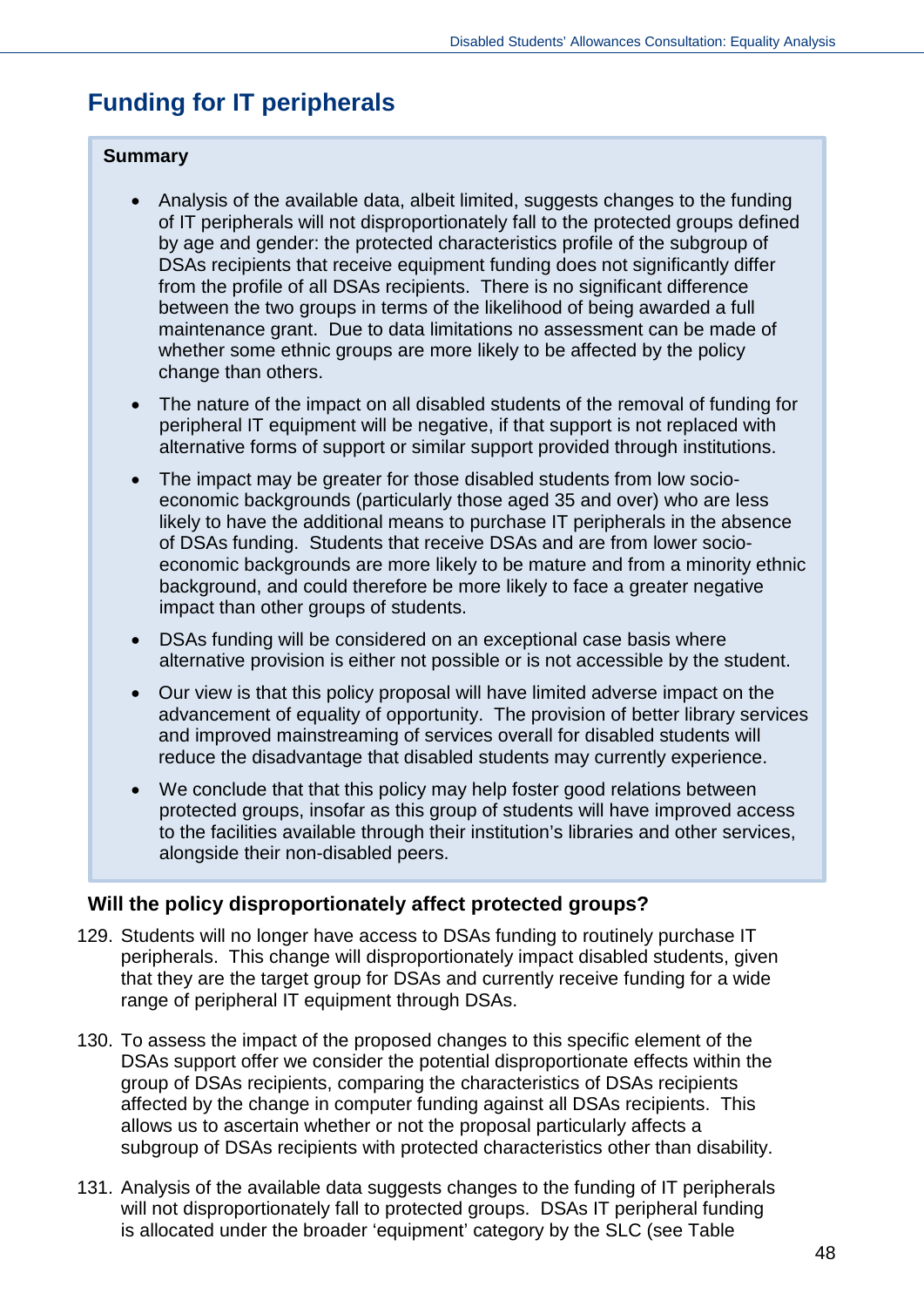13)<sup>44</sup>. The analysis shows that the profile of this group of DSAs recipients is similar to the overall DSAs recipients' profile, in terms of gender and age, and therefore suggests the potential impacts of the policy would not fall disproportionately on these groups. Due to data limitations no assessment can be made of whether some ethnic groups are more likely to be affected by the policy change than others. There is no significant difference in terms of the likelihood of being awarded a full maintenance grant.

## **What is the likely nature and magnitude of the impact on the relevant protected groups?**

- 132. The nature of the impact on disabled students of the removal of funding for peripheral IT equipment will be negative, if that support is not replaced with alternative forms of support or similar support provided through institutions. The impact may be greater for those disabled students from low socioeconomic backgrounds who are less likely to have the additional means to purchase IT peripherals in the absence of DSAs funding. Analysis (page 31, Table 11) shows that students that receive DSAs and are from lower socioeconomic backgrounds are more likely to be mature and from a minority ethnic background, and could therefore be more likely to face a greater negative impact than other groups of students.
- 133. This proposal is based on the expectation that institutions' library services are equipped to provide support in a variety of ways that will remove the need for some IT peripherals e.g. printers and scanners.

Alternative support provided by library services could include:

- Providing materials in alternative formats wherever possible.
- Where materials are not available in an alternative format, providing long library loans or fully accessible scanned versions (where copyright regulations allow).
- Where students need printed materials, considering how that need might be met at no additional cost to the student, through the use of the institution's printing facilities.
- When producing reading lists, considering if the textbooks on those lists are fully accessible to disabled students.
- 134. Where alternative provision is not possible or is not accessible for the student, peripherals will still be considered for DSAs funding. Therefore overall there will be minimal impact on disabled students from the policy proposal.

## **Mitigation**

-

135. DSAs funding will continue to be available for printer/scanners where the need for the purchase of an individual item is clearly evidenced and justified. Additionally funding will continue to be considered for other IT peripherals on an exceptional basis where there is an evidenced need for an individual item and alternative provision is either not possible or is not accessible by the student.

<span id="page-48-0"></span> $44$  Similar to the caveat mentioned in footnote 46, we assume the overall characteristics of the population that receives 'equipment' funding are similar to the population receiving IT peripheral funding.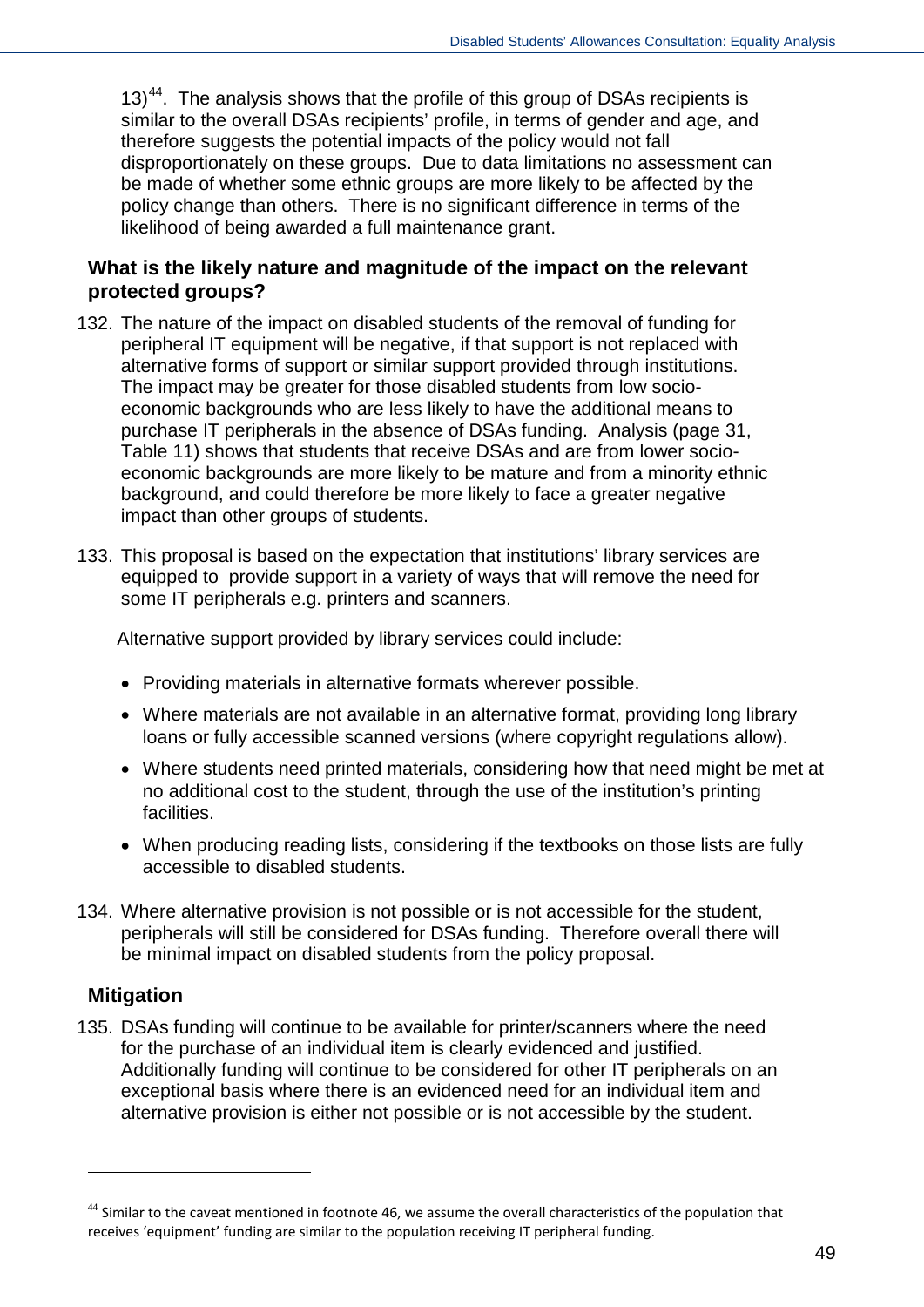## **How will this affect the Equality Aims?**

- 136. We have considered the impact of this policy on the need to eliminate discrimination and other prohibited conduct. As set out above, a general effect of this and other policies is that there will be greater onus on institutions to make provision for disabled students in order to comply with their duties to make reasonable adjustments under the Equality Act. This may increase the potential for discrimination by institutions in circumstances where they fail to comply with those duties.
- 137. We have considered specifically the impact of this policy on the need to advance equality of opportunity between people who share a protected characteristic and those who do not in relation to the proposed changes. We have looked in particular at the need to:
	- remove or minimise disadvantages suffered by those who share a protected characteristic,
	- take steps to meet the needs of persons who share a protected characteristic to the extent those needs are different, and
	- encourage persons who share a protected characteristic to participate in public life or in any other activity in which participation by such persons is disproportionately low.
- 138. Whilst this policy proposal could have a limited impact on the advancement of equality of opportunity, the provision of better library services for disabled students will reduce any disadvantage that disabled students may experience. Disabled students should expect to have the same access to library provision as their peers. We anticipate improved mainstreaming of services overall and in particular disabled students having easier access to research and journals which are compatible with their assistive technology.
- 139. We have considered the impact of this policy on the need to foster good relations between persons who share a protected characteristic and those who do not. We have considered in particular the need to tackle prejudice and promote understanding.
- 140. We conclude that the policy may assist with fostering good relations, insofar as the policy may lead to this group of students having improved access to the facilities available through their institution's libraries and other services, alongside their non-disabled peers.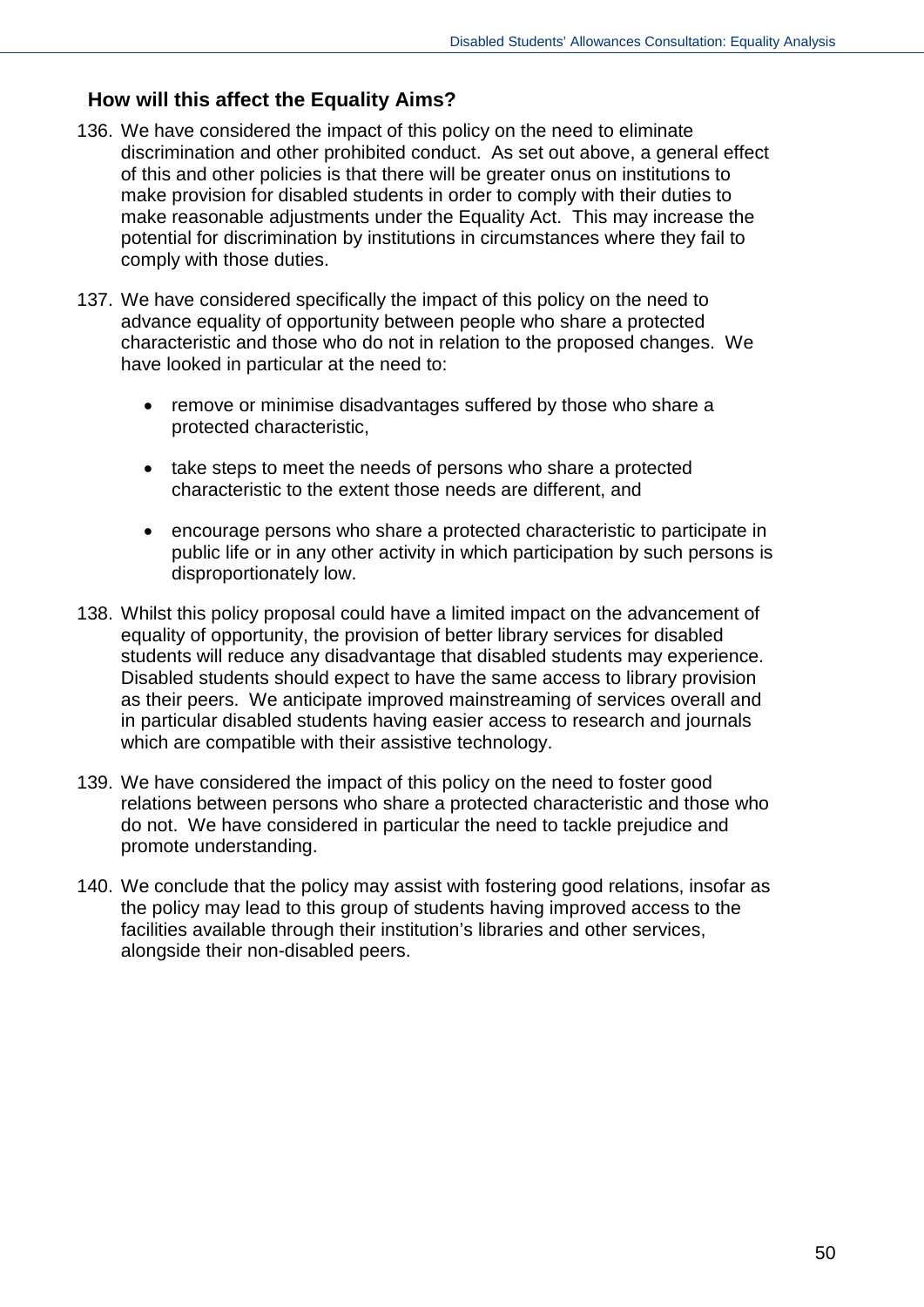## **Funding for IT Consumables**

- The policy will have a direct impact on persons who are disabled as this student product is targeted specifically at students with this protected characteristic. The nature of the impact on disabled students is likely to be negative.
- It is not possible to make a robust assessment of whether the proposed changes to the funding of IT consumables could disproportionately fall to a subgroup of DSAs recipients with protected characteristics other than disability. However the available data does suggest that disabled females, those aged 25 and over and those from low income backgrounds could be disproportionately affected by the changes to the funding of IT consumables. Due to further data limitations no assessment can be made of whether some ethnic groups are more likely to be affected by the policy change than others.
- The impact may be greater for students from low income backgrounds who are less likely to have the additional means to purchase IT consumables should they need to in the absence of DSAs funding. Students that receive DSAs and are from lower socio-economic backgrounds are more likely to be mature and from a minority ethnic background, and could therefore be more likely to face a greater negative impact than other groups of students.
- We expect the impact to be mitigated in a number of ways, at least partially, by institutions adjusting their access to learning materials to better accommodate the needs of their disabled students.
- A general effect of this and other policies is that there will be greater onus on institutions to make provision for disabled students in order to comply with their duties to make reasonable adjustments under the Equality Act. This may increase the potential for discrimination by institutions in circumstances where they fail to comply with those duties.

## **Will the policy disproportionately affect protected groups?**

- 141. The policy will have a direct impact on persons who are disabled as this student product is targeted specifically at students with this protected characteristic.
- 142. It is not possible to make a robust assessment of whether the proposed changes to this specific element of the DSAs support could disproportionately fall to a subgroup of DSAs recipients with protected characteristics other than disability. Consumables are funded under the broader DSAs General Allowance category by the SLC (see table 13). This allowance is also used to fund textbooks and other miscellaneous items and can also be used to 'top-up' the Non-medical Help allowance and the specialist equipment allowance.
- 143. The profile of students in receipt of the General Allowance does differ to the overall DSAs recipients' profile in terms of gender and age: they are more likely to be female and to be aged 25 and over, compared with the DSAs population. They are also more likely to be awarded the full maintenance grant. This therefore tentatively suggests that any potential impacts of changes to funding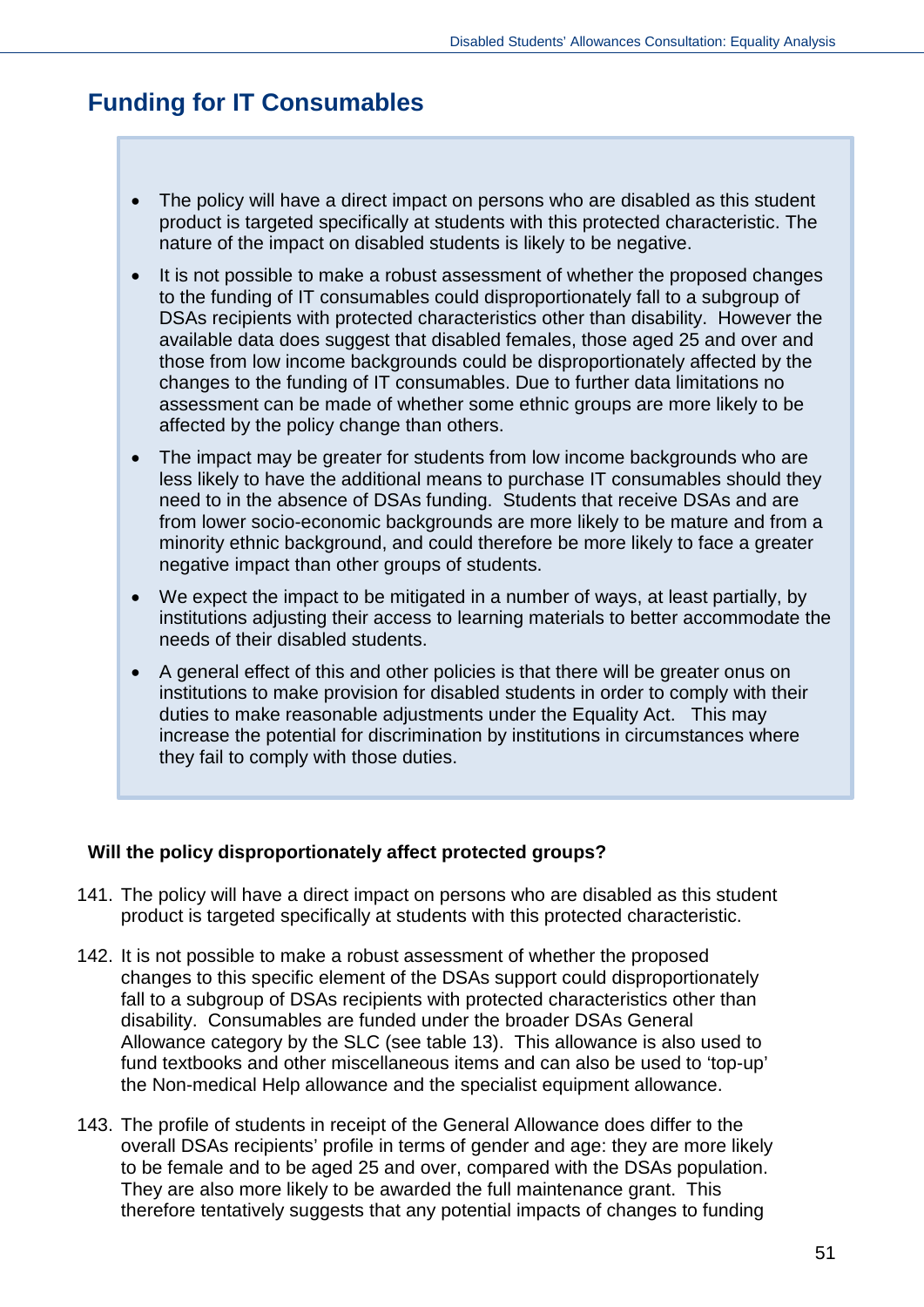for consumables would fall disproportionately on these groups. However, it is not possible to draw firm conclusions on whether some groups would be more likely to be affected by the specific changes to the funding of IT consumables. Due to further data limitations no assessment can be made of whether some ethnic groups are more likely to be affected by the policy change than others.

## **What is the likely nature and magnitude of the impact on the relevant protected groups?**

144. The nature of the impact on disabled students of the removal of funding for IT consumables is likely to be negative. The impact may be greater for students from low income backgrounds who are less likely to have the additional means to purchase IT consumables should they need to in the absence of DSAs funding. Analysis (page 31, Table 11) shows that students that receive DSAs and are from lower socio-economic backgrounds are more likely to be mature and from a minority ethnic background and would therefore be more likely to face a greater negative impact than other groups of students.

### **Mitigation**

145. We expect the impact to be mitigated, at least partially, in a number of ways by institutions adjusting their access to learning materials to better accommodate their disabled students, for example, longer loans from their libraries or better access to electronic versions of publications to remove the need for printed materials. Where a student is awarded an individual printer/scanner, the related consumables will continue to be funded, where the cost of the consumables is additional to that a non-disabled student might require.

### **How will this affect the Equality Aims?**

- 146. We have considered the impact of this policy on the need to eliminate discrimination and other prohibited conduct. As set out above, a general effect of this and other policies is that there will be greater onus on institutions to make provision for disabled students in order to comply with their duties to make reasonable adjustments under the Equality Act. This may increase the potential for discrimination by institutions in circumstances where they fail to comply with those duties.
- 147. We have considered specifically the impact of this policy on the need to advance equality of opportunity between people who share a protected characteristic and those who do not in relation to the proposed changes. We have looked in particular at the need to:
	- remove or minimise disadvantages suffered by those who share a protected characteristic,
	- take steps to meet the needs of persons who share a protected characteristic to the extent those needs are different, and
	- encourage persons who share a protected characteristic to participate in public life or in any other activity in which participation by such persons is disproportionately low.
- 148. Whilst this policy proposal could have a limited adverse impact on the advancement of equality of opportunity, we expect this to be mitigated by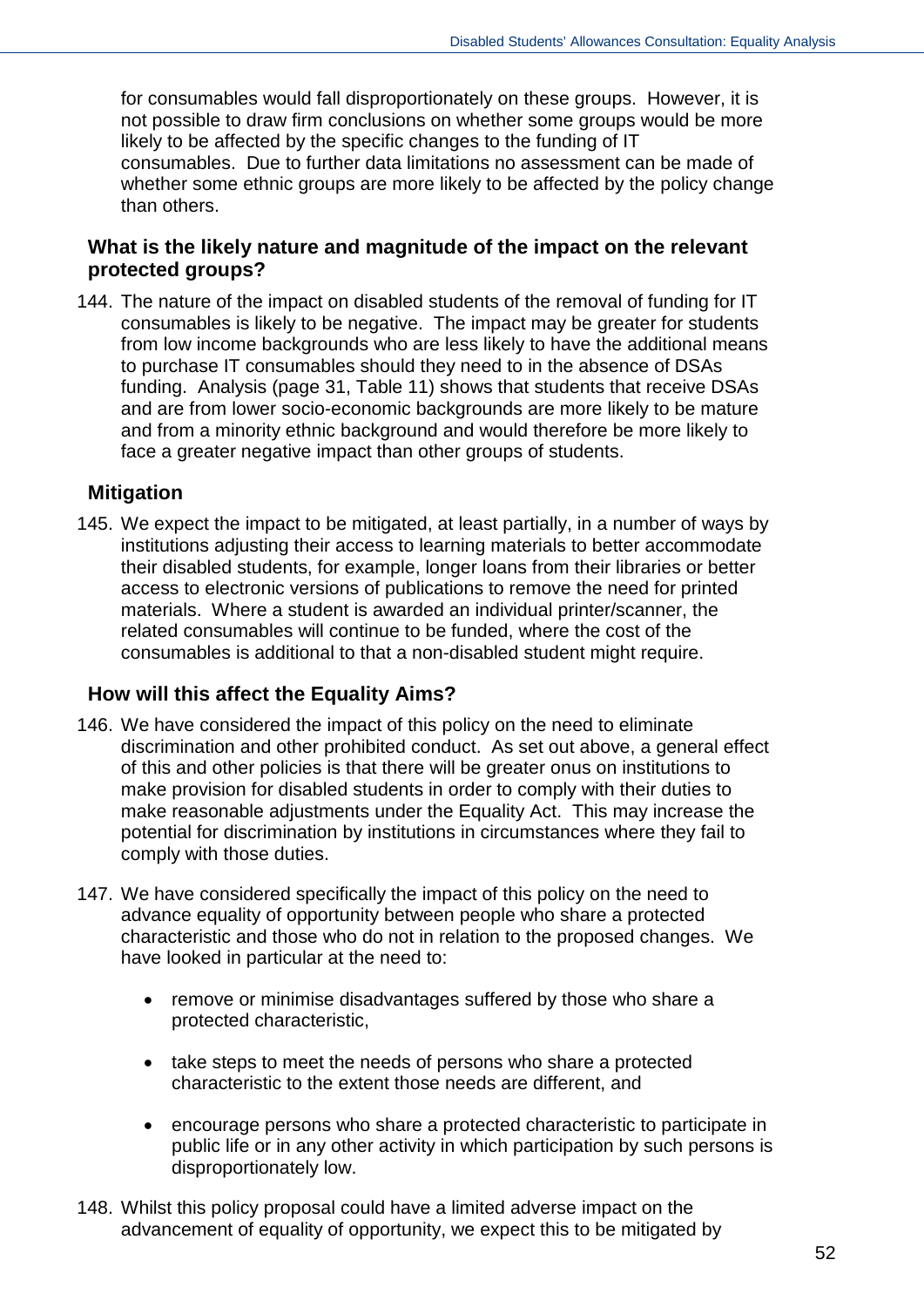institutions making adjustments regarding access to learning materials to better accommodate disabled students and remove the need for printed materials. The provision of improved access, such as to longer textbook loans and electronic versions of publications will reduce the disadvantage that disabled students may experience.

- 149. We have considered the impact of this policy on the need to foster good relations between persons who share a protected characteristic and those who do not. We have considered in particular the need to tackle prejudice and promote understanding.
- 150. We conclude that the policy may assist with fostering good relations, insofar as the policy may lead to this group of students having improved access to learning materials available through their institution's libraries and other services, alongside their non-disabled peers.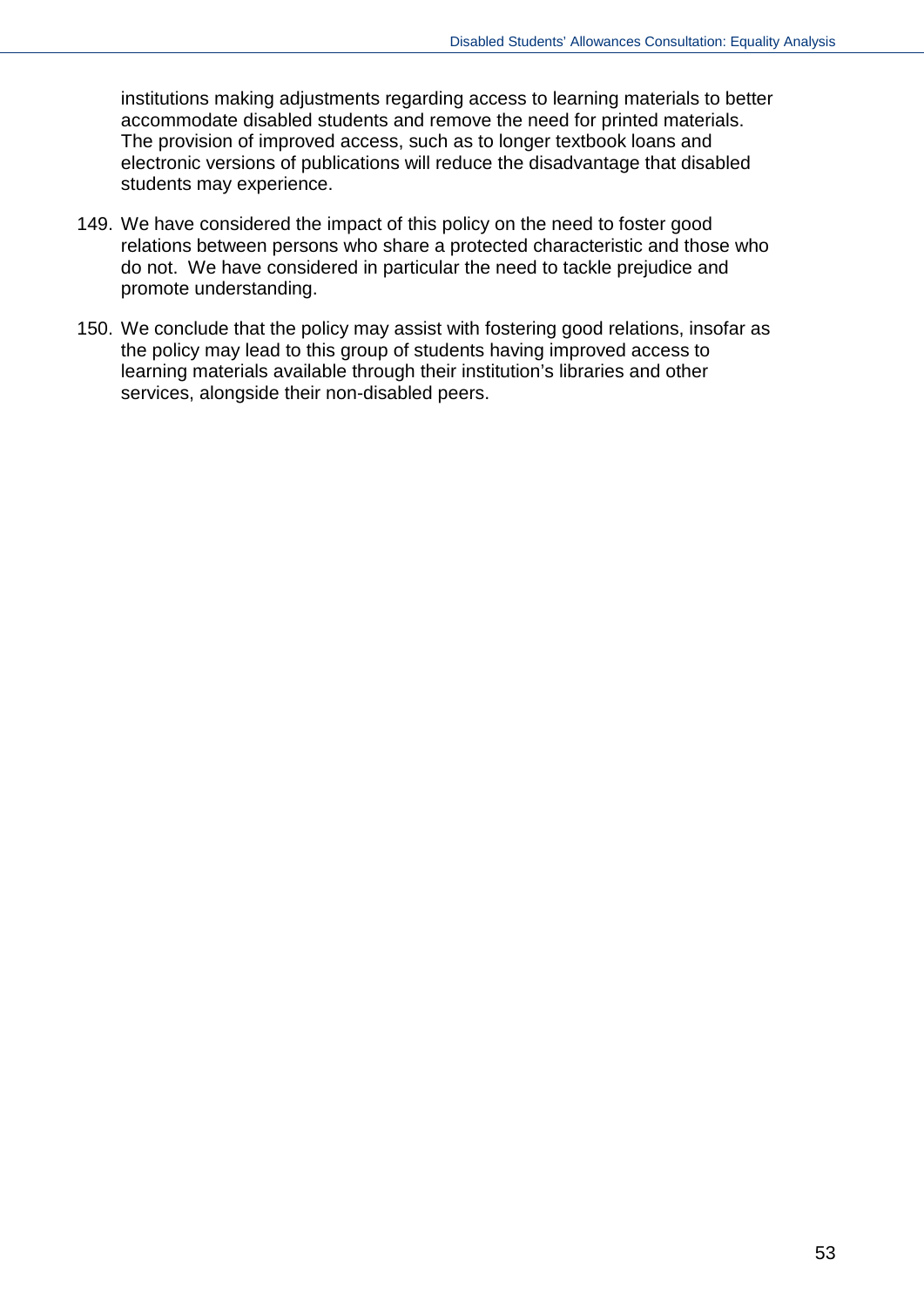## **Accommodation**

## **Summary**

- The policy will have change will disproportionately affect disabled students, given that they currently receive targeted funding through DSAs.
- It is not possible to make a robust assessment of whether the proposed changes to the funding for accommodation could disproportionately fall to a subgroup of DSAs recipients with protected characteristics other than disability. However the available data does suggest that disabled females, those aged 25 and over and those from low income backgrounds could be disproportionately affected by the changes to the funding of accommodation. Due to further data limitations no assessment can be made of whether some ethnic groups are more likely to be affected by the policy change than others.
- We expect there to be no impact on the majority of students. Where adjustments need to be made to accommodation they will be funded either by the provider or by DSAs in the case of private landlords.
- If an institution or its agent is unable to meet its legal obligation to make reasonable adjustments then this may have a negative impact on the student whose accommodation is unsuitable. To mitigate potential impacts we will provide an Exceptional Case Process which will consider individual cases where institutions (or their agents) assert that it would not be reasonable for them to provide appropriate adjustments to accommodation.
- We believe that the policy will assist in fostering good relations between disabled and non-disabled students, insofar as it ensures that disabled students are able to live alongside and share communal facilities with non-disabled students. This is subject to safeguards which ensure that the necessary adjustments will be made in all cases.

## **Will the policy disproportionately affect protected groups?**

- 151. Students will no longer receive DSAs funding for the additional costs of accommodation provided by an institution or its agent that arise due to the student's impairment. This change will disproportionately impact disabled students, given that they currently receive targeted funding through DSAs.
- 152. Accommodation spending is funded from the DSAs General Allowance. A robust assessment of whether the proposed changes to this specific element of the DSAs support could disproportionately fall to a subgroup of DSAs recipients with protected characteristics other than disability is not possible. The broader DSAs General Allowance category is also used to fund IT consumables, textbooks and other miscellaneous items and can also be used to 'top-up' the Non-medical help allowance and the specialist equipment allowance. The profile of students in receipt of the General Allowance does differ to the overall DSAs recipients' profile in terms of gender and age: they are more likely to be female and to be aged 25 and over, compared with the DSAs population. They are also more likely to be awarded the full maintenance grant. This therefore suggests that any potential impacts of changes to funding for accommodation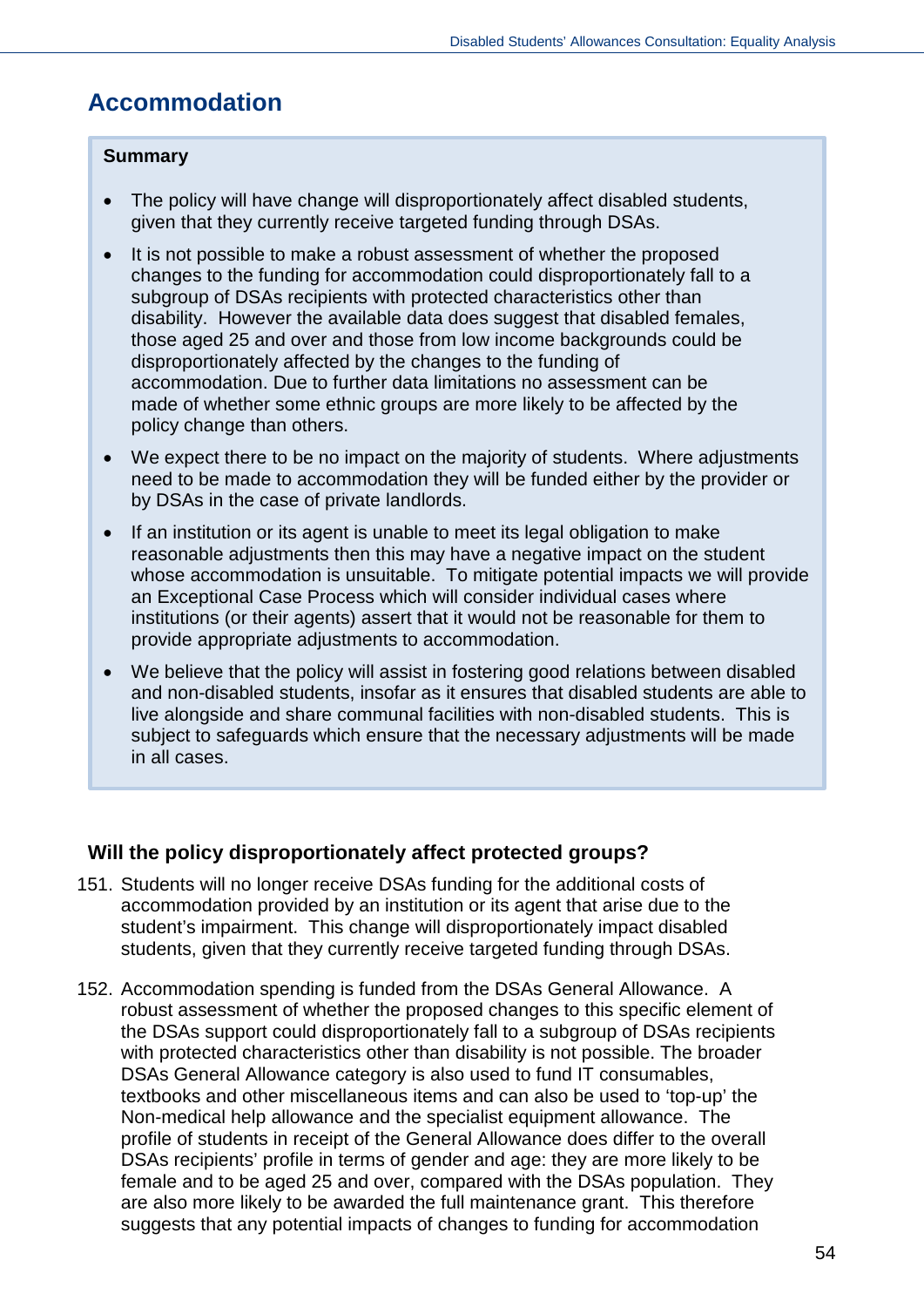would fall disproportionately on these groups. However, it is not possible to draw firm conclusions on whether some groups would be more likely to be affected by the specific changes to accommodation funding. Due to further data limitations no assessment can be made of whether some ethnic groups are more likely to be affected by the policy change than others.

## **What is the likely nature and magnitude of the impact on the relevant protected groups?**

153. We expect there to be no impact on the majority of students: where adjustments need to be made to accommodation they will be funded by the local authority, where a care plan is in place, the HE provider (in the case of institutions and their agents) or by DSAs (in the case of private landlords). Where physical adjustments are not required, but the type of accommodation required incurs a higher cost (e.g. en-suite), we expect that to be provided to the student in the normal way. The additional costs of such accommodation should not be passed on to the student where it is provided by the institution or its agent. DSAs will continue to be available in other cases. If an institution is unable to meet its legal obligation to make reasonable adjustments then this may have a negative impact on the student whose accommodation is unsuitable. We have provided mechanisms for resolving such situations, described below.

## **Mitigation**

154. We are intending to provide an Exceptional Case Process which will consider individual cases where institutions (or their agents) assert that it would not be reasonable for them to provide appropriate adjustments to accommodation or to absorb the additional costs of providing the adjustment. Similarly, DSAs will remain available to fund the additional costs of accommodation provided by private landlords where that cost is not being met from elsewhere e.g. through a local authority personal care plan.

## **How will this affect the Equality Aims?**

- 155. We have considered the impact of this policy on the need to eliminate discrimination and other prohibited conduct. As set out above, a general effect of this and other policies is that there will be greater onus on institutions to make provision for disabled students in order to comply with their duties to make reasonable adjustments under the Equality Act. This may increase the potential for discrimination by institutions in circumstances where they fail to comply with those duties.
- 156. We have considered specifically the impact of this policy on the need to advance equality of opportunity between people who share a protected characteristic and those who do not in relation to the proposed changes. We have looked in particular at the need to:
	- remove or minimise disadvantages suffered by those who share a protected characteristic,
	- take steps to meet the needs of persons who share a protected characteristic to the extent those needs are different, and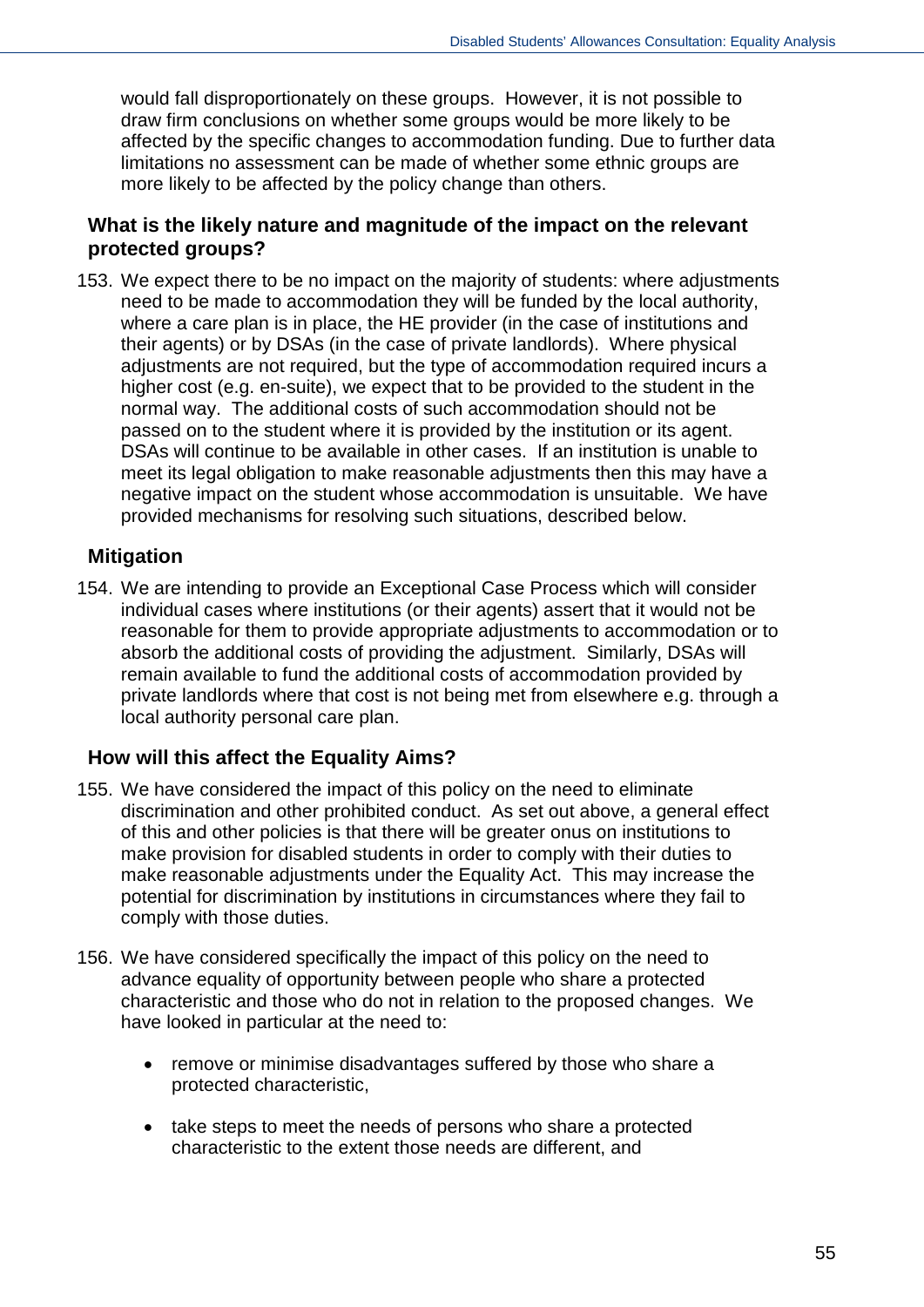- encourage persons who share a protected characteristic to participate in public life or in any other activity in which participation by such persons is disproportionately low.
- 157. Suitable accommodation, of appropriate size and distance from university buildings, is vital to ensure that disabled students are able to participate fully in higher education and engage in learning activities. The policy sets out an expectation that such accommodation will be available to disabled students, and reasonable adjustments will be made where needed. DSAs funding will remain available where needed.
- 158. We have considered the impact of this policy on the need to foster good relations between persons who share a protected characteristic and those who do not. We have considered in particular the need to tackle prejudice and promote understanding. We believe that the policy will help to promote good relations between disabled and non-disabled students, insofar as it aims to ensure that disabled students are able to live alongside and share communal facilities with non-disabled students. This is subject to the safeguards laid out in the Mitigation section above, which ensures that the necessary adjustments will be made in all cases.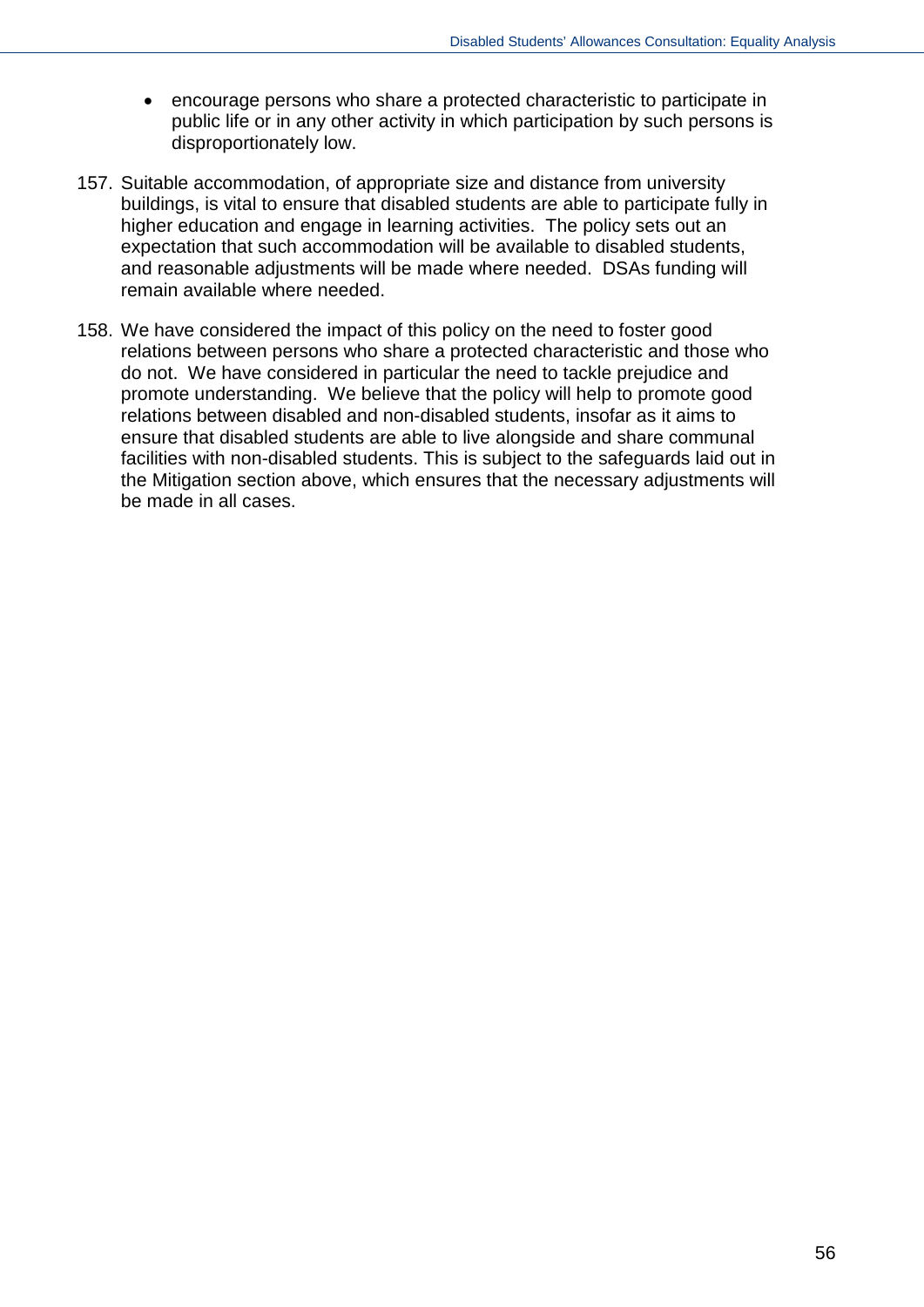## **Non-Medical Help support**

#### **Summary**

- The policy proposal would disproportionately affect disabled students, given that they currently receive targeted funding through DSAs.
- Analysis of the available data, albeit limited, suggests changes to the funding of non-medical helper support will not disproportionately fall to the protected groups defined by age and gender: the protected characteristics profile of the subgroup of DSAs recipients that receive non-medical helper funding does not significantly differ from the profile of all DSAs recipients. There is no significant difference between the two groups in terms of the likelihood of being awarded a full maintenance grant. Due to data limitations no assessment can be made of whether some ethnic groups are more likely to be affected by the policy change than others.
- The proposal to remove DSAs funding from certain less specialised forms of Non-Medical Help may impact negatively on students who currently receive this form of support.
- Male students and mature students are more likely to receive higher amounts of NMH award and so there is potential the impact on these groups will be greater.
- The impact may be greater for those disabled students from low income backgrounds who are less likely to have the additional means to purchase replacement services themselves. Students that receive DSAs and are from lower socio-economic backgrounds are more likely to be mature and from a minority ethnic background and could therefore be more likely to face a greater negative impact than other groups of students.
- Students are not expected to be put in the position of needing to purchase replacement services. Publicly-funded institutions are provided with significant government funding to ensure equality of learning opportunities for disabled students.

#### **Will the policy disproportionately affect protected groups?** ľ

- 159. Non-Medical Help is an important type of support for HE students. Some of the help is highly specialised e.g. British Sign Language interpreters and some is less specialised e.g. note-taking. By definition of eligibility for DSAs the policy change will disproportionately affect disabled students.
- 160. The analysis shows that the gender, age band and disadvantage profile of students applying for Non-Medical Helper support is broadly equal to the overall DSAs population suggesting that the potential impacts of this policy change will not disproportionately affect other protected characteristic groups. Due to data limitations no assessment can be made of whether some ethnic groups are more likely to be affected by the policy change than others.

## **What is the likely nature and magnitude of the impact on the relevant protected groups?**

161. The proposal to remove DSAs funding from certain less specialised forms of Non-Medical Help may impact negatively on students who currently receive this form of support. It is recognised that students from low income households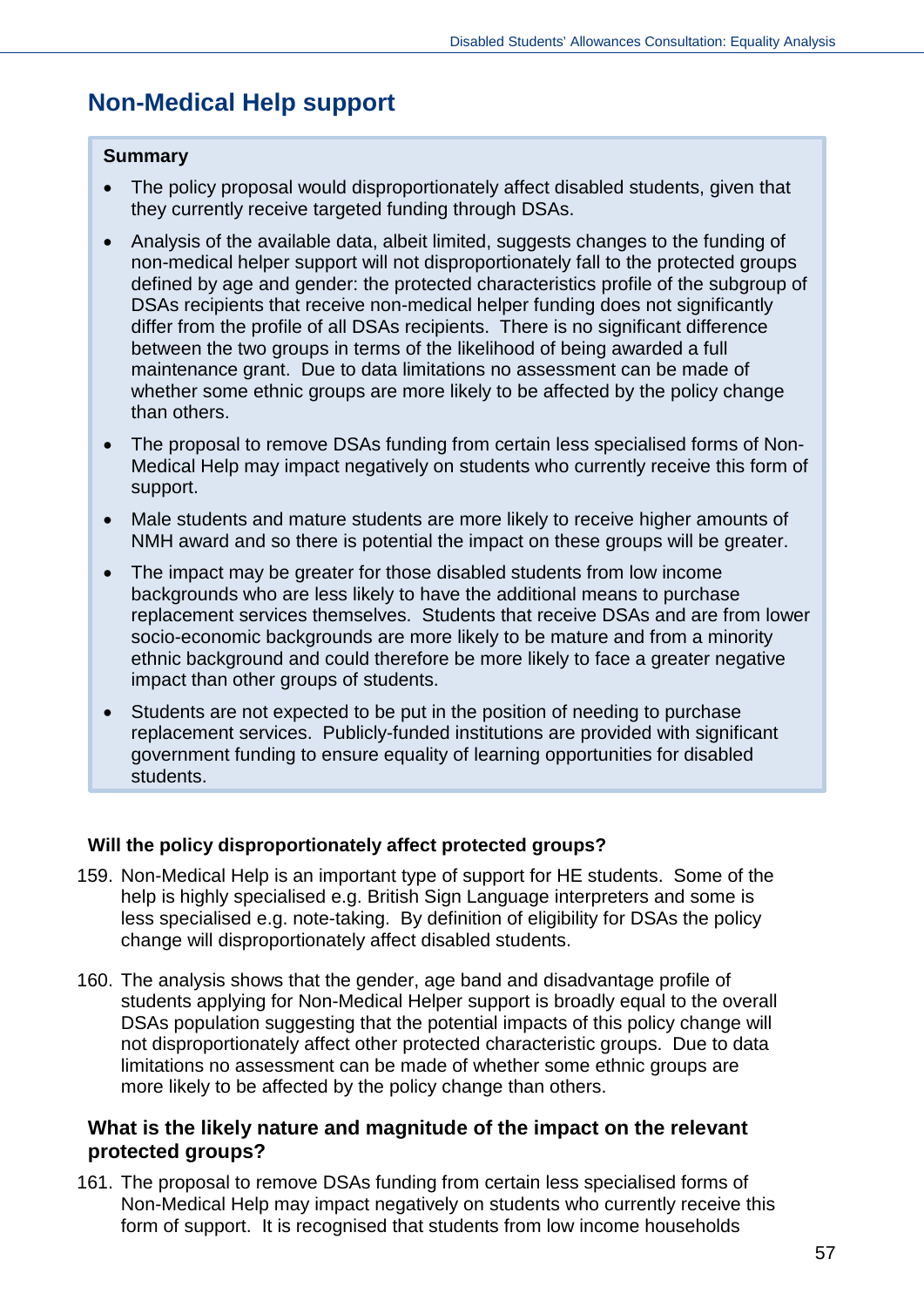may be less likely to purchase replacement services themselves. Analysis (page 31, Table 11) shows that students that receive DSAs and are from lower socio-economic backgrounds are more likely to be mature and from a minority ethnic background, and would therefore be more likely to face a greater negative impact than other groups of students. Analysis of the level of NMH awards (page 36, table 15) shows that male students and mature students are more likely to receive higher amounts of NMH award. There is potential the impact on these groups to be greater if the support they were receiving is no longer funded.

### **Mitigation**

-

- 162. Publicly-funded institutions currently receive government funding through the Disability Premium which has enabled them to put in place strategies to support disabled students, including those students who receive DSAs on an individual basis. The Disability Premium in 2015-16 is £20 million, *an increase of £5 million on the previous year. If* publicly-funded institutions have used these funds to make improvements in the accessibility of resources and computer facilities, then this will mitigate the need for additional NMH for those disabled students with less complex needs.
- 163. For example, 81% of institutions provide lecture hand-outs to students prior to the lecture and 45% provide audio recordings of lectures via a centralised system.<sup>45</sup> These improvements in technology should reduce the need for manual note-takers for disabled students. Personal digital recorders have been available to DSAs students since 2007, and provide even more powerful opportunities for autonomous learning. Smart phone technology and computer technology has also opened up opportunities for students to record information through their personal devices. Video-capture technology is still evolving, but accessible video clips of lectures, with search facilities and time-linked transcripts, hold great potential for assisting disabled students with their learning. Survey evidence from the NADP suggests that institutional provision of assistive technology, especially via communal facilities, is still variable (page 28, Table 9).
- 164. Stakeholders raised concerns that institutions would not be ready to meet fully their legal duties under the Equality Act by the start of academic year 2015/16 and that students applying shortly would have no knowledge of how their institution intended to support them. Given the potential negative impact on students in institutions where support has not been put in place, this proposal was delayed until 2016/17. This allowed an additional year for those institutions with insufficient provision to address these issues.
- 165. Following the recent consultation on DSAs which considered non-medical help provision some changes have been made to the original proposals to help mitigate the impact on institutions and students. The response to the consultation is published separately.
- 166. Support will be considered through the Exceptional Case Process for the remaining support roles where the primary responsibility is expected to be borne by the institution.

<span id="page-57-0"></span><sup>45</sup> Abi James and E.A. Draffan, *Review of technology-based support to reduce the impact of note-taking difficulties on disabled students* (June 2014)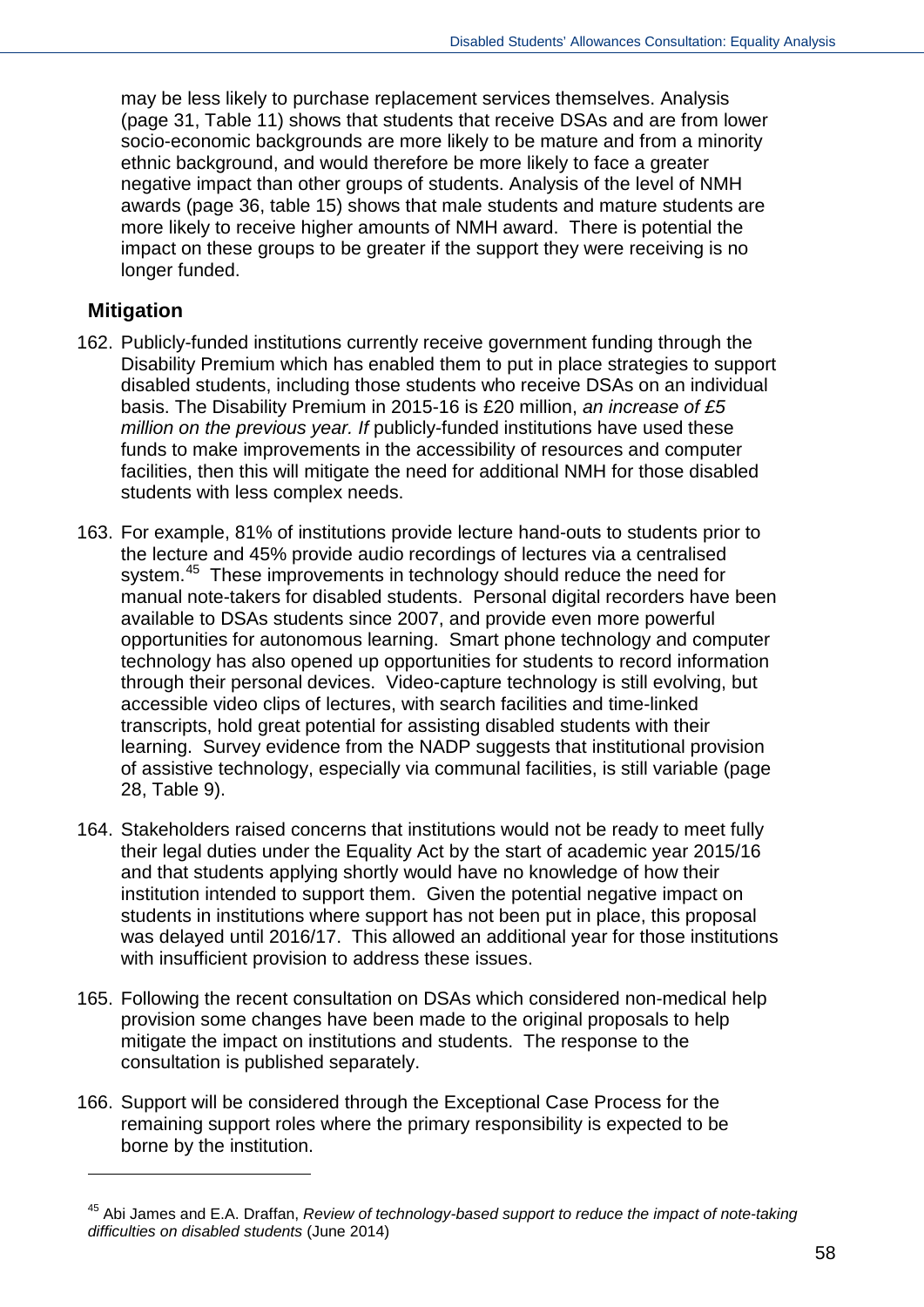- 167. Further information will also be sought from stakeholders to determine what specific exceptions to the general rules might be introduced, for example how note-taking support for disabled students with needs that cannot be met through assistive technology and reasonable adjustments might be met or library support for visually impaired students. This will mitigate the increased burden on institutions and potentially reduce the need for students to access the Exceptional Case Process.
- 168. Work will also be undertaken with the sector to consider what best practice in the provision of reasonable adjustments looks like and how that practice might be achieved more consistently across the sector.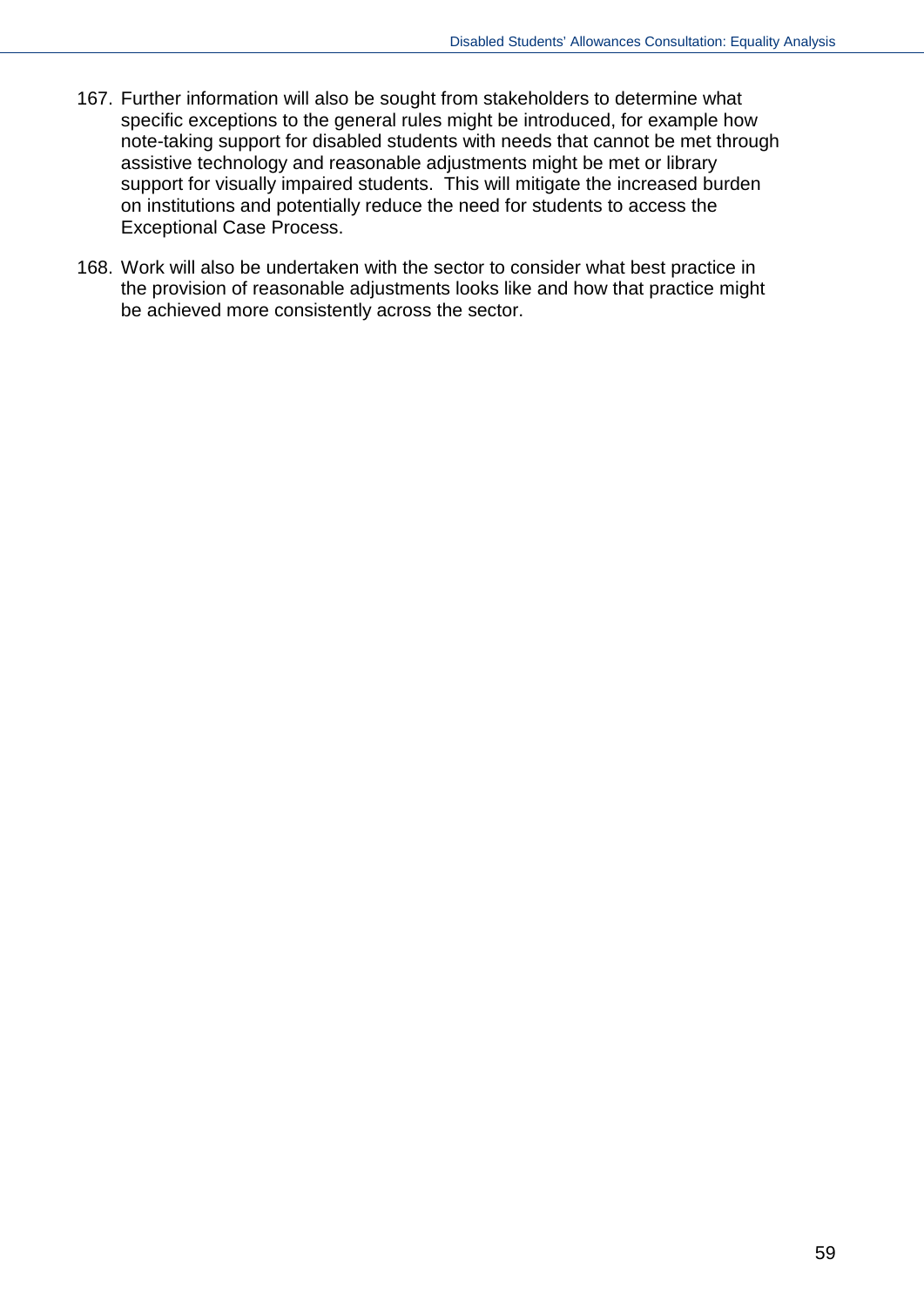## **Institutions' response to the proposed changes**

169. Consultation responses discussed some of the factors that may impact on a HEI's ability to respond to the proposed changes. There was a variety in the arguments presented of how the response by HEIs may vary:

## *Size of HEIs and proportion of DSA recipients*

- There is a large variation in the proportion of students claiming DSAs and the number of students declaring disabilities by institution.
- HEIs which currently have small numbers of disabled students do not have the knowledge and expertise, or resources to respond to changes by 16/17.
- HEIs who currently have a large proportion of students who claim DSA will struggle to find funding if some DSA funding is removed.
- Small HEIs may not be able to benefit from economies of scale in funding reasonable adjustments.

## *Types of HEIs*

- Institutions split across multiple campuses may find it harder to fund reasonable adjustments.
- The type of courses offered may affect HEIs ability to respond. Courses with large practical elements, professional courses, or those that require students to undertake placements in different accommodation may lead to a higher cost to fund the support currently funded through DSAs.
- As a consequence, inconsistencies could be seen across different courses, departments, faculties, or campuses, as well as between institutions.
- The variation in retention and attainment gaps across institutions may already indicate the variation in services provided by HEIs.
- Scottish HEIs will be particularly affected if they have a large proportion of English domiciled students (the University of Edinburgh, St Andrews, and Aberdeen had the highest proportion of disabled English domiciled students over the last 5 years). It may be more difficult for Scottish HEIs to respond to changes to English domiciled students, if they do not have to fund the support for Scottish domiciled students, due to lower economies of scale. There may be differences between the level of support English domiciled, and Scottish domiciled students receive when attending a Scottish HEI.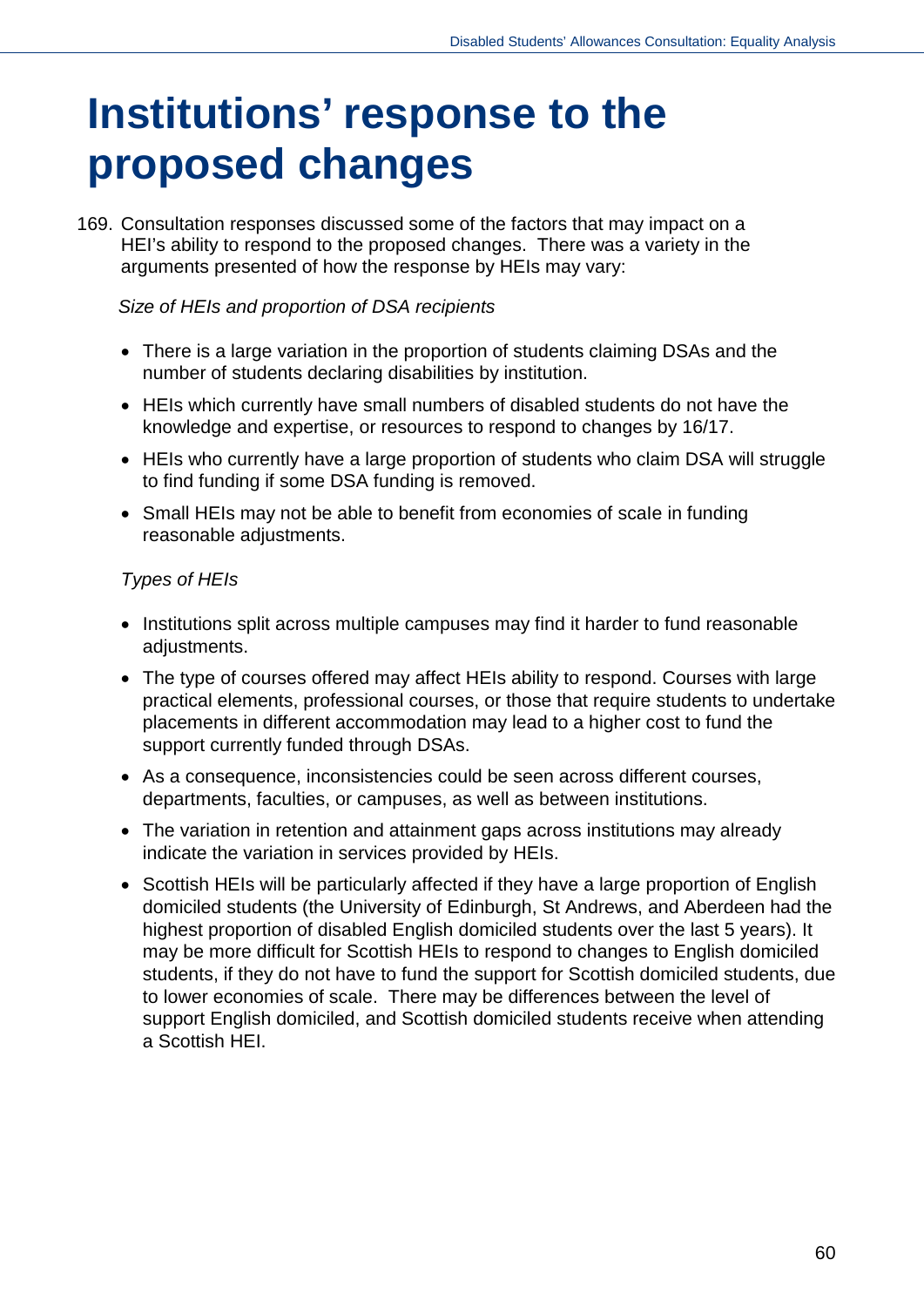#### *HEI's funding stream*

- There are 3 streams of funding for students with disabilities, DSA, SOF and private income from universities, i.e. tuition fees. The level of all of these sources of income and the trade-off between them needs to be acknowledged in HEI's ability to respond to reforms.
- 170. Consultation responses raised concerns that if HEIs did have a different ability to respond and fund the support previously funded through DSAs then this may lead to a change in admissions:
	- In considering which institutions to apply to, students would focus on those who had the best support. They may face more choice restriction in the institutions and courses they can, or feel they can, attend.
	- HEIs may have an incentive to admit fewer disabled students. Although this would be contrary to HEI's obligation under the Equality Act 2010, some consultation responses raised concerns that prospective disabled students, and particularly those requiring the most support, would be disadvantaged in the admission process. There was also a perception that these changes may punish those HEIs which made a greater effort to recruit disabled students.
	- What is deemed 'reasonable' to implement may vary by size of HE provider, and the resources they have available to them. This may lead to a postcode lottery in terms of HE provision for disabled students.
- 171. We do not have evidence about how HEIs will respond to these reforms. The Equality Act places a duty on HE providers to not only provide reasonable adjustments for disabled students, but also to monitor its own compliance with the Equality Act. Therefore we expect institutions to have robust processes in place to monitor its compliance with the Equality Act.
- 172. In addition BIS will work with external organisations and stakeholders to help identify what mechanisms might be put in place by the sector to monitor and encourage the provision of reasonable adjustments for disabled students in HE, the development of inclusive learning environments and the dissemination of good practice across the sector.

## **Cumulative Impacts**

- 173. DSAs recipients can be awarded different types of support. As such, a recipient may be impacted by a combination of the proposed changes to DSAs policy. For example, students from low income backgrounds may see a greater impact from changes to the funding of IT peripherals and NMH. They are less likely to have the resources to purchase replacement services themselves.
- 174. However, we anticipate that institutions will mitigate the effect of these changes. In developing the proposals we have considered what should now be the correct balance between Government funding and what should be provided by institutions under their duty to make reasonable adjustments under the Equality Act. DSAs support will continue to provide funding towards equipment and support which we consider to be genuinely 'additional' and above and beyond what is a general cost for students or reasonable for a higher education institution to meet. If institutions fully mitigate the effect of these changes, we do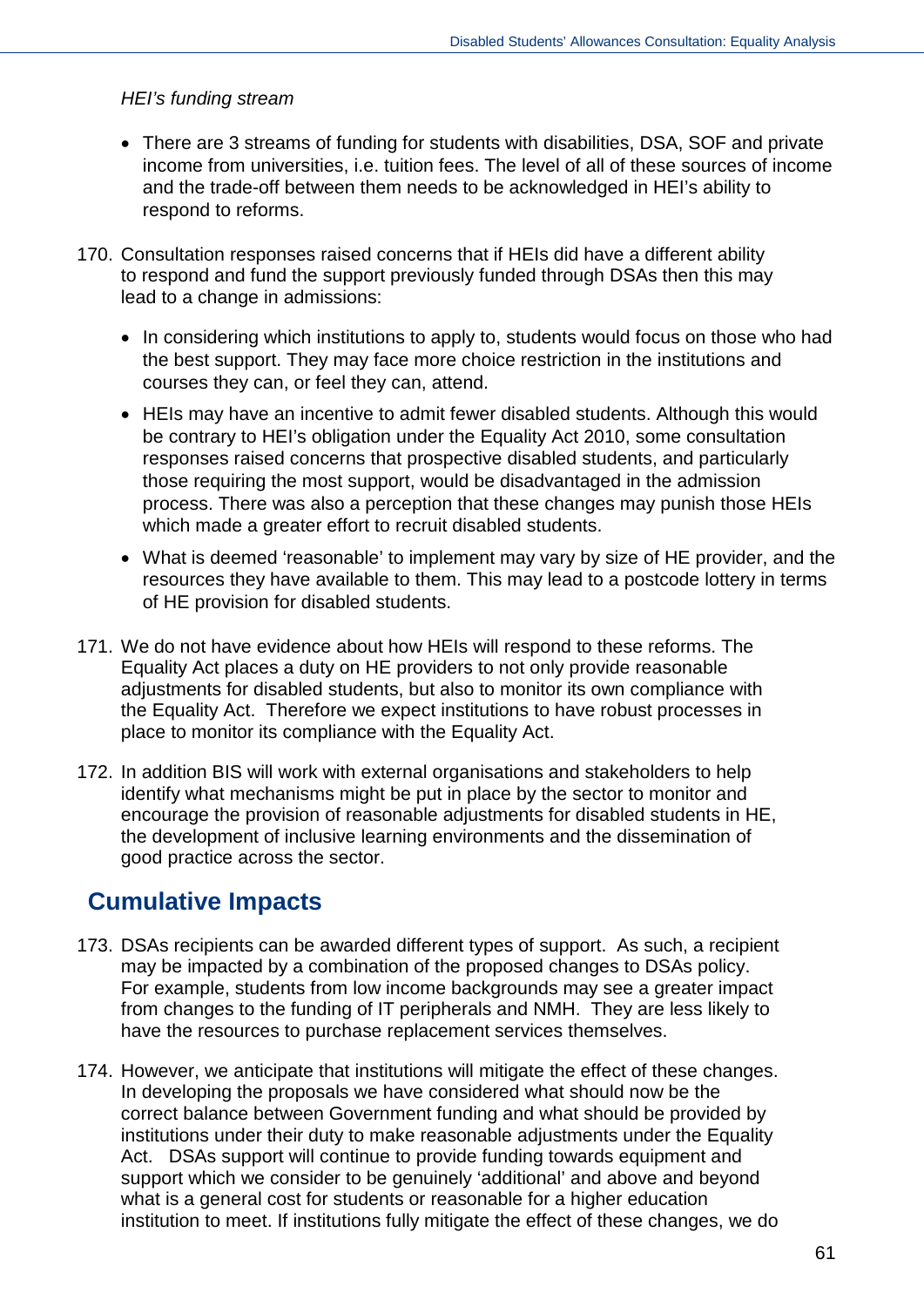not anticipate cumulative impacts on students affected by multiple proposed policy changes.

- 175. The proposed freeze to the maximum level of DSA award will not directly interact with these proposed reforms. The freeze to the maximum level of award will affect those students who are claiming the maximum or close to the maximum award. SLC data from 2012/13 shows that less than 1% of full-time students in receipt of Equipment, NMH, and General support received the maximum or higher amount of DSA support (27, 34 and 60 full-time students respectively). Where students do reach the maximum amounts, institutions currently consider how they can best meet the needs of the student, in the absence of DSAs. The effect of these proposed changes is to decrease a student's DSA award as the institution provides and funds this support. Therefore, there is no additional impact on students because of an interaction between these proposals and any freeze to the maximum level of award.
- 176. There are wider reforms to the student finance system under consideration, such as the switch from grants to loans. DSAs funding will remain demand led and non means-tested. Therefore, changes elsewhere in student support funding should not create a cumulative effect to the support disabled students will receive when considered in the context of these changes.
- 177. If students perceive that the changes to DSA funding, or the wider changes to the student support system, means that the support offered will be reduced then this may impact on their decision to participate, or their course or location of institution. However, the extent of this impact is uncertain.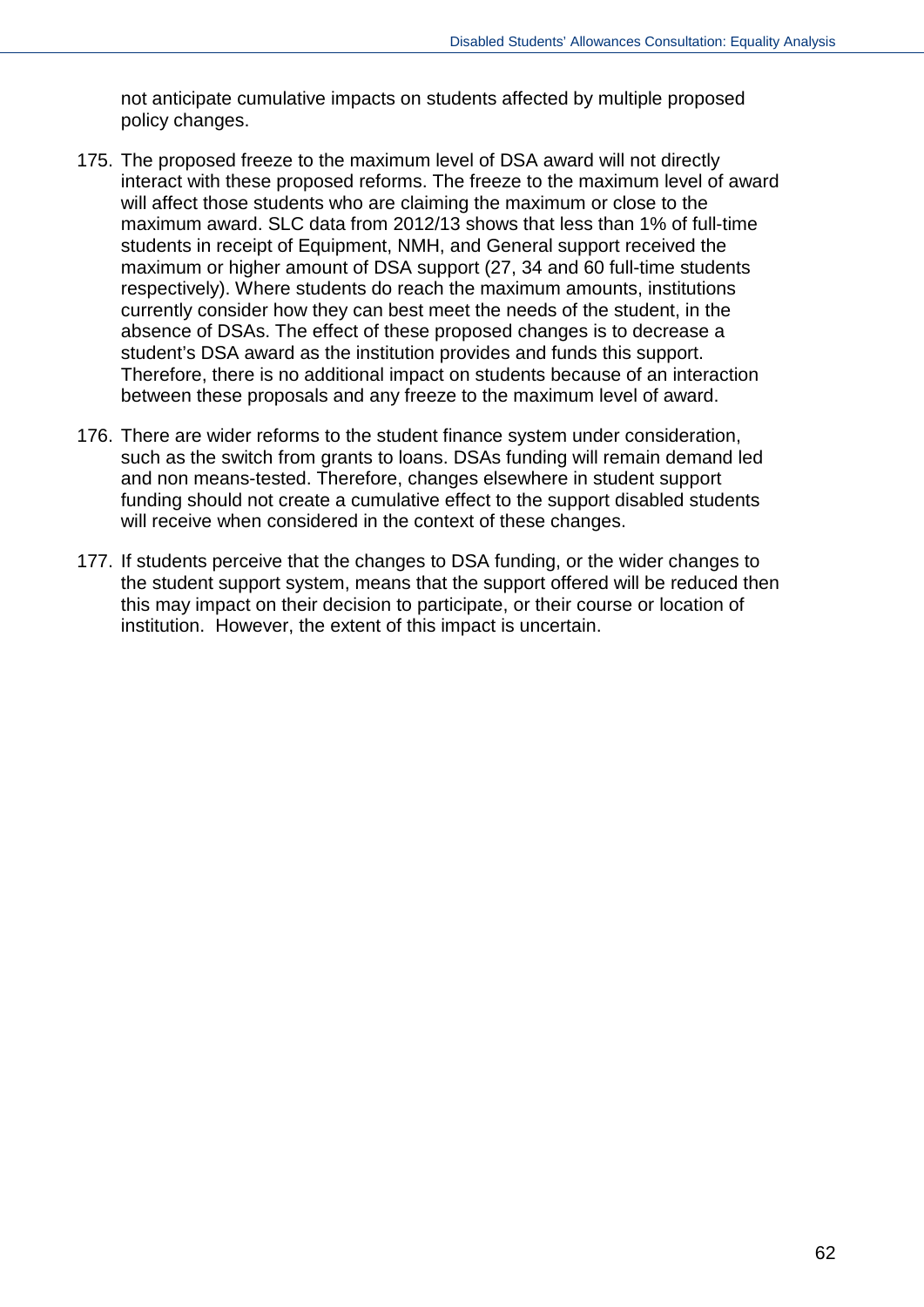# **Overall Equality Impacts**

- 178. By the nature of support offered through DSAs, all the students affected by the proposed changes to DSA funding will be disabled students. We anticipate that institutions will mitigate the effect of the changes to DSA funding by providing the reasonable adjustments, as per their duty under the Equality Act.
- 179. If institutions do not mitigate the effect of the changes to DSA funding then some students may be disproportionately affected by the proposed change. Some responses to the consultation discussed factors that may impact an institution's ability to respond to the proposed changes, for example, the proportion of students claiming DSAs and the proportion of students declaring disabilities at an institution, the size of an institution, and the make-up of courses offered. If not all institutions can mitigate the effect of the changes to DSAs across all of their courses and students, then there could be a negative impact on some students.
- 180. An Exceptional Case Process will be put in place as part of the changes to consider cases where either a) the support is the primary responsibility of the HE provider, but the provider does not agree that it is a reasonable adjustment and b) the individual circumstances of the student are exceptional and therefore it is not expected that the HE provider should make an adjustment.
- 181. The gender and socio-economic profile of English domiciled disabled HE entrants to UK institutions that receive DSAs is very similar to higher education entrants without a known disability. However, young people are overrepresented in the DSAs recipient group, and ethnic minority students are under-represented. DSAs recipients are slightly more likely to be awarded the full maintenance grant compared to all full time undergraduate applicants. The students over-represented in the DSA population may be disproportionately affected by the changes to DSA funding, if institutions do not mitigate the effects.
- 182. Students from low income backgrounds may be less able to fund their own support if the institutions do not fully mitigate the effect of the proposed changes, and so could be affected more from the proposed changes. These students are more likely to be mature students, and from a minority ethnic background.
- 183. **IT peripherals:** Analysis of the available data suggests changes to the funding of IT peripherals will not disproportionately fall to protected groups defined by age and gender, or on those from low income backgrounds. Due to data limitations, no assessment has been made of the likely impact on minority ethnic students. DSAs funding will be considered on an exceptional case basis where alternative provision is either not possible or is not accessible by the student.
- 184. **IT consumables:** Available data suggests that disabled females, those aged 25 and over and those from low income backgrounds could be disproportionately affected by the changes to the funding of IT consumables.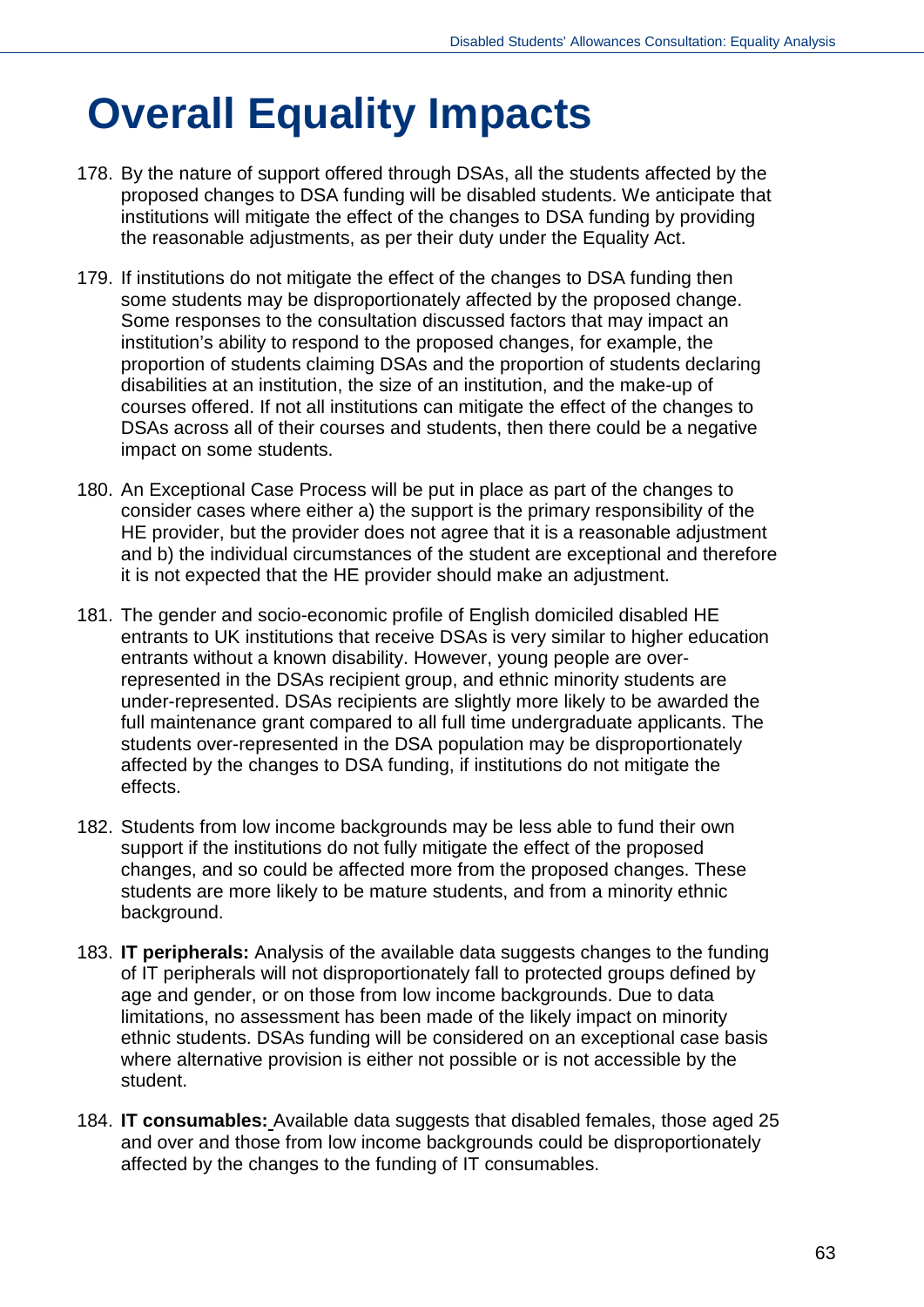- 185. **Accommodation:** Available data suggests that disabled females, those aged 25 and over and those from low income backgrounds could be disproportionately affected by the changes to the funding of IT consumables.
- 186. **Non-Medical Help:** Analysis of the available data suggests changes to the funding of non-medical helper support will not disproportionately fall to the protected groups defined by age and gender, or those who receive a full maintenance grant. Male students and mature students are more likely to receive high levels of NMH award and so the impact on these students may be greater.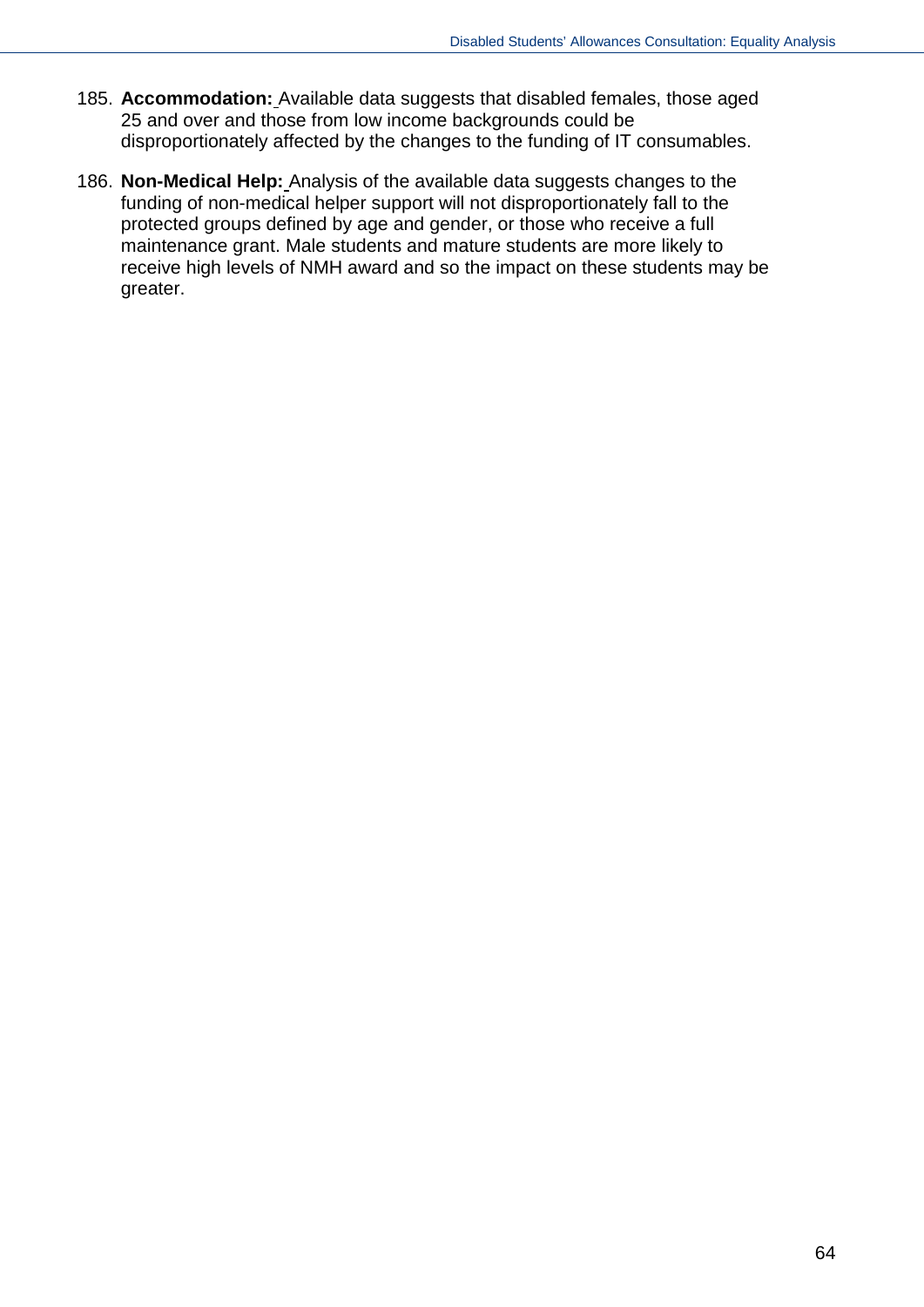## **Monitoring and Review**

- 187. We will look for suitable opportunities, including through existing stakeholder forums, to monitor developments and feedback.
- 188. We shall continue to monitor HESA, SLC, and UCAS data to determine the participation, retention and outcomes for disabled students, particularly in relation to the following sub-groups of DSAs recipient:
	- Female
	- From an ethnic minority background
	- Young students
- 189. OFFA and HEFCE monitor and publish a report on an annual basis on the outcomes of access agreements and widening participation strategic assessments. We will consider this, and any other emerging evidence, as we monitor and review the policy.
- 190. The Equality Act places a duty on HE providers to not only provide reasonable adjustments for disabled students, but also to monitor its own compliance with the Equality Act. Therefore we expect institutions to have robust processes in place to monitor its compliance with the Equality Act.
- 191. In addition BIS will work with external organisations and stakeholders to help identify what mechanisms might be put in place by the sector to monitor and encourage the provision of reasonable adjustments for disabled students in HE, the development of inclusive learning environments and the dissemination of good practice across the sector.

## **Consideration of Alternatives**

- 192. The Government consulted with stakeholders on the Government's preferred approach to reforming the provision of non-medical help, but additionally provided a number of alternatives for consideration. Full details can be found at [link].
- 193. The policy intent is to achieve improved accessibility of the learning environment for all disabled students with all HE providers fulfilling their duties under the Equality Act; re-balancing the provision of support between HE providers and DSAs; and improving value for money by ensuring DSAs only provides support not reasonably available to disabled students from other sources.
- 194. We believe that the current system discourages HE providers from properly considering their obligations under the Equality Act, because DSAs covers all of the costs incurred by disabled students to access their learning environment. If the need is already being met from DSAs, then the HEI might consider that there are no further reasonable adjustments to make. Further, we believe that the DSAs system reduces the requirement of the institution to be innovative in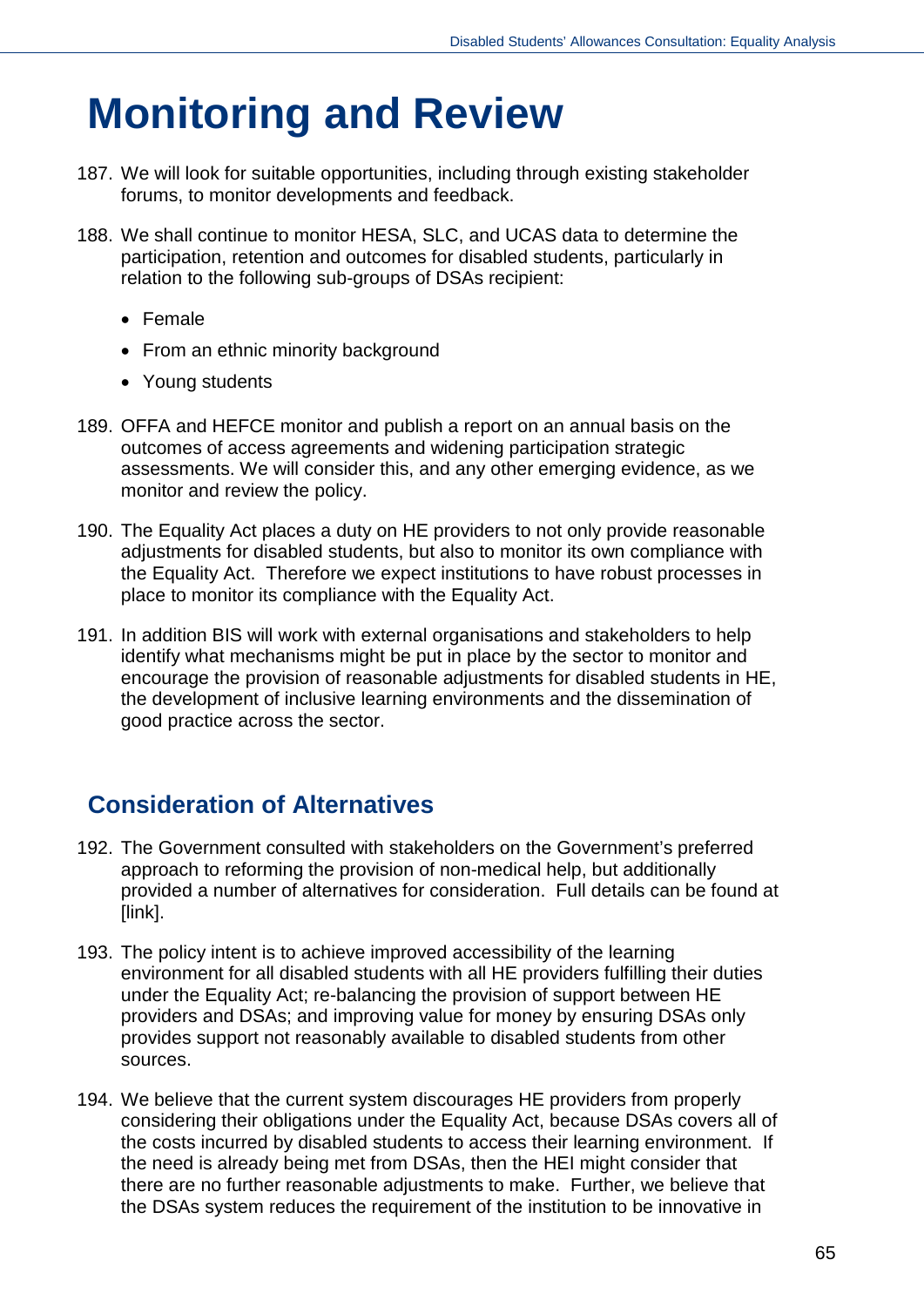finding ways to reduce barriers for all disabled students, not just those in receipt of DSAs.

- 195. In order to ensure that HE providers are properly considering reasonable adjustments, including anticipatory adjustments, we believe that the current system needs to change, in order to give HE providers a clear obligation to consider the reasonable adjustments that they might need to make. , HE providers will subsequently give more consideration to developing inclusive learning environments and reducing barriers to learning for all students.
- 196. We considered each of the alternative proposals within this context.
- 197. The alternative option of maintaining the status quo was rejected as outlined above. A new policy is needed which ensures that HE providers assume responsibility to address barriers that could be met through reasonable adjustments. We also considered that we needed a policy which drew a clear line between the responsibilities of HE providers and what DSAs would continue to fund, in order to ensure ease of understanding and reduce any potential administrative burden. The current policy does not achieve that, which resulted in the consideration of alternative options.
- 198. We considered transferring responsibility for all NMH provision to HE providers. We concluded this option was not viable at this time. Responses to the consultation indicated that there is work to be done to develop more inclusive learning environments and to help providers achieve a consistently good level of support for disabled students across the sector. Transferring responsibility for all NMH support at this time could risk many institutions being unable to meet their legal duties and result in students receiving less support than they require. Whilst it would meet our criteria of providing clarity about what DSAs would fund and what the HE provider would fund, it requires HE providers to assume responsibility for addressing barriers that they may not consider could be met through reasonable adjustments. At this stage the risk is too high that many disabled students would not get the support they need to access their HE course.
- 199. We considered a model whereby HE providers would fund support up to a predetermined level, with DSAs being used to top-up support once that level was reached. We concluded that on balance this option would increase administrative responsibilities for HE providers as they would be required to evidence in each case what support had been provided, at what cost and what additional support was needed. This proposal would not provide a clear distinction between what was the HE provider's responsibility and what DSAs will fund, and therefore does not meet one of our key criterion. This proposal was not widely supported in the consultation, although some respondents did identify some merits with this approach.
- 200. We considered an approach that would see HE providers taking a bigger role in assessing students for support and drawing down DSAs funding where needed. We considered this option in the context of the appropriateness of DSAs funding being drawn down by HE providers, how conflicts of interests might be managed and the loss of an independent service for students. We concluded that it would not be appropriate for HE providers to assess students for DSAs funding at this time, given the potential for this to result in students being recommended to receive DSAs support in place of the institution putting in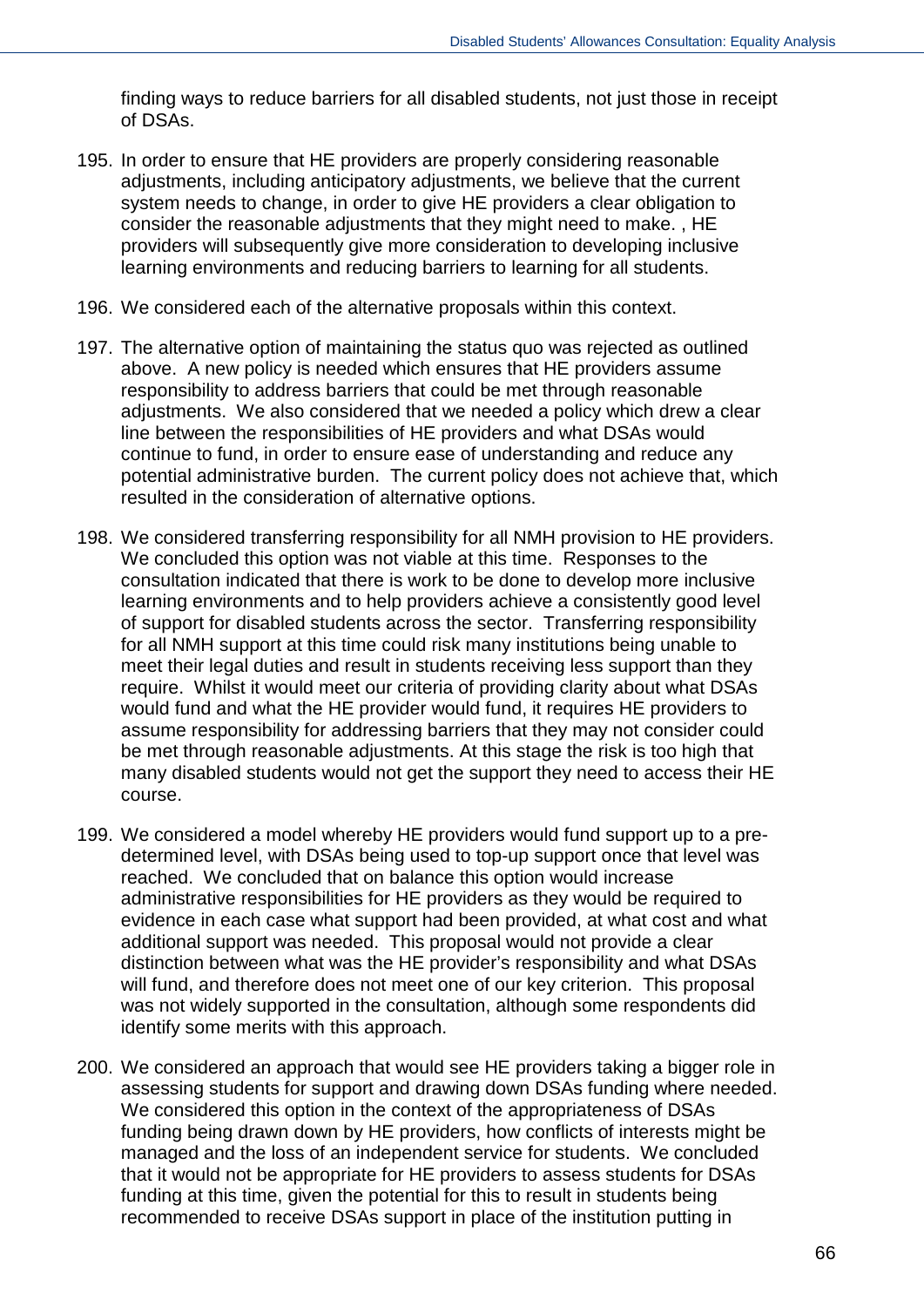place a reasonable adjustment. The practice of providing reasonable adjustments is not consistently embedded across the sector, which could give rise to a continued call on DSAs funding and a continued lack of motivation to develop inclusive learning environments. We therefore considered that this proposal did not meet our criteria of ensuring that HE providers assume responsibility to address barriers that could be met through reasonable adjustments, and further that it did not draw a clear line between what is the HE provider's responsibility and what is fundable through DSAs.

201. We have also considered and rejected additional proposals that were provided by respondents during the consultation exercise. These are detailed in the Government's response and centred on three broad ideas:

*Division between DSAs-funded students and HE provider-supported students:* 

202. This would see students requiring a high level of support becoming 'DSAsfunded students', and those requiring a lower level of support becoming 'HE provider-supported' students. We have concluded that students should not be divided into DSAs-funded students and HE provider-supported students. Our view is that all students should have their needs met by the HE provider where it is reasonable to do so, in line with their Equality Act duties, and that DSAs will remain available to all students where additional individual support is required over and above those reasonable adjustments. To do otherwise may discharge providers of their Equality Act duties towards some students. This therefore does not meet our criteria of ensuring that HE providers assume responsibility to address barriers that could be met through reasonable adjustments, and further does not draw a clear line between the HE provider's responsibility and what is fundable by DSAs.

*Provision of support based on disability type:*

203. Some respondents to the consultation felt that some types of disability, which may result in a higher level of support, should result in the student being wholly supported through DSAs. We have also concluded that provision of support should not be based on disability type. This could lead to charges of discrimination, and again may discharge providers of their Equality Act duties towards some students. This could potentially meet our criteria of clear line of responsibility, but it does not meet our criteria of ensuring that HE providers assume responsibility to address barriers that could be met through reasonable adjustments.

*Division due to purpose of support – i.e. whether it relates solely to the taught environment:*

204. Some respondents saw merit in considering responsibilities for providing support based solely on the function of that support role. We also concluded that provision of support should not be wholly based on the purpose of support – i.e. whether it relates solely to the taught environment. This is because it does not provide a clear division and could therefore cause confusion and administrative burden. In addition we believe that due to the high costs and specialist nature of a number of the roles which are solely for providing support within the taught environment, they may not be deemed reasonable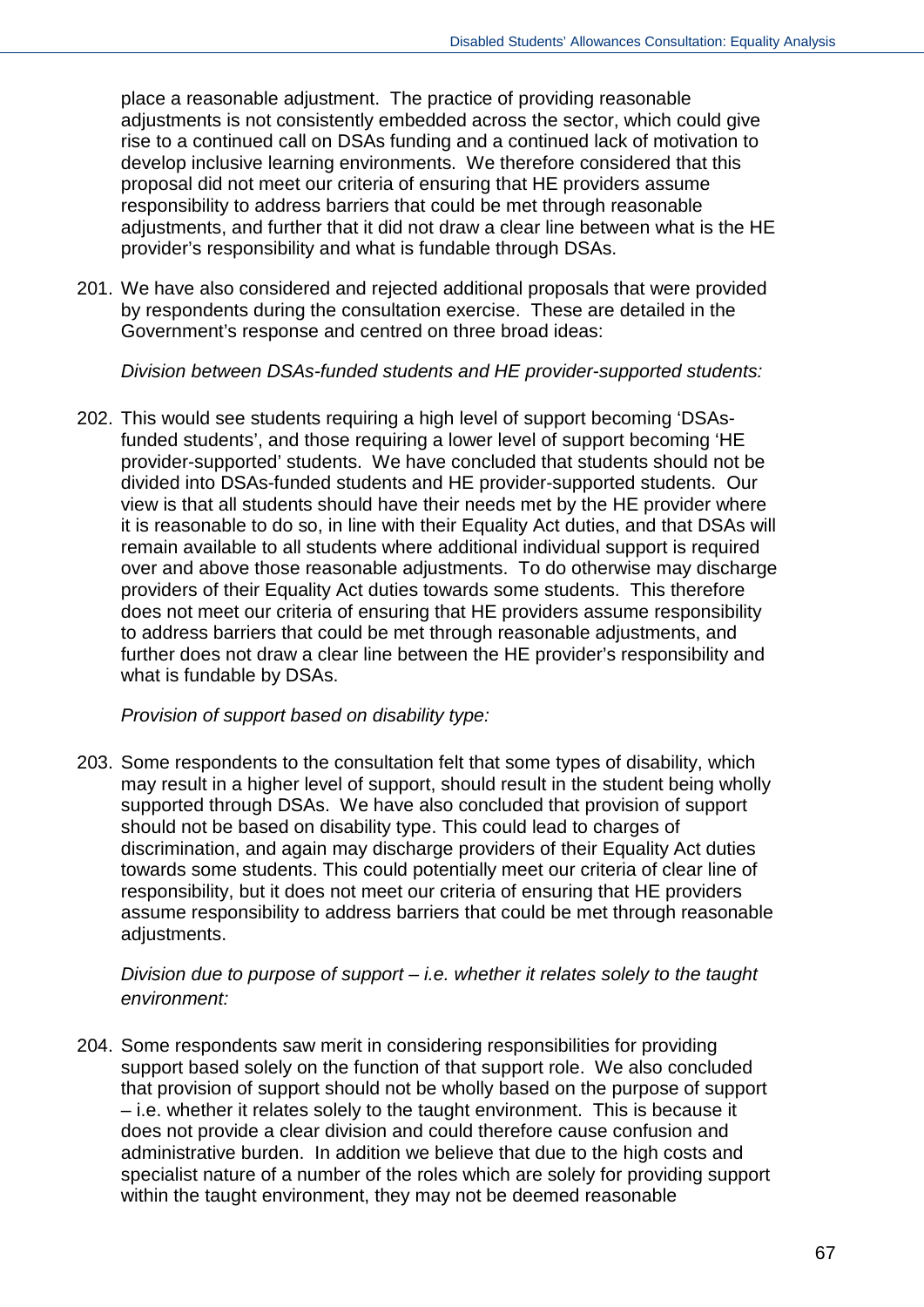adjustments by the HE provider. This therefore does not meet either of our criteria.

205. A further three variations were described by respondents that would see support divided by distinguishing between i) support required for accessing the teaching/ learning environment versus support needed to get around; ii) support provided on campus versus that provided off campus; and iii) making reasonable adjustments in the form of changes to the learning environment versus individualised support to enable independent learning. These were also rejected as they did not meet our criteria. HE providers have a responsibility to make reasonable adjustments, and that is not prescribed by location or the purpose of support.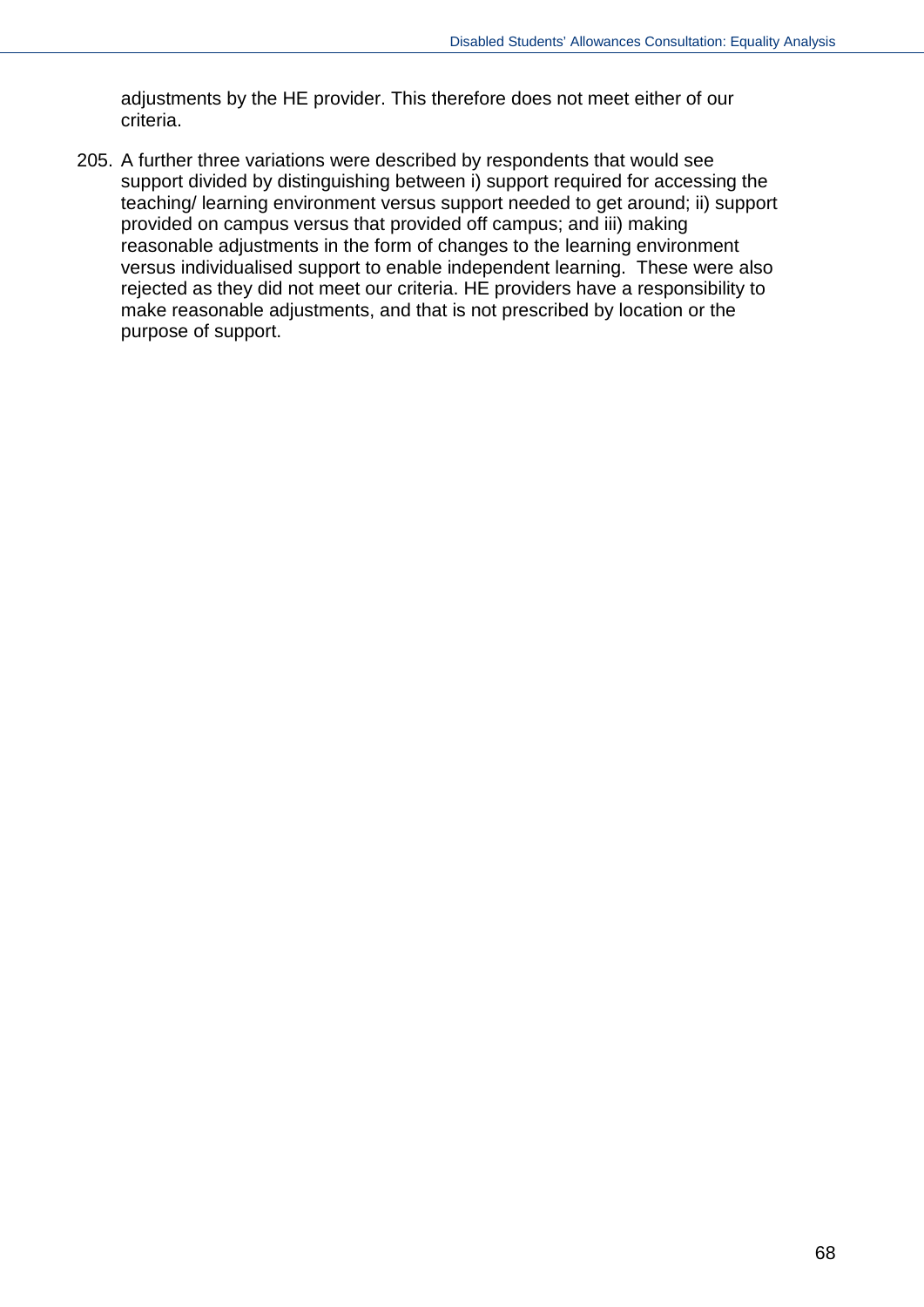# **Annex 1 – Snapshot of participation in Higher Education**

The charts below provide a 'snapshot' of participation in higher education in 2012/13, and a comparison of the student population with the general population in 2011/12 (the year of the last census).

Enrolments – the raw numbers in Charts 1-3 show enrolments broken down by protected characteristics and disadvantaged groups. Source: HESA Student Record (excludes alternate providers).



#### **Chart 1 - UK Domiciled Undergraduate Enrolments English HEIs 2012/13**

Source: HESA Student Record (excludes alternate providers)



**Chart 2 - UK Domiciled Undergraduate Enrolments by Age Group English HEIs 2012/13**

Source: HESA Student Record (excludes alternate providers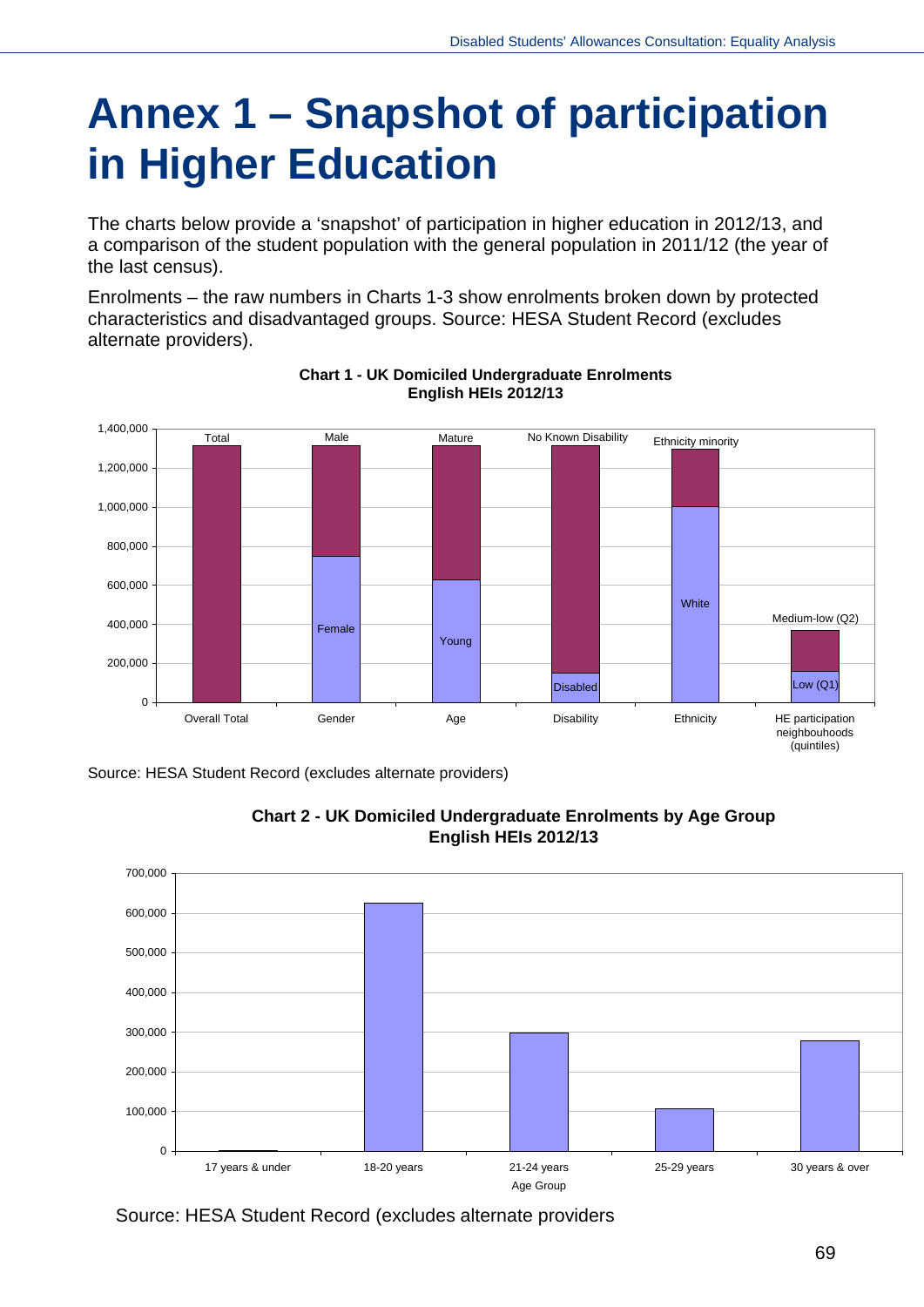- 1. Combining English census 2011 data with Higher Education Statistics Agency (HESA) estimates of higher education undergraduate enrolments we can attempt to provide an updated snapshot of the participation of people from minority ethnic backgrounds in English institutions compared with their representation in the population. The charts below generally show a positive representation in higher education for minority ethnic groups. Young people from Chinese and Black Other backgrounds are the only groups that appear to have a lower representation in higher education compared to their representation in the 18-24 year old population. Compared to the representation of minority ethnic groups in the general population (all ages) only the Black Other group is underrepresented in the higher education population. As a proportion of the higher education population it is students from the 'White' group who are under-represented, in relation to their proportion in the population. (See Charts 4 and 5.)
- 2. Other research also shows that young people from minority ethnic backgrounds are overwhelmingly more likely to enter higher education compared to White people with the same prior attainment<sup>[46](#page-69-0)</sup>. In addition compared to people from White groups with the same prior attainment those from minority ethnic groups have a similar or higher probability of attending the most selective universities*[47](#page-69-1)*.

English HEIs 2011/12 gentage point differ 4.09 3.05 2.03 1.04 0.04 .<br>Asian British Black Britis)<br>Caribbean Asian British Arian Britis (indudin  $(1)$ 3.04 2019 3.0 **Education Concerns** 

Chart 4: Representation of ethnic groups in the UK domiciled undergraduate population compared to the overall population in England aged 16-24

Source: HESA record, 2011 UK Census

-

<span id="page-69-0"></span>[www.education.gov.uk/research/data/uploadfiles/DIUS-RR-08-14.pdf](http://www.education.gov.uk/research/data/uploadfiles/DIUS-RR-08-14.pdf)<br>[www.ifs.org.uk/publications/4234](http://www.ifs.org.uk/publications/4234)

<span id="page-69-1"></span>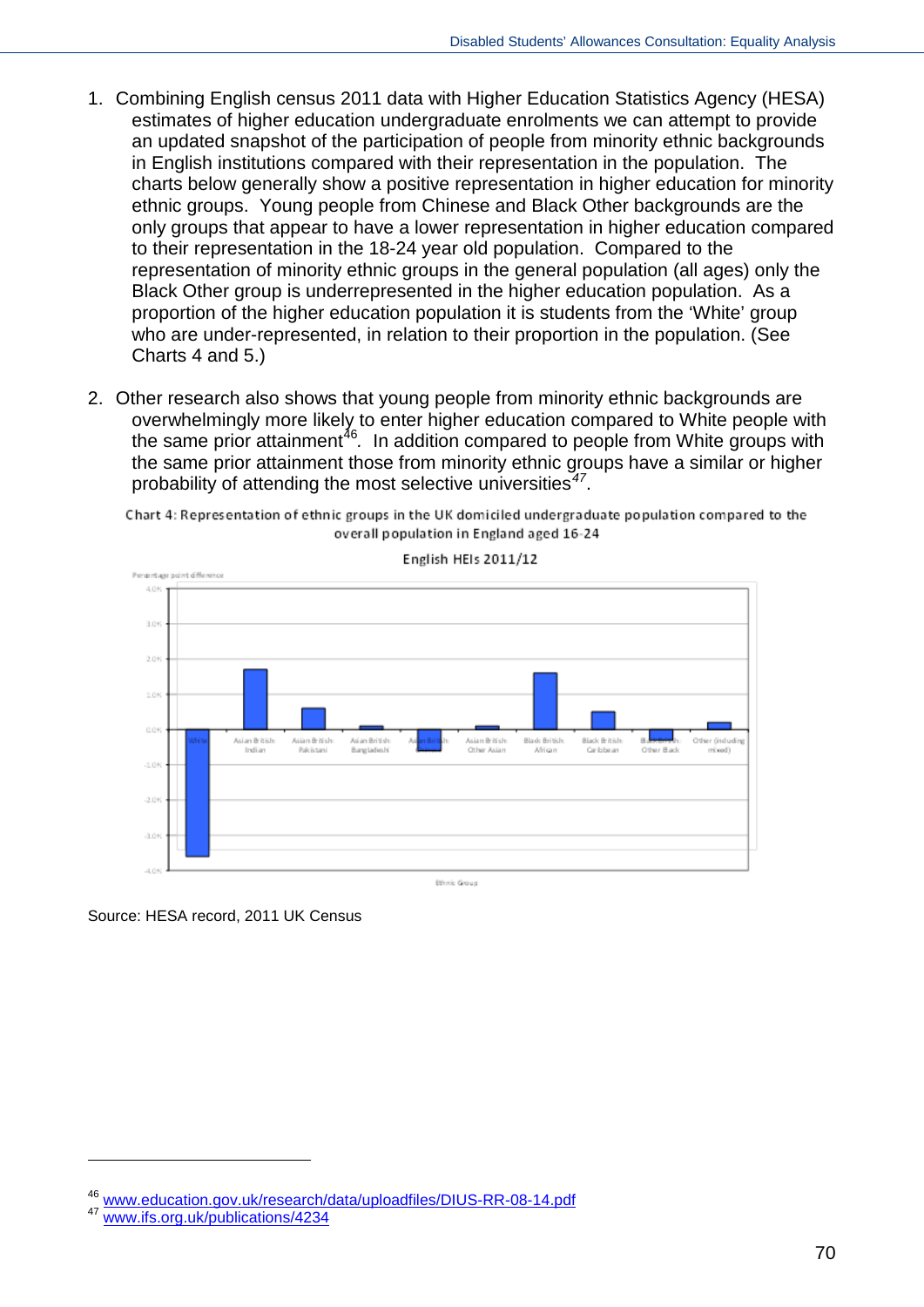#### Chart 5: Representation of ethnic groups in the UK domiciled undergraduate population compared to the overall population in England



Source: HESA record, 2011 UK Census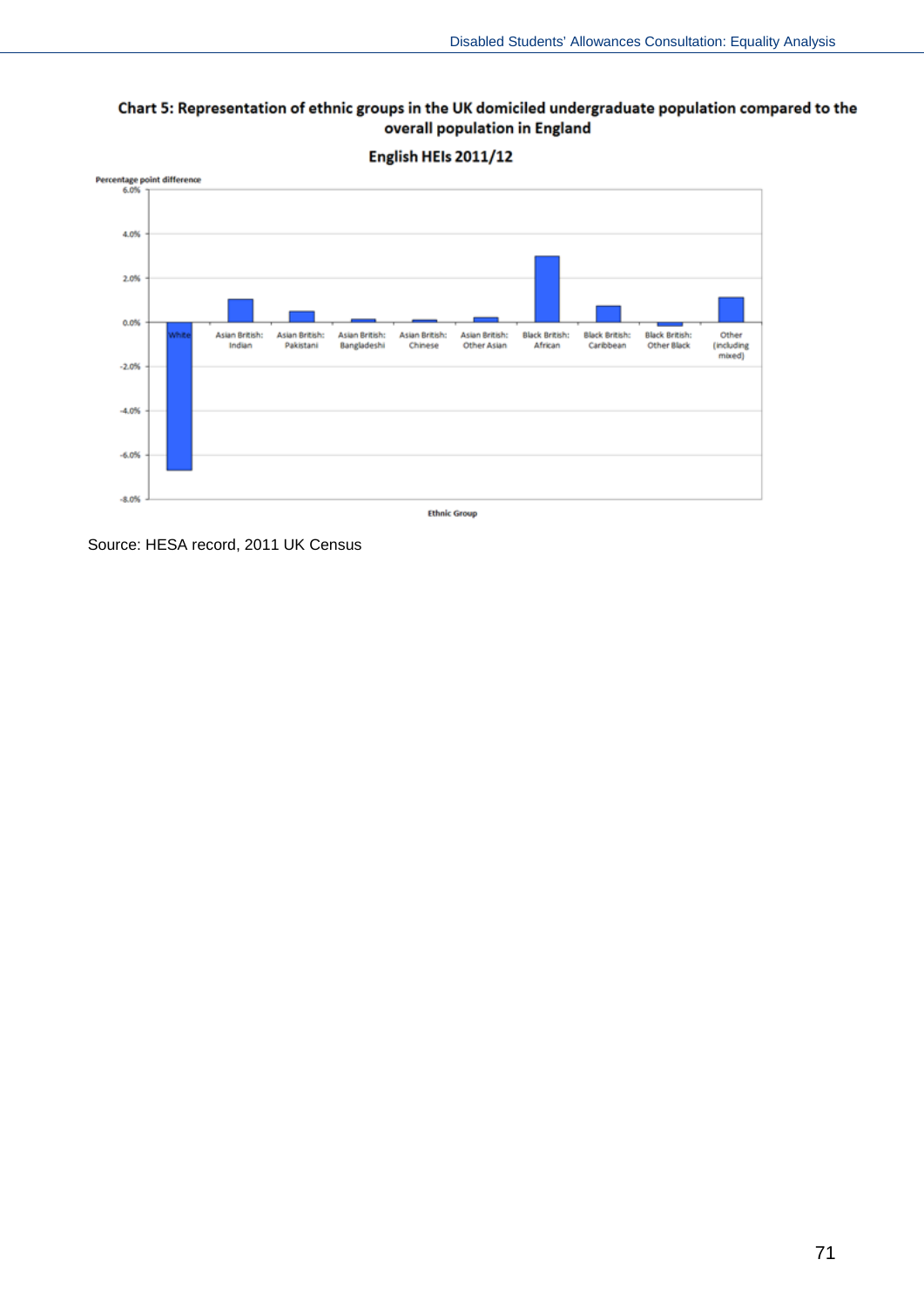## **Annex 2 – Snapshot of disabled students' academic and employment characteristics**

**Chart 1: Proportion of full-time, first degree students receiving DSAs, by entry qualifications**



#### **Source: HESA. Table SD1**

Note: DSAs recipients are 5.9% of FT, first degree students overall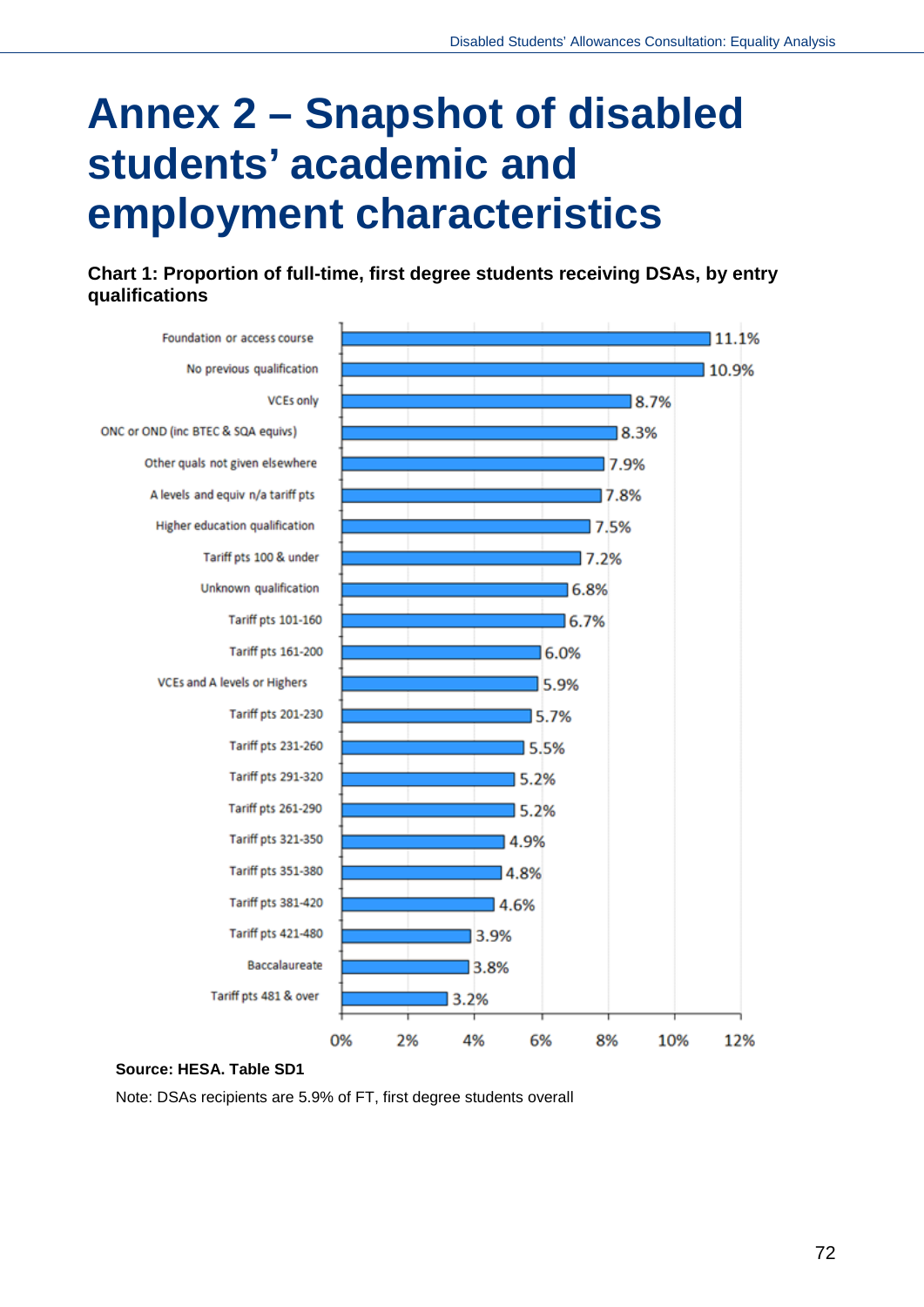|                                                    | <b>No</b><br>known<br>disability | Known to<br>have a<br>disability |
|----------------------------------------------------|----------------------------------|----------------------------------|
| Full-time paid work only (including self-employed) | 48.9%                            | 43.2%                            |
| Part-time paid work only                           | 12.3%                            | 12.5%                            |
| Voluntary work or other unpaid work                | 2.2%                             | 3.5%                             |
| Work and further study                             | 8.7%                             | 8.6%                             |
| Further study only                                 | 14.8%                            | 14.5%                            |
| Assumed to be unemployed                           | 8.6%                             | 11.7%                            |
| Not available for employment                       | 3.3%                             | 4.7%                             |
| Other                                              | 1.1%                             | 1.6%                             |

## **Table 1: Destinations of disabled students**

**Source: HESA. Table 3a - Destinations of leavers by level of qualification obtained, activity, gender, age group, disability status and ethnicity 2010/11**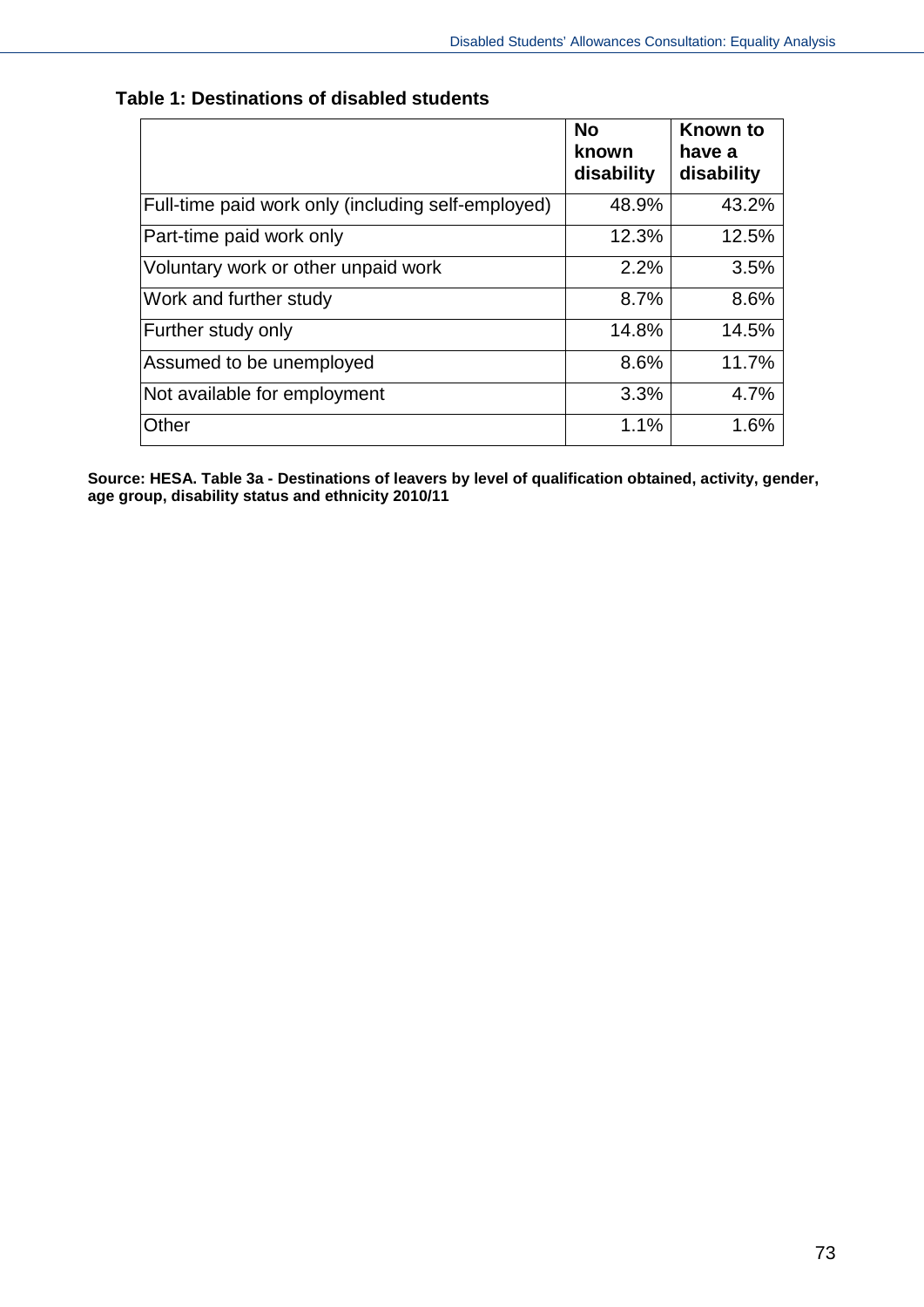# **Annex 3 – Current DSAs package of support (England)**

| <b>Allowance</b>                                                   | <b>Maximum amounts</b> |                     |                                             |
|--------------------------------------------------------------------|------------------------|---------------------|---------------------------------------------|
| <b>Study mode</b>                                                  | <b>Full-time UG</b>    | <b>Part-time UG</b> | <b>Postgraduates</b><br>(FT and PT)         |
| Specialist equipment allowance<br>(for the duration of the course) | £5,161                 | £5,161              | £10,260 (one<br>allowance for all<br>costs) |
| Non-medical helper allowance<br>(each year)                        | £20,520                | £15,390             |                                             |
| General allowance (each year)                                      | £1,724                 | £1,293              |                                             |
| Travel allowance (each year)                                       | Uncapped               | Uncapped            |                                             |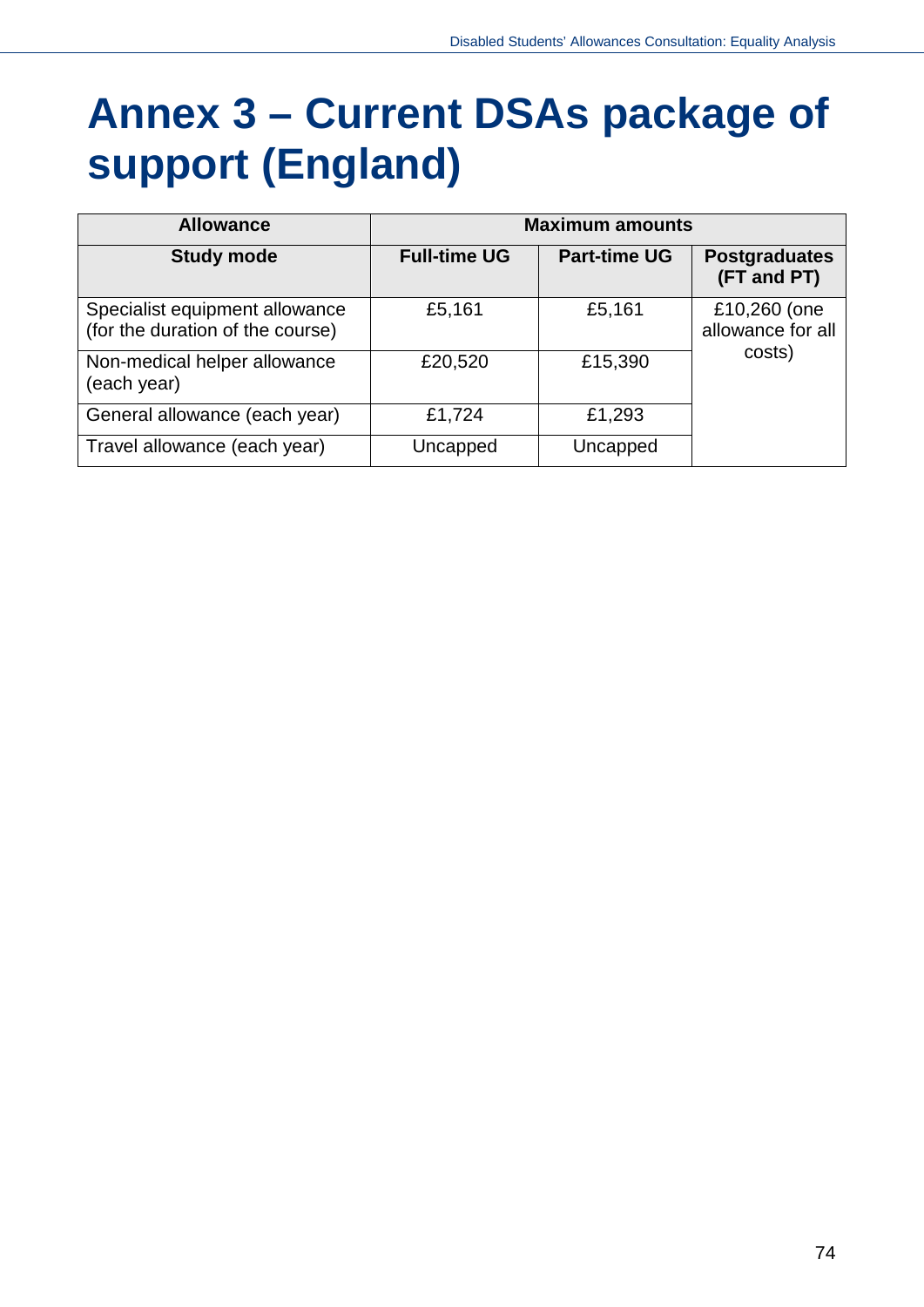# **Annex 4 – Summary of stakeholder evidence provided as part of the BIS consultation on proposed changes to Disabled Students' Allowances**

BIS has received information and evidence from a number of stakeholders regarding the proposed changes to DSAs. These were taken into account during the development of the final policy and, where appropriate, evidence was used for this Equality Analysis. This section draws from the evidence provided to the DSAs consultation which ran from 01 July to 24 September 2015. The evidence provided is summarised here:

## **General comments**

-

- 1. Some respondents offered case studies of DSAs recipients to demonstrate how support, currently funded through DSAs, assists and enables them to undertake their study.
- 2. Some respondents offered institutional level insights into the type and volume of support they are providing at the moment, and the outcomes of disabled students at an institution. They also offered comments on the type and volumes of support they would be expected to fund themselves and the impact of their resources.
- 3. One respondent offered a small scale survey of current recipients of the use of DSAs in their current studies, and their perceptions of the effect on their studies if the support through DSAs was removed.
- 4. One respondent referred to the research University Challenge (2013)<sup>[48](#page-74-0)</sup>. This research interviewed university representatives and surveyed university websites to investigate access to higher education and how disabled students tackle challenges. There was variety in responses from representatives at different HEIs. 30% felt limited in where they could choose to study owing to concerns over their care packages, 90% said their disability advisors were helpful, and only one third are not affected by listed building status that would delay installation of adaptions.

## **Response to proposed changes: Non-medical help**

5. Some responses highlighted the variation in costs across HEIs for note taking.

<span id="page-74-0"></span><sup>48</sup> [www.mdctrailblazers.org/assets/0000/9417/UniversityChallenge2013\\_WEB.pdf](http://www.mdctrailblazers.org/assets/0000/9417/UniversityChallenge2013_WEB.pdf)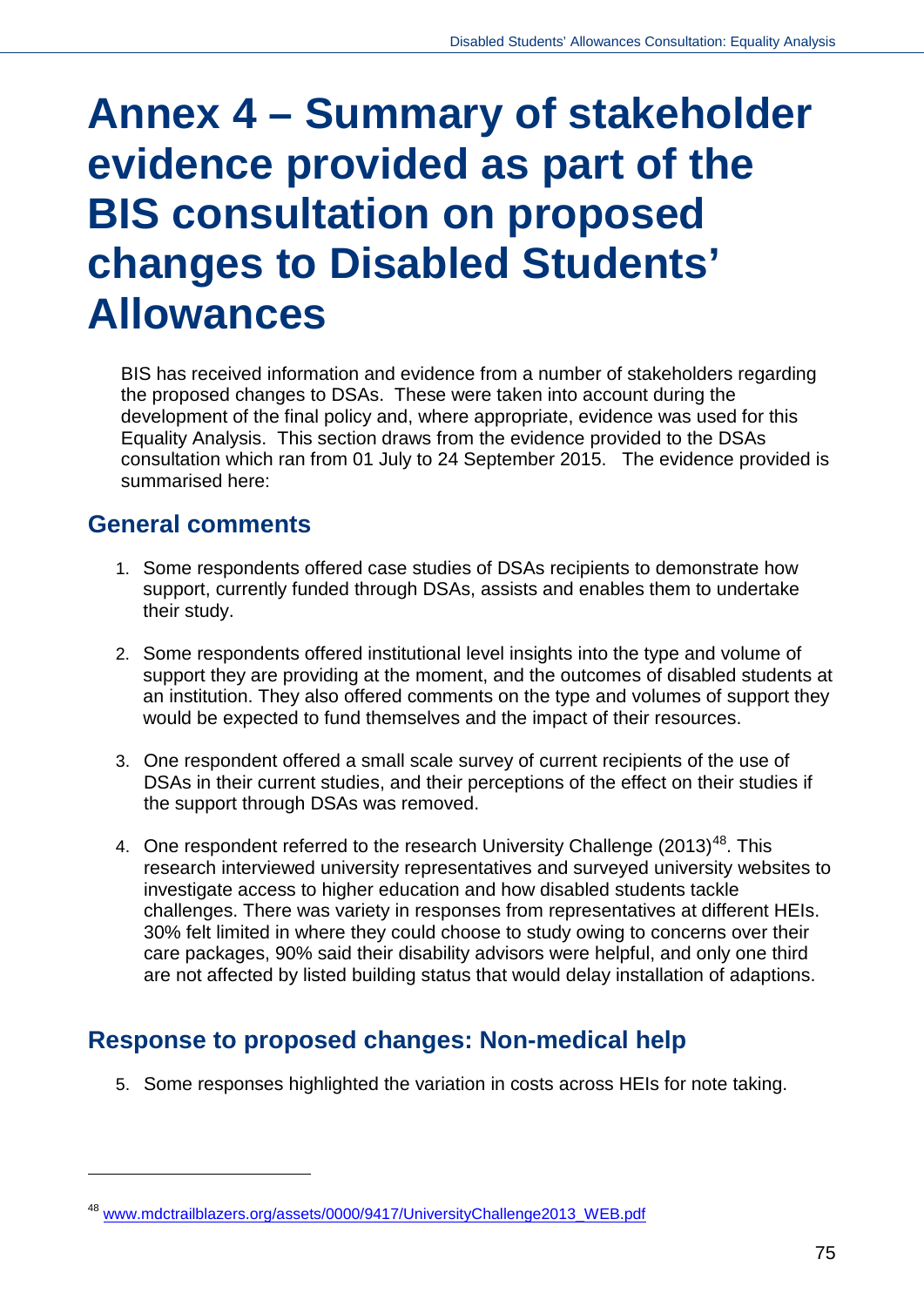## **Suggested alternatives to the proposed changes**

6. A number of respondent to the consultation suggested alternative ways of reforming DSAs, including more responsibility transferring to institutions, dividing students into DSAs-funded and institution-funded and passing ring-fenced funding to HEIs to under assessments. Some respondents favoured no change to the current system. The Government response is published separately.

## **Comments on monitoring and evaluation**

- 7. Many consultation responses highlighted the need to monitor and evaluate the effect of the proposed changes at both a student, and an institutional level.
- 8. In terms of student, many responses highlighted the need to look at student outcomes throughout their journey at university. Monitoring should cover:
	- Applications
	- Retention and achievement at university, and student satisfaction scores
	- Outcomes after university

These should be monitored for different sub-groups of disabled students, and at an institutional level to explore how the proposed changes are affecting different institutions and disabled students.

- 9. Many responses raised concerns that there is a lack of systematic monitoring and evaluation of institutions currently. A lot of evidence is anecdotal and this makes rigorous evaluation of how institutions are fulfilling their obligations and how students experience differs almost impossible. Some responses encourage BIS to develop a framework for institutions to use consistently to ensure better evidence is gathered.
- 10. Some consultation responses highlighted specific areas where they felt a need for monitoring once the reforms are brought in:
	- Accommodation is there evidence of the costs of adaptions to accommodation being passed onto all students in increased rent?
	- Fostering good relations have relations between disabled and non-disabled students deteriorated because of the changes to DSA funding? Has the nature or rate of disability hate crime increased?
	- Quality of NMH is there any evidence of the quality of NMH provision decreasing in some institutions?
	- Exceptional Case Process responses welcomed the introduction of an Exceptional Case Process but highlighted the need for specific monitoring to ensure it is providing the intended support in a reasonable time frame.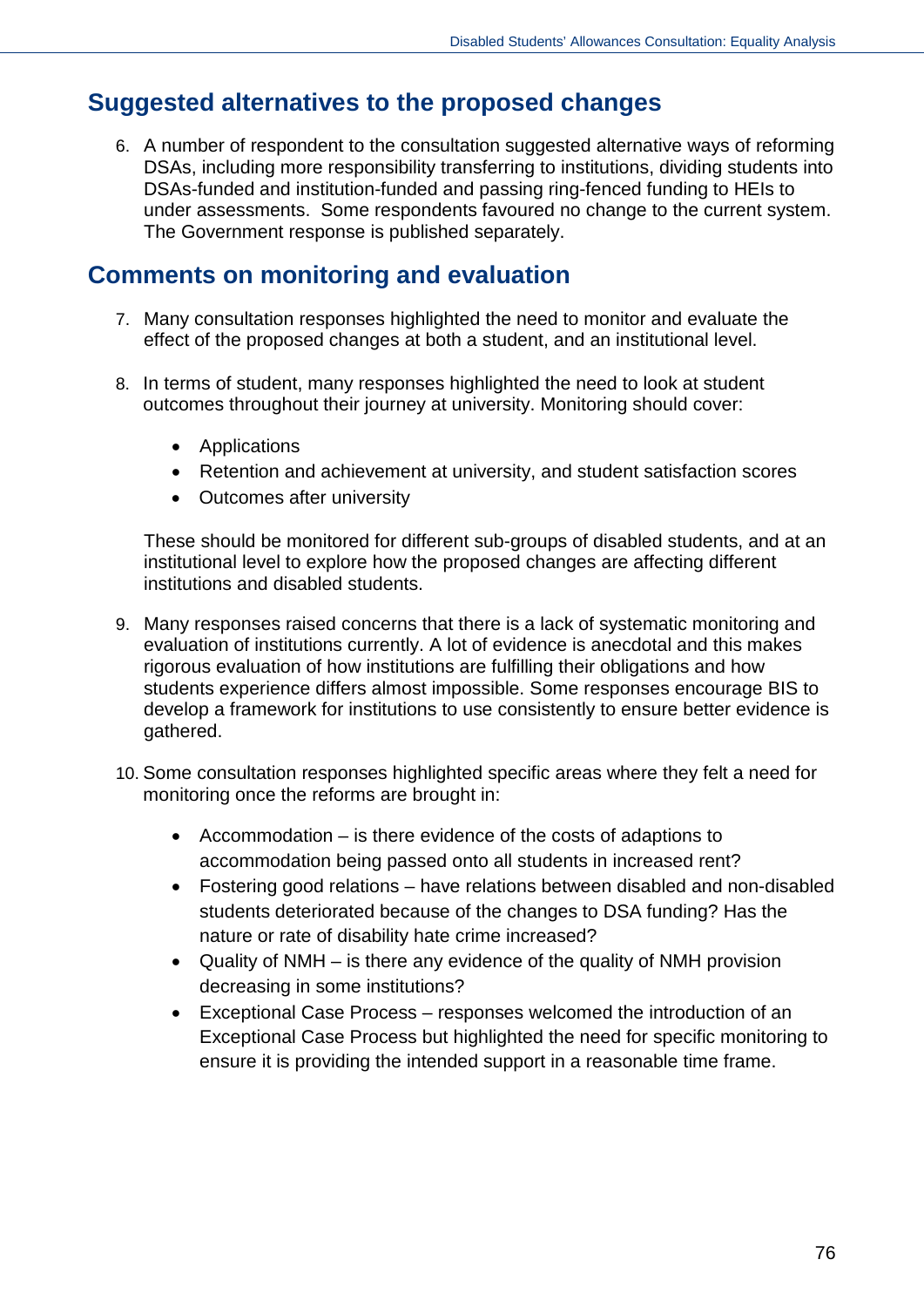# **Annex 5 – Consideration of the Family Test**

The introduction of a Family Test was announced by the Prime Minister in August 2014. The objective of the test is to introduce an explicit family perspective to the policy making process, and ensure that potential impacts on family relationships and functioning are made explicit and recognised in the process of developing new policy.

Money should not be a barrier for people who get offered a place at a Higher Education institution to take-up study in the UK. Consequently the English government offers a package of financial support for home students which include annually determined student loans and non-repayable grants and bursaries depending on individual circumstances. This financial support covers tuition fees and living costs and is available to all eligible students regardless of any protected characteristic.

Families are supported to enable their children to attend Higher Education as well as parents who may be studying in their own right. We recognise that poverty and financial hardship can be a significant risk factor for relationship instability and poor family functioning.

Eligible disabled students can apply for additional support through the Disabled Students' Allowances (DSAs). DSAs are payable to contribute towards the additional costs a student is obliged to incur because of their disability. The allowances are not meanstested, are available for all modes of study and are payable regardless of the family circumstances of the student.

## **Prevalence of parents in the population of DSA recipients**

Analysis of SLC data for 12/13 applicants can give an estimation to the prevalence of parents in the population of DSA recipients. 5.6 per cent of DSA recipients received Parents' Learning Allowance (PLA), 2.3 per cent received Child Care Grant (CCG) and 2.3 per cent received both PLA and CCG. This indicates that at the very least 5.6 per cent of DSA recipients have dependents under 15 years old (or under 17 years old with special educational needs).

Looking at the entire student support population, 3.6 per cent of student support recipients received PLA, 1.4 per cent received CCG whilst 1.4 per cent received both PLA and CCG. Compared with the entire student support population we can see that DSA recipients are much more likely to receive PLA, whilst also slightly more likely to receive CCG or both. We can infer from this that DSA recipients are more likely to have child dependents.

# **The Family Test Questions**

### **1. What kinds of impact might the policy have on family formation?**

We do not think this test is applicable to these policy changes, given that the DSAs are specifically paid towards the additional study related costs the student incurs solely because of their disability and are paid irrespective of personal family circumstances.

**2. What kind of impact will the policy have on families going through the key transitions such as becoming parents, getting married, fostering or adopting,**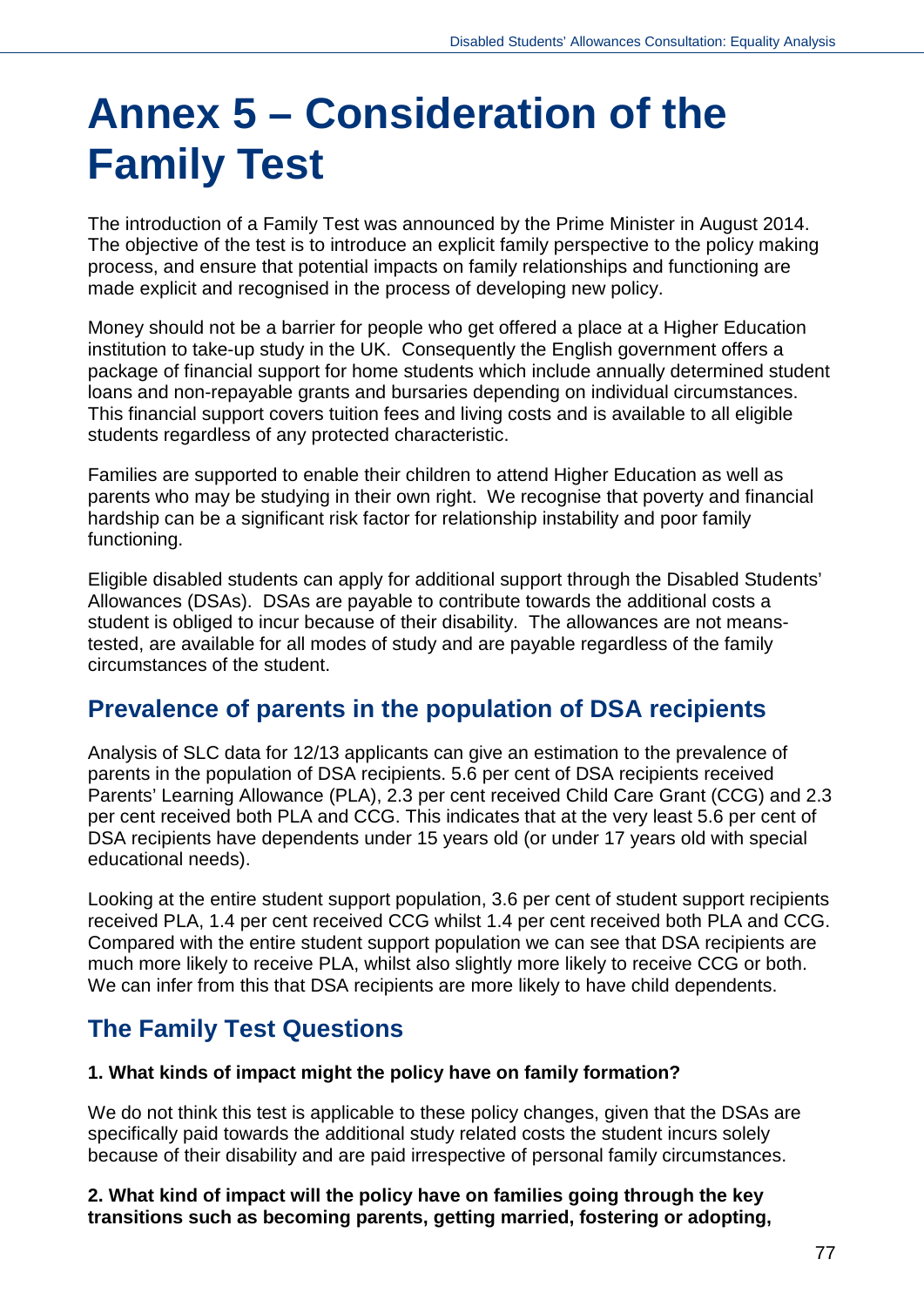## **bereavement, redundancy, new caring responsibilities or the onset of a long-term health condition?**

The student finance package is designed to help support students who are managing the transition into Higher Education. DSAs particularly assist students who are disabled or who become disabled during their HE studies. We do not think this test is applicable to these policy changes, given that the DSAs are specifically paid towards the additional study related costs the student incurs solely because of their disability and are paid irrespective of personal family circumstances or when a long-term health condition presents.

## **3. What impacts will the policy have on all family members' ability to play a full role in family life, including with respect to parenting and other caring responsibilities?**

We do not think this test is applicable to these policy changes, given that the DSAs are specifically paid towards the additional study related costs the student incurs solely because of their disability and are paid irrespective of personal family circumstances.

## **4. How does the policy impact families before, during and after couple separation?**

We do not think this test is applicable to these policy changes, given that the DSAs are specifically paid towards the additional study related costs the student incurs solely because of their disability and are paid irrespective of personal family circumstances.

#### **5. How does the policy impact those families most at risk of deterioration of relationship quality and breakdown?**

We do not think this test is applicable to these policy changes, given that the DSAs are specifically paid towards the additional study related costs the student incurs solely because of their disability and are paid irrespective of personal family circumstances.

### **Mitigation**

No impacts related to the family test have been identified and therefore no mitigations are being considered in relation to family issues.

### **How will this affect the Equality Aims?**

We have assessed the impact of the changes on protected and disadvantaged groups, where information was available and a full equality analysis is set out within the body of this document.